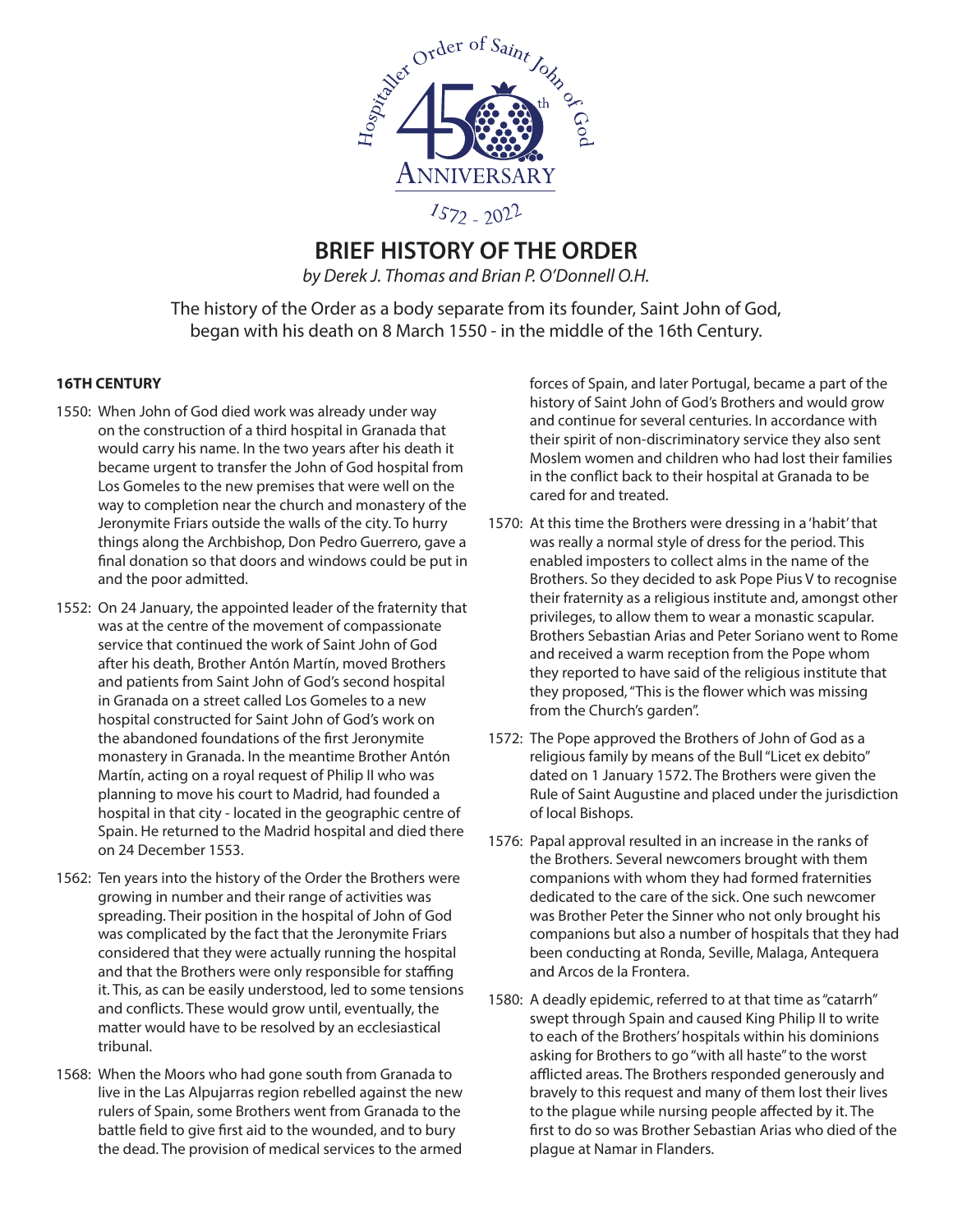- 1580: This was also the year in which Sir Francis Drake played his famous game of bowls before taking on the mighty Spanish Armada. On board the Spanish vessels were fifteen Brothers of John of God. As usual, they were responsible for the care of the the sick and wounded. This Armada suffered a great defeat but all of the Brothers survived. One of them was captured and later ransomed by King Phillip II.
- 1581: The Brothers at the John of God Hospital at Granada began to receive requests from existing hospitals to be joined to their brotherhood. Some requests came from further afield than Spain and Italy. Letters were received from the heads of Hospitals in Panama, Perú and at the port of Nombre de Dios. These letters placed these foundations under the authority of the Order in Spain and asked for the Granada hospital's Constitution. This was sent to them in 1581.
- 1584: Although the Brothers had a hospital in Italy, at Naples, from 1572 they wished to have a presence in Rome. A modest beginning was made by opening a small hospital in Rome's Piazza di Pietra. This was supplanted in 1584 when Brother Peter Soriano was able to buy the Monastery and Church of St. John Calybita on the Tiber Island. He transferred his hospital to the Tiber Island and renamed it the "Hospital of St. John Calybita".

 In Granada a man died who had been a close co-worker of Saint John of God. His name was Juan de Avila but John of God had always called him 'Angulo'. Angulo had married Beatriz de Ayvar on 14 May 1549, less than a year before the death of John of God. The couple had four children. The commitment of Angulo to Hospitality was not personalised in John of God and he remained part of the John of God movement for the many years that elapsed between John's death and his own. The relationship between Angulo and John of God lasted six years. His relationship with the Brothers lasted another 33 years.

- 1585: the Archbishop of Granada gave the John of God Hospital a Constitution. This document significantly influenced later Constitutions of the Order and introduced the basket and staff as part of the "uniform" of a Brother. One significant feature of this Granada Constitution, which carried through to the 1616 Constitutions, was the close relationship between the spiritual formation of the Brothers and their practical work, with the Novice Master responsible for instructing his charges in the care of patients.
- 1586: On 1 October, by means of the Brief, "Etsi pro debito", Pope Sixtus V raised the Congregation to the status of a regular Order and authorised the first General Chapter to be held in the Hospital of St. John Calybita on the Tiber Island. The papal brief also required the election of a General Superior and the drawing up of a Constitution – the Communities, however, were still subject to the local Bishops. Thus the hospital on Tiber Island became the Mother-House of the Order at a time when its hospitals numbered twenty five: seventeen in Spain, five in Italy

and three in Latin America – in Colombia, Mexico and Perú.

1587: The first General Chapter was held from June 20 - 24. It had been delayed by an appeal to the Pope by Spain's King Philip II to revoke the brief that established the Brotherhood as an Order. The King explained to the Pope that he was concerned that, if the Brothers were to become an Order, they would soon be diverted from their principal work of caring for the poor and needy, especially those who were sick and would get caught up in studies and theology. He said that there were already plenty of religious Orders in Spain. Finally, the King felt that the need to hold General Chapters in Rome was too inconvenient. The Pope did not agree to the King's request but postponed the first General Chapter until the following year.

 A set of Constitutions was drawn up by the first General Chapter to replace the one given to the Brothers at Granada by the Archbishop. A new aspect of the Constitutions was a specific requirement to provide the armies of Spain with medical care whenever requested by the King. There is an interesting reference in this Constitution to women who worked in the hospitals of the Brothers to care for sick women. Some of these wore the same habit as the Brothers. The Constitutions provided for those women who had "the necessary qualities" to take the same vows and observe the same Rule as the Brothers.

 This first General Chapter was attended by seven vocals from Spain and five from Italy, each being the Superior of a hospital. They elected Brother Peter Soriano to be the First Superior General of the Order and created two Provinces: Spain, which had 20 hospitals, including three in the New World, and Italy which had five hospitals. The Chapter adopted a crest for the Order showed the begging bag with a wooden alms box attached, crossed with a staff.

1588: The Order`s first Prior General, Brother Peter Soriano, like John of God, was an ex-soldier and attracted a number of other ex-soldiers to the new Order. These included Brother Sebastian who, in 1586, introduced the Order into Sicily when he founded the hospital of "St. Peter in Chains", which soon became the Mother House of the Sicilian Province. Brother Peter Soriano was so highly regarded by Don John of Austria and Pope Pius V that the latter wanted to make Brother Peter a cardinal – an honour that Brother Peter declined through personal humility. In 1584 Brother Peter opened a small hospital at Perugia. He died there when he had been Prior General for little more than a year.

 The Province of Lombardy–Venice was founded when the Archbishop of Milan summoned the Brothers to Milan, following the example of his predecessor St. Charles Borromeo. The foundations were laid for the Brothers' first hospital in that region of Italy. It was dedicated to St. John the Baptist but was later renamed the Santa Maria Ara Coeli Hospital. This part of Italy experienced first the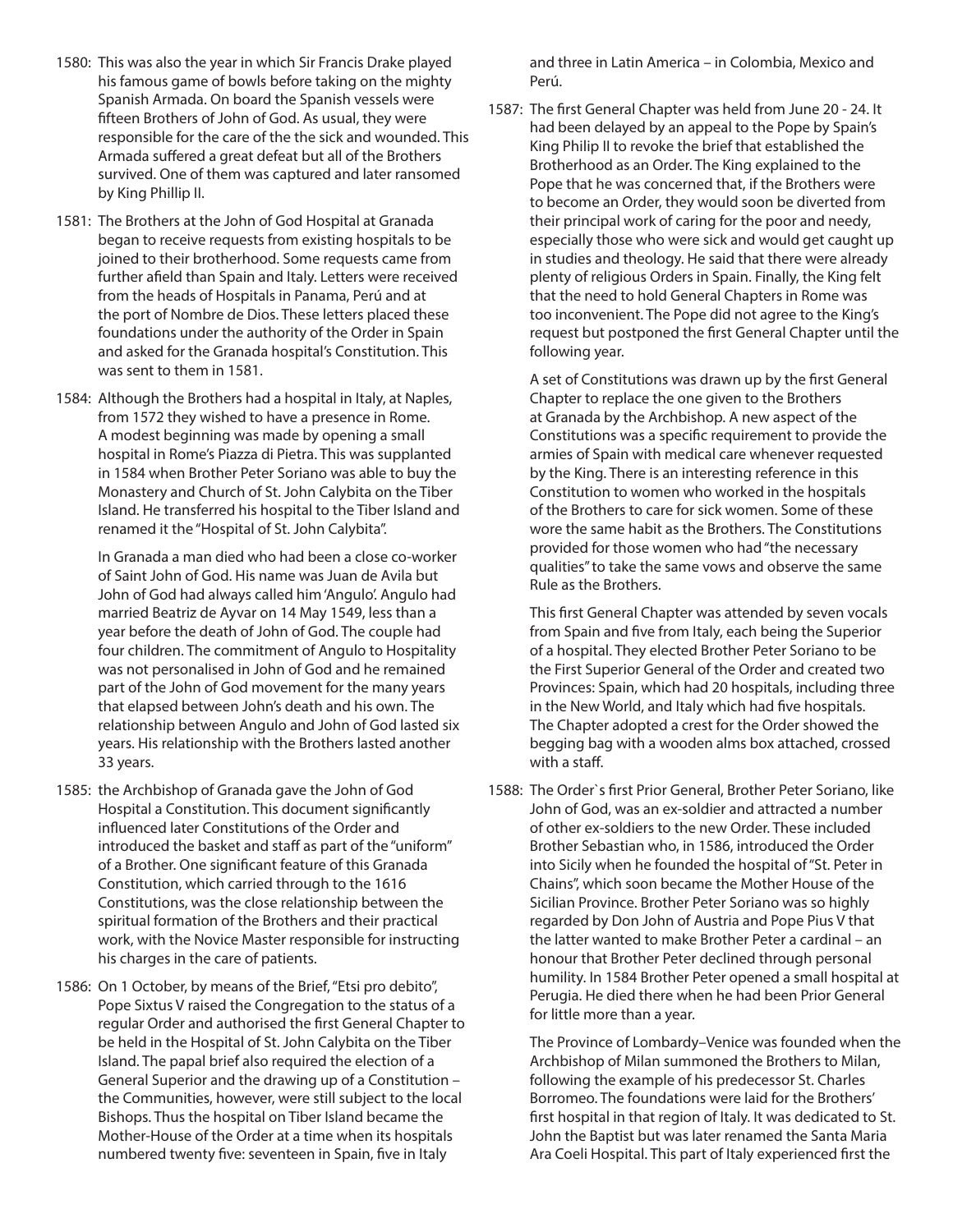domination of Spain and then Austria. Consequently the Order in this place was affected by the vexatious legislation that existed in the Empire under Joseph II. It was in this year that Brother Peter Egiziaco made first profession into the hands of St. John Grande. In 1611 he had the honour of making solemn profession into the hands of the Pope himself – Pope Paul V. This event took place in the chapel of the Pope's apartments in the Palace of the Quirinale which Pope Gregory XIII built in 1583 as a papal summer residence. Pope Paul V commissioned the completion of the works on the main building of the palace. Papal conclaves were held there in 1823, 1829, 1831, and 1846.

1589: The death of Brother Peter Soriano required the holding of the Second General Chapter. This began on the 39th anniversary of the Founder's death in 1589 and another Spaniard, Brother John Mendez, was elected Superior General. Sicily, where work had begun only three years earlier, already had seven hospitals and became the third Province. This Chapter was remarkable in that, while the first General Chapter had been dominated by Spanish Brothers, they were not present at all in 1589, a fact which caused the validity of the process later to be called into question.

 Significant therefore was this Chapter's removal of references to providing services to the King of Spain and his armies. There was also no longer any reference to sick women and those who cared for them, since such work was rarely undertaken in Italy. Perhaps most significant was the reference only to two Provinces, Italy and Sicily, almost as though the 1592 partition of the Order was already a reality. Another point of interest was the adoption of the title Prior for the local Superior. This was consistent with the practice of religious families that followed the Rule of St. Augustine.

 The habit worn by the Brothers before 1589 was made of unbleached material, resulting in varying shades of "off white". The new Constitutions specified that it be made of a black and white striped coarse woollen material, which looked rather like common mattress ticking although the black stripe was wider and gave the habit a darker look. The Constitutions also set down that the Brothers should wear rope sandals and could use a wide brimmed hat and cloak for travelling. The cowl, formerly long and narrow, was now shortened and rounded, because of a petition by the Capuchin Friars to the Holy See, which claimed that Hospitaller Brothers were often mistaken for Capuchins.

1590: Pope Sixtus V died and the next two years saw the election of no fewer than four Popes. They were Urban VII, Gregory XIV, Innocent IX and Clement VIII. The last of these, on 13 February 1592, issued the papal brief, "Ex omnibus" which accepted the arguments of King Phillip II. The new Pope believed, mistakenly, that the brief had already been fully considered. Thus he returned the Brothers to the authority of their local Bishop. The Brothers were not to be governed by their own Superior General according to their own Constitutions. No longer canonically connected, the Brothers in Spain

and Italy were united only by their mission, lifestyle and foundation story. Their Prior General, Brother John Mendez, was unable to remedy the situation and returned to Spain where he ended his days.

- 1591: The Church had a long-standing practice of appointing Cardinal Protectors for those Institutes that requested such a favour. The Order has a tradition that Pope Gregory XIII verbally appointed St. Charles Borromeo its first Cardinal Protector even before our Brotherhood had achieved the status of a Religious Order. However, the first recorded appointment of Cardinal Protector was by Pope Gregory IV, on 8 May 1591, when he appointed Cardinal Jerome Rusticucci who was also the Cardinal Vicar of Rome. It was established at that time that the Order's Cardinal Protector would always be the Vicar of Rome. This practice continued until 1964 when Pope Paul VI terminated the practice. The last Cardinal Protector of the Order was Cardinal Clement Micara who died on 11 March 1965.
- 1596: In both Spain and Italy the Brothers, although governed by the local bishop, continued to take their four vows as though the Brief "Ex omnibus" did not exist. In Italy, where the Spanish Kings influence was minimal, the Brothers obtained from Pope Clement VIII a new brief "Romani pontificis" that revoked some of the provisions of "Ex omnibus" as far as the Italian Brothers were concerned. However some significant restrictions remained: Only the vow of service in the hospitals ('Hospitality') was to be taken. Brothers were not permitted take Holy Orders, and the Congregation would remain subject to the local Bishops.

 The Italian Congregation, two months after the brief was issued, held its first General Chapter with the Priors of the 29 Italian hospitals all present. Brother Paul Gallo was elected Prior General and new Constitutions were prepared. For the first time, the description of the habit omitted mention of the basket and stick. There was also a change to the Provinces. Instead of Italy and Sicily there would now be Rome and Naples.

1596: The end of the 16th century, or the end of the first fifty years after the death of Saint John of God, found his followers in fairly good circumstances. While their Italian confreres focused attention on Europe, the Spanish Brothers were sent by their King to the New World as medical orderlies on ships bound for the Indies. On his return from one of these trips Brother Francis Hernandez met with Phillip II and obtained permission to return with five of his Brothers and take charge of hospitals in the New World cities of Cartagena de Indias, Panama and Nombre de Dios. Although he opposed the Brothers becoming a religious order, Phillip supported their work. In successive decrees he granted them various permissions and provided for their upkeep. Brother Francis Hernandez and his five companions arrived in Cartagena, Columbia, in 1596. This foundation became a very active centre which mothered new foundations throughout Latin America: in Cuba, Mexico, Bolivia, Peru, Chile and other colonies.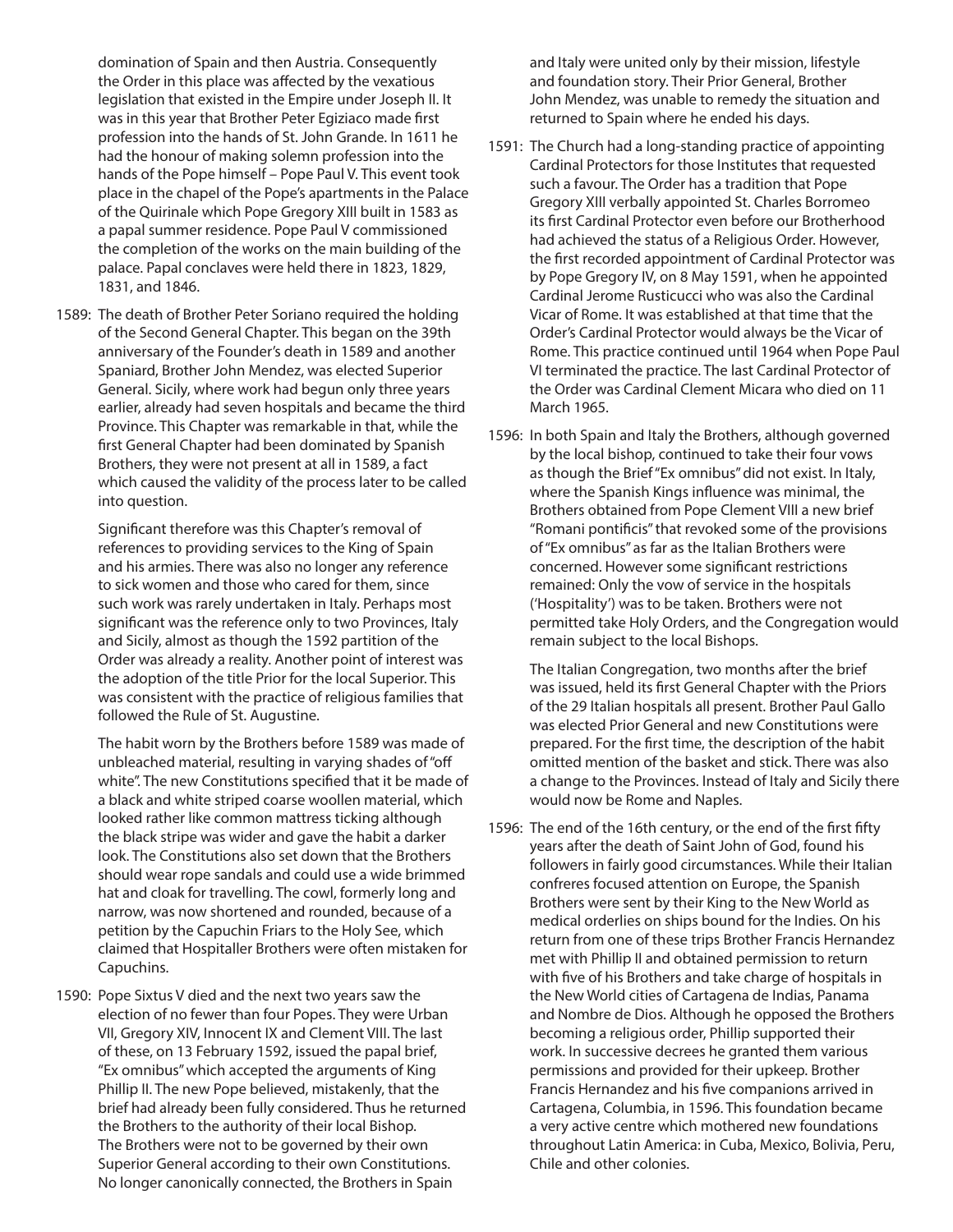(The Order now developed as two separate religious Congregations, although this was an imposed separation and did not diminish the spirit of unity that prevailed amongst the Brothers of different nationalities and developmental traditions. The corporate memory of the followers of Saint John of God is one of unity in the spirit and mission of John of God Hospitality. Consequently, this history will speak of the activities of the Brothers from the 16th to the 19th centuries as those of the Order even though it was not until 1884 that the restored Houses of the Spanish Congregation were established as a Province of the Italian Congregation and the Order was once more a universally united body of the followers of Saint John of God.)

## **17TH CENTURY**

1600: The 17th century began for the Order with the death of Saint John Grande. When, in 1600, the plague struck Jerez John Grande found himself confronting the pestilence for the second time in 26 years. Before the epidemic passed the saint himself would become one of its victims when, on 3 June 1600, like Saint John of God before him, he took the cross from the wall in his cell and, embracing it, died. Beginning the 17th century with 57 hospitals in Spain and Italy, the Brothers opened a further 76 hospitals between 1600 and 1630. The two congregations of Saint John of God's followers did not overlap. Spain was a great maritime nation and the Brothers' movements tended to "follow the fleet", whereas the Italians travelled mainly through Europe, until their French Brothers, who also had a maritime tradition, established foundations in Canada and the Antilles.

 Hospitals: When the Italian Congregation was "born" in 1596 it encompassed 29 hospitals. Hospitals in Europe at that time were not the complex health care delivery institutions of later times. They were more like poorhouses with an infirmary that also served as a hostel for poor travellers and pilgrims. Except for historically notable institutions in great capitals, such as the Hôtel Dieu in Paris, most hospitals were quite small and were run by religious orders or confraternities of laymen. When, around the time of John of God, the Hôpital Général opened at Paris, it was described as a combination of hospital, poorhouse and factory. One did not have to have any great degree of medical knowledge to open a hospital in John of God's times. Hospitals were usually set up for devout reasons, sometimes as the result of a vow made by the recipient of a heavenly favour. Their function primarily was to care for the sick, the old, the lame and others in need of shelter. Their main objective was to ensure a pious passing for the dying. Specifically medical aims and functions were secondary considerations. The Order's tradition and practice was that the care of the sick required proper treatment and cleanliness, attention and good order. This can be seen by the Constitutions of the Order's hospital at Granada. These laid down meticulous regulations aimed at

achieving careful attention, proper treatment, hygiene and good order. They provided for everything: from the reception of the patient with an inventory being made of his possessions, through his being washed and put into a clean bed and gown, to be visited every day by the physician, given good food and fresh bread, offered pastoral care, to how his corpse would be attended to if he died while in hospital. The daily routine required that bed pans be removed immediately and that the wards be swept daily and fumigated up to three times a day if necessary. Quietness and tranquillity were to prevail in the wards and the hospital. The adherence of the Brothers to these standards is behind the reputation they developed and the many invitations they received to establish or take over hospitals in Europe and the New World.

- 1602: The Order arrived in a new European country when, in 1602, it was invited to send Brothers to France by Queen Maria de Médici, wife of France's King Henry IV. In acceptance of this invitation six Brothers were sent under the leadership of Brother Giovanni Bonelli. At first they operated a hospital in a building on land conceded to them by the Abbot of Saint Germain des Prés. In 1613 they demolished the old building to allow for the construction of the Hôpital de la Charité. The Queen herself laid the first stone in the presence of her husband, the whole of the Royal Court and the Florentine Cardinal, H. E. Giovanni Bonsi. On completion, the 200 bed hospital became the focal point of all future expansion of the Order in France and its colonies, and was the motherhouse when France became a Province. Internally, the hospital had six wards, each specialising in different areas of medicine and surgery. This kind of separation had been employed by Saint John of God in Granada. However it was still considered progressive more than fifty years later in France. This hospital subsequently developed a speciality in urology, although the term itself was not used then. It became a teaching hospital, authorised by the King to confer degrees in surgery. (The original buildings of the Hôpital de la Charité were demolished around 1935 to make way for the new Faculty of Medicine of Paris.)
- 1603: Cardinal Camillo Borghese, destined to become Pope Paul V, was appointed the Cardinal Vicar of Rome and, as went with that office, also became Cardinal Protector of the Order.
- 1604: Two years after the Italian Brothers began work in France, Prince Charles of Liechtenstein became the Ambassador to Rome of "The Holy Roman Empire of the German Nation", the title which was used for 850 years for a conglomerate of minor states and duchies. In 1806, the more manageable name "Austria" was substituted. While in Rome Prince Charles came to know and admire the work done by the Brothers on the Tiber Island and he approached the Superior General to suggest that a foundation of the Order be made in his own country. In 1605, the Prince left for Feldberg, in Moravia, accompanied by two John of God Brothers. One of them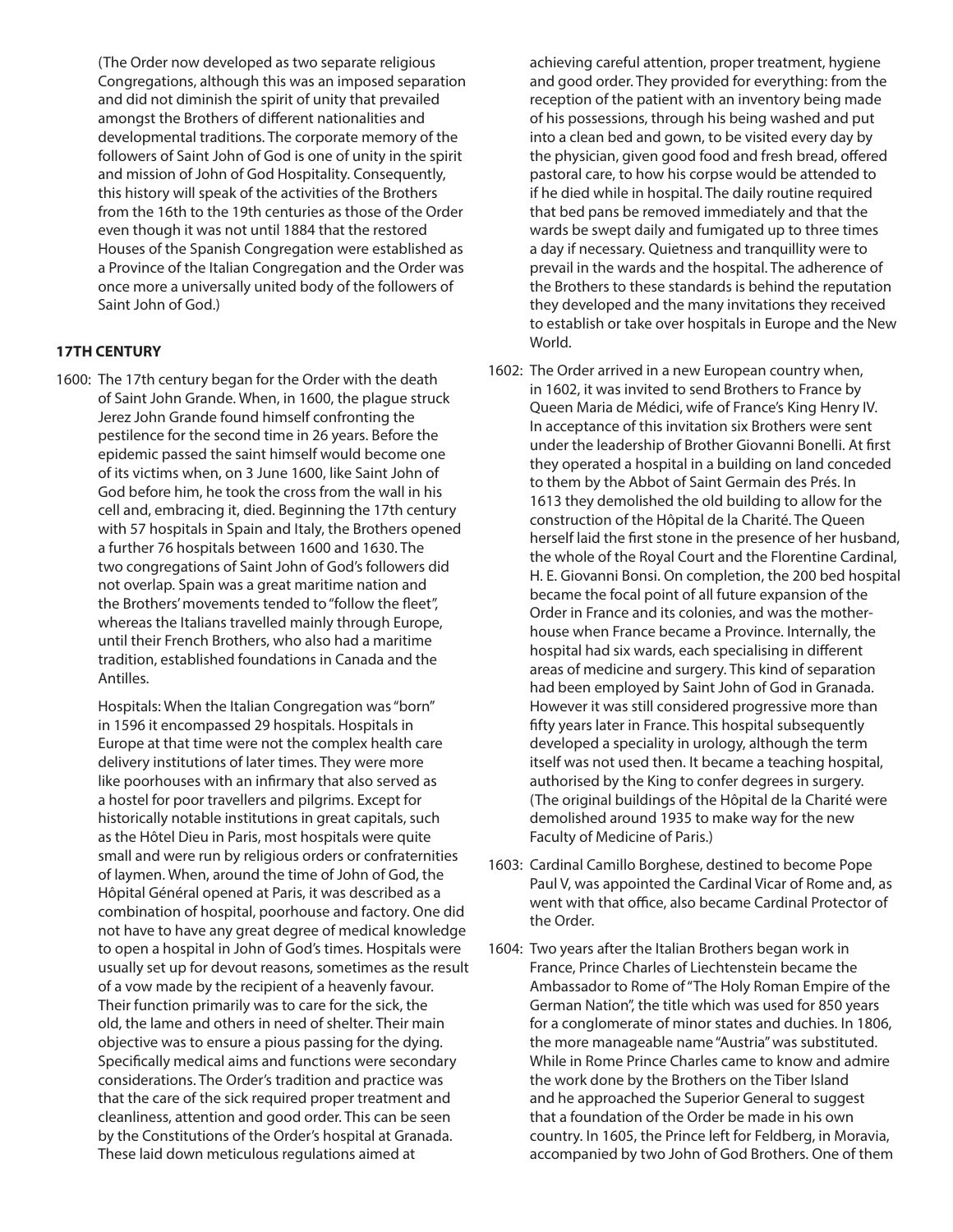was the eminent surgeon, Brother Gabriel Ferrara. The Brothers were given control of the military hospital of St. Barbara in Feldberg. (The town is now called Valtice and is in the Czech Republic.) This was strongly Lutheran country where the Brothers could not speak the language. Consequently, despite their Royal patronage, they had to deal with many obstacles before they finally overcame local prejudices. Despite this difficult beginning, a steady flow of vocations developed and the hospital at Feldberg became a teaching centre.

 This year, on 28 May, one of the most faithful and generous supporters of John of God died at the age of 82 years. . She was Doña Maria de Sarmiento Cobos y Mendoza, the Third Duchess of Sessa. The marriage of Doña Maria Sarmiento de los Cobos y Mendoza to Don Gonzalo II Fernández de Córdoba, the young 3rd Duke of Sessa, took place in 1541, just nine years prior to John of God's death. Gonzalo was the grandson of Gonzalo Fernando de Cordoba, the hero of the re-conquest of Granada who is known to history as El Gran Capitan. Both the Third Duke and Duchess of Sessa figure prominently in the account of John of God's life as written by Francisco de Castro but it was the Duchess who took pride of place in John of God's affections. After John of God's death the Duchess of Sessa continued to support the work that was his legacy. Doña Maria's husband Gonzalo III Duke of Sessa died on the 3rd December 1578. As a widow she had retired to the Mendoza Palace on the Plaza de la Trinidad at Granada where she had spent her childhood. Doña Maria passed the remainder of her days living a life immersed in piety and charity just as John of God had once praised in her. In 1588 she founded and endowed the Convent de la Piedad in Granada and entrusted it to Dominican nuns. This convent was adjacent to her palace and while she did not become a nun herself, she shared their lifestyle, praying with them and eventually finishing her days with them. To this day Doña Maria's memory is still treasured within "The Family of Saint John of God" for the comfort and support she extended to the Founder and his Order.

- 1605: Spain's King Phillip III despatched the Portuguese navigator, Pedro Fernández de Quirós, to "discover and conquer" the Great Southland of the southern Pacific. On board his three ships were 300 men, including four Brothers of John of God who were charged with providing medical and nursing attention to the members of the expedition (and subsequently offer their healing ministry to the indigenous peoples of the Pacific). In May 1606, the expedition reached the group of islands that we now call Vanuatu. The landfall of de Quirós was on the main island of the group which was called Espiritu Santo. Later the English explorer Captain Cook put the group of islands on his charts as The New Hebrides. In fact, de Quiros believed he had reached his goal and called the land that he could see "Austrialia" – in homage to the Hapsburgs, who ruled Austria as well as Spain.
- 1606: On 14 May 1606 de Quirós took possession of all the territories to the south of Espiritu Santo in the name of

the King of Spain, as well as all the other groups included in his expedition – including the Franciscans and the Brothers of John of God. Following this historic act the three ships of the expedition were separated by a storm at sea and de Quirós returned to Acapulco (Mexico) and then Spain. Meanwhile his second-in-command, Luis Vaz de Torres, continued to explore and discover other lands on his way north to the Philippines. During that voyage, on 16 September 1606, he seems to have sighted the Australian continent but it is uncertain whether he landed, or whether there were Brothers of John of God with him. There is no documented evidence that the four Brothers were divided between the ships but it could be thought strange if they were all on de Quirós's ship – especially since the possible return of de Quirós to Alcuplulco if separated by some event from the other ships was a strategy that the commanders of the two principle vessels had already agreed upon.

- 1608: Cardinal Camillo Borghese, who had been the Cardinal Protector of the Italian Brothers known popularly in Italy as the "Fatebenefratelli", had become Pope Paul V. Confident of the new Pope's understanding and goodwill, Brother Peter Egiziaco, Prior of the Madrid hospital, approached King Phillip III and Queen Margaret of Spain. Both wrote letters supportive of the Spanish Brothers to the Pope and Brother Peter himself carried them to Rome. As a result of personal and written supplications, on 12 April 1608, Pope Paul V issued the Brief "Piorum virorum" which gave to the Spanish Brothers similar rights and responsibilities to those that were already enjoyed by the Brothers in Italy. The Spanish Brothers were to hold Chapters every six years and the first was held in Madrid in October 1608 when Brother Peter Egiziaco was elected Superior General. Brother Peter had requested autonomy for the Spanish Brothers and that was probably the only course that would have received the support of King Phillip III and his Queen. The result of this political ploy was that, from then on, the Order existed as two autonomous congregations. The Italian Congregation also held its Chapter in 1608 when the Province of Lombardy came into being. This Province was also known, at various stages of its history, as the Province of Milan or the Lombardy-Venice Province.
- 1609: The fame of Brother Gabriel Ferrara reached Poland and when King Sigismund III became seriously ill and his own doctors were unable to cure him he called Brother Gabriel from Feldberg. Brother Gabriel treated the King successfully and the King rewarded him by presenting the Brothers with a hospital in Krakow. The Brothers, who became known in Poland as the "Bonifratrzy", made other foundations in Poland – at Sebrzydowice in 1611 and Lowicz in 1615. The houses of the Order in Poland were formed into the Commissariat or Vicariate General of Poland.
- 1611: From Spain Brother Peter Egiziaco approached Pope Paul V again and asked him to promote the Spanish Congregation to the status of an Order. The Pope granted this in the brief "Romanus pontifex" issued on 7 July 1611.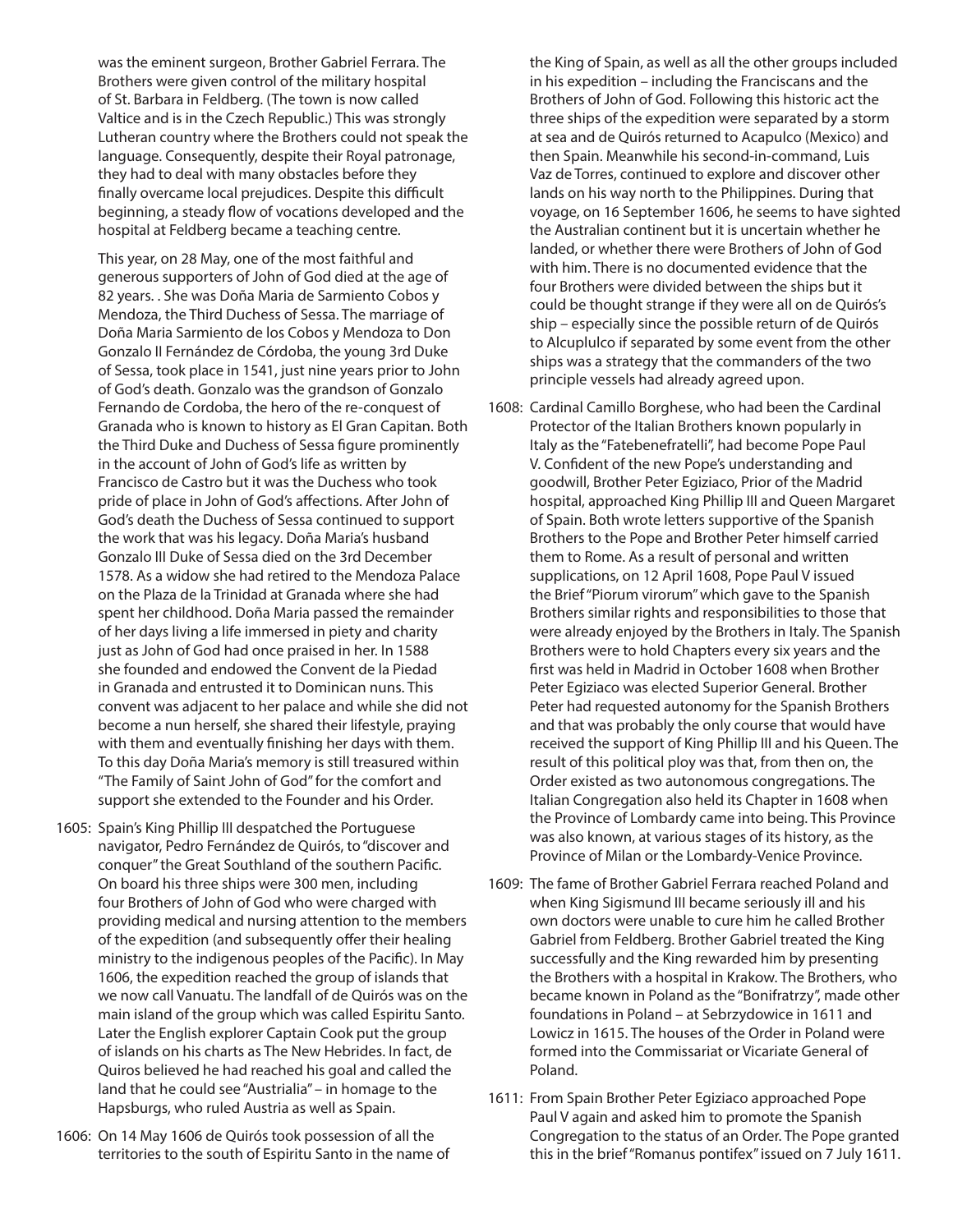The Spanish bishops were not universally pleased with this development and made unsuccessful efforts to gain the support of the King in blocking the attempts of the Brothers to put the new brief into effect. Another brief "Ineffabilis divinae majestatis" followed a month after "Romanus pontifex" and gave effect to the Constitutions of the Spanish Province which had been drafted at the General Chapter of 1608. Now, in order to be a foundation of the Congregation, a hospital had to have at least "eight Brothers and twelve beds". The General was to have two assistants, a procurator and a secretary, all elected, and the General was also to be Prior of the Madrid hospital. There was also to be a Commissioner General for the Indies and their islands, whilst the Papal Nuncio was to preside over General Chapters. Brothers Superior were to be elected by their communities.

- 1612: The Spanish Brothers established a small convalescent home at Bagumbaya, near Manila in the Philippines. It was probably not their first visit to the Philippines because, as medics and nurses the Spanish Brothers travelled far and wide in the ships of their nation. The little convalescent home had a chequered history being first abandoned and then re-opened in 1621 by Brothers from Mexico. Abandoned once more, it reopened in 1645 and finally closed in 1656. Manila was the seat of the colonial government of Spain while it officially controlled the Philippines Islands for over three centuries from 1565 to 1898. During the centuries of Spanish colonisation the Brothers set up, or took over, various hospitals – in both Manila and in other parts of the Philippines. The locations of hospitals and charitable works that appear in the early history of the Order in the Philippines include: Manila, Bagumbaya, Zamboanga, Cebu and Bulacán. Some of the early Brothers lost their lives to hostile forces while engaged in the apostolate of Hospitality. Amongst those we remember especially are Brother Anthony de Santiago, Brother Lawrence Gómez and Brother John-Anthony Guémez. The presence of the Order in the Philippines reached the status of a Vice-Province. However, its novitiate depended on the Provincial of Mexico. When the Order was extinguished in Spain and Mexico by the anticlericalism of the 19th century the bishop of Manila stopped the Order from admitting novices because there was no longer a canonical person to approve their reception. The number of Brothers in the Philippines then lessened until the Order disappeared with the death of the last Brother in 1887 – Brother Manuel Peña.
- 1613: In Mexico, this year was notable because of the admission of Cyprian de Llanos to the novitiate. However his admission to the Order was merely the final remarkable act in a remarkable life. Cyprian was born in Spain but went to Mexico when he was 23 years old. There he had two uncles. Cyprian planned to live with, and study under, one of them who was the Prior of an Augustinian monastery. His voyage from Spain to Mexico proved to be quite perilous and in one grave emergency Cyprian vowed that he would, if spared, train for the priesthood and then devote his life to the sick and

poor. He began a nursing career informally whilst still in priestly training and showed a great natural talent for this vocation. After his ordination as a priest Father Cyprian was appointed to Guadalajara where he combined the roles of parish priest, missionary and social worker to such good effect that the whole city was considered to have been transformed by his ministry.

 His mission in Guadalajara complete, Father Cyprian returned to Mexico City, intending to become a Brother of St. John of God. However, the Viceroy begged him to postpone this move and take over a run-down parish instead. This he did, finding time to raise funds and build an orphanage before handing over to the Benedictines when they came to Mexico. Once more he asked permission to enter the Order and once more he was obliged to take a different path. This time he was sent to evangelise the wild and warlike Chichimecas (a range of semi-nomadic peoples who inhabited the north of modern-day Mexico and southwestern United States). He was successful in training and converting them and, whilst doing so, discovered two deposits of silver. He prepared plans for a settlement in a place that he named Monterey before surrendering his mission to the Franciscans and his plans to the Viceroy. Finally, aged 76, he fulfilled his dream and donned the habit of a Saint John of God novice. In the same year he made profession and in 1614 he died.

- 1615: A second foundation was made at Vienna in the old German Empire. In 1614 the Brothers had purchased a house and garden which they converted into a twelvebed, twelve-Brother hospital. Soon afterwards Archduke Maximillian Ernest became very seriously ill and his doctor was preparing to amputate one of his arms which had become badly swollen. Then Brother Gabriel Ferrara was called in for a consultation and he vehemently opposed amputation. Instead, he took the patient into his own care and brought about his complete recovery – saving his arm in the process. Deeply grateful, the Archduke founded a new hospital and gave it to the Order. This hospital later became the mother-house of the St. Michael Province of Germany, sometimes known as the Province of Vienna.
- 1619: The brother of Archduke Maximillian, Archduke Ferdinand, became Holy Roman Emperor Ferdinand II in 1619. Ferdinand II had become a close personal friend of Brother Gabriel and a generous benefactor of the Order. The patronage of the Emperor enabled Brother Gabriel to found 22 hospitals in his dominions (which, besides Austria, included Germany, Hungary, Bohemia, Croatia etc. The contributions of Brother Gabriel to surgery were not limited to his surgical skills. He also taught young Brothers and was the author of a famous, three-part, text book on surgery, one part of which was devoted to dentistry. In 1614 he had become Vicar General of all hospitals of the Italian Congregation outside Italy itself. He carried out this office from Vienna where he remained until his death in 1627. The Brothers in the German Province came to have a popular name: "Barmherzige Brüder" (Brothers of Mercy).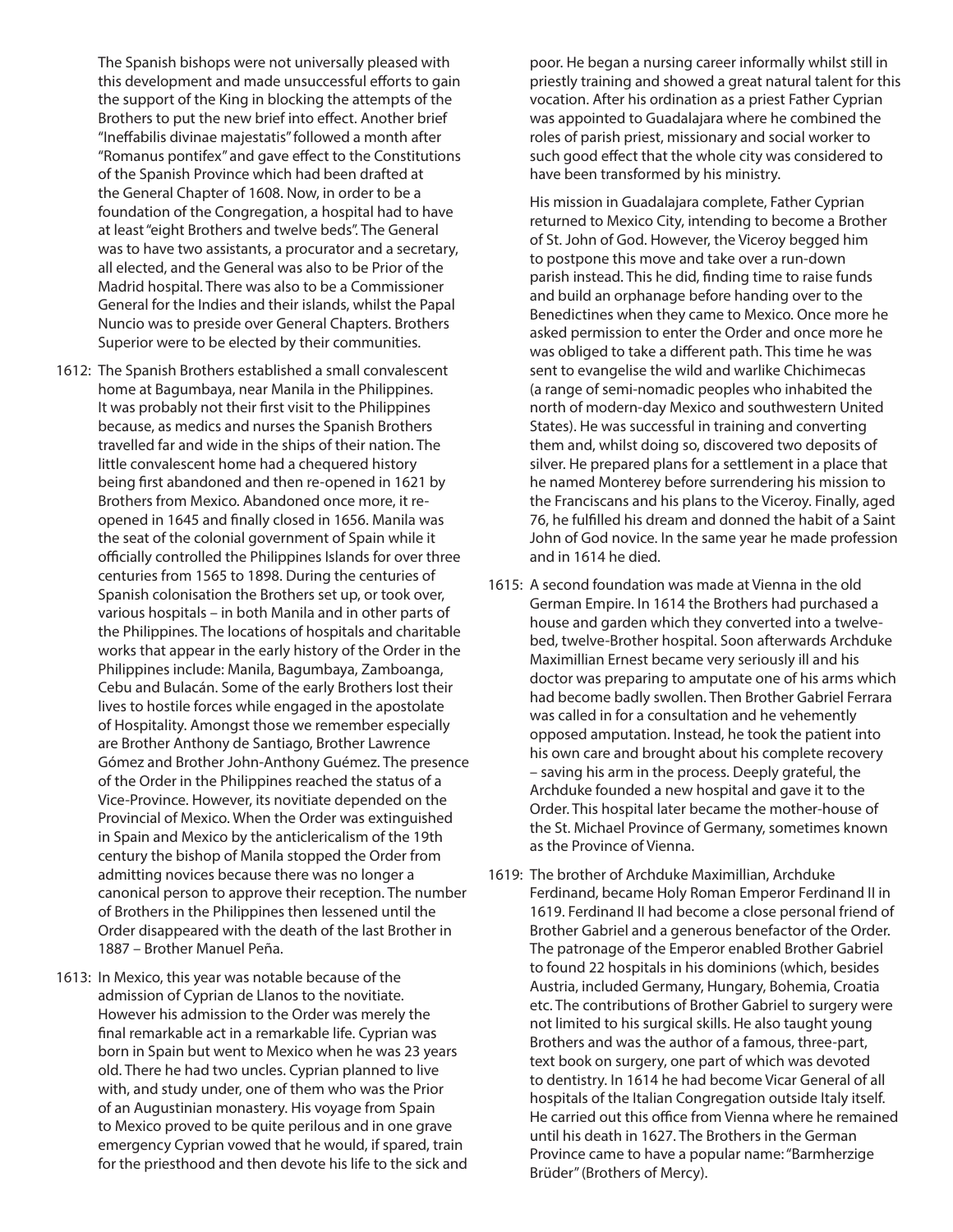1621: A General Chapter of the Italian Congregation reviewed and settled some doubts with regard to its prevailing (1616) Constitutions which "complemented perfectly" the 1611 Spanish Constitutions. The taking of the four vows had been reintroduced in the Italian Congregation. These Constitutions continued basically unchanged for three centuries, although some of its provisions gradually fell into disuse. A substantial difference between the Spanish and Italian Constitutions was the amount of space devoted to the care of the sick. The Spanish Constitutions gave little attention to this, whereas the Italian Constitution carried nine sections under the general heading "On hospitality".

 The General Chapter of 1621 showed that the Italian Congregation was flourishing, with Provinces established in Rome, Naples, Sicily and Milan and hospitals in France, Austria and Poland. In France a particularly significant step had been taken with the opening of a hospital for the mentally ill in 1617. Although the Brothers always had a special concern for persons who were mentally ill, this hospital was the first in which the Brothers made special provision for mentally ill patients. By the time of the French Revolution the Order had eleven such hospitals in France alone.

 Against this flourishing background, the Italian Brothers wanted to regain the status of a religious Order. Pope Paul V granted their wish, issuing a brief, which also began with the words "Romanus pontifex", on 13 February 1617. Religious who had already taken the fourth vow were left free to take the other three vows if they so wished. Newcomers were required to take all four solemn vows - poverty, chastity, obedience and hospitality. "Romanus pontifex" was renewed on 16 March 1619 with a new provision that released the Brothers from the authority of local Bishops throughout the world. This was confirmed by Pope Urban VIII in 1624 in the brief "Sacrosanctum". At this time the Brothers in both Spain and Italy had regained their lost status as a religious Order. However they would remain separated in two congregations for a further two and a half centuries.

1620: The Spanish Congregation had also continued to expand. Chief amongst the factors that influenced this was the general situation of the country and the part played by armed conflict in its history. The resistance of Spain to Muslim occupation and its efforts to expel the Moorish invaders kept Spain in a continual state of war for eight centuries. Because of the earlier involvement of the Brothers with the armies of Don John of Austria and their general reputation for excellence in medicine and surgery, they continued to serve as a type of medical corps in many situations where Spain, and later Portugal, were involved in armed conflict on land and sea. War often brought epidemics in its train and Spain experienced twelve of these during the years when the Order was separated into two congregations. Some 200 Brothers lost their lives in these pestilences. The diligence and self-sacrifice of the Spanish Brothers brought an increasing number of hospitals under the banner of the

Order. By 1620, their hospitals had become so numerous that Spain was divided into two Provinces, Andalusia and Castile. In the same year, the Latin American foundations of the Province were grouped into a General Commissariat because of the great expansion which had taken place in a region far removed from metropolitan Spain.

 In Prague the Brothers built a hospital in a location where there had been a medieval hospital since the middle of the 14th century. Until 1790 this hospital would be the largest in Prague and provided clinical education for medicine students for many years. One student, a member of the Order, Brother Celestine Opitz became a Master of Surgery in 1842. On 7 February 1847 Brother Celestine Opitz was the first surgeon in Bohemia to apply ether narcosis. This first operation under anaesthesia was successful and brought great fame to the hospital. In 1866 Emperor Franz Joseph I awarded Brother Celestine the Knight's Cross.

- 1621: In Portugal too the Brothers were required to provide medical services to the military. This year five Brothers were in an expedition sent to defend Brazil against the Dutch. In 1624, a further 22 Spanish and Portuguese Brothers made the journey and opened the first of several hospitals at Baia dos Santos in Brazil. Initially these were temporary field hospitals set up to support the Spanish and Portuguese troops, but they became permanent and continued after Portugal regained its independence, becoming part of the Province of Portugal and dependent on the Commissariat of the Portuguese Indies.
- 1625: The house at Montemor O Novo, Portugal, in which Saint John of God was born collapsed due to age and general deterioration. It had been used by the Brothers as a home for poor people since 1606. The demolished remnants of the home were replaced by a new, 20-bed hospital and church, The high altar of the Church was positioned over the site of the room in which the Saint was born, this having been transformed into a small chapel.
- 1629: Sometime before this year a change had taken place in the emblem of the Order. Initially the emblem of the Order was a representation of the pilgrim's, or traveller's staff, that John of God carried when making his rounds of both the city and the countryside. On the right hung a coin box with a cross engraved on the front; on the left hung a large basket of bread, meat and other commodities. The change was the substitution of the pomegranate for the staff. The pomegranate continues to be prominent in the iconography of the Order. The word pomegranate also means "Apple of Granada". It is the coat of arms of the municipality of Granada. In the emblem of the Order the pomegranate is surmounting by a cross which signifies the suffering to which the mission of the Order is directed. When, sometimes, a crown is associated with the pomegranate of the Order this recalls an honour bestowed on the Order by King Louis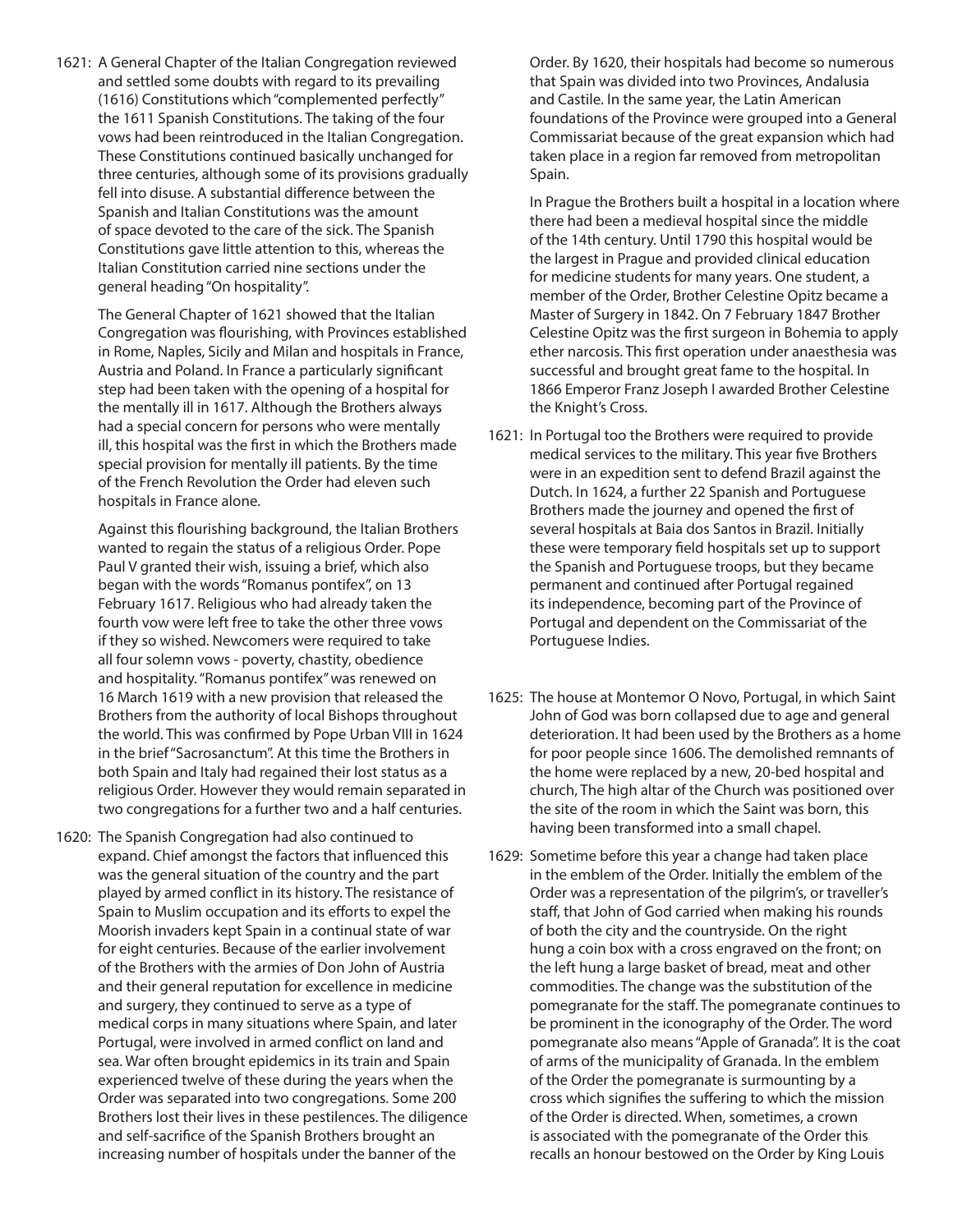XIV of France who wanted thus to recognise the services rendered by the Order to France. The French hospitals of the Order were usually called "La Charité". Hence the Brothers in France were generally known as "Les Freres de la Charité" They kept that name until the time of the French Revolution. The English-speaking Provinces of the Order, being directly or indirectly descended from the French Province, often use the crown in their depiction of the pomegranate of the Order. It is the custom of the Order to allow a variety of depictions of the pomegranate. However, in 2010 the Order acted to register the pomegranate (coloured blue) with the Trade Marks and Designs Registration Office of the European Union so that it could encourage the use of a common Order emblem throughout the world.

1630: This was a momentous year in the history of the Order. On 21 September 1630 Pope Urban VIII issued the brief "In sede principis apostolorum" which enabled the beatification of the Founder. The event was solemnly celebrated in the Church of St. John Calybita on the Tiber Island in Rome in the presence of Cardinal Ginetti, the Order's Protector, and various other Cardinals. This joyful occasion was celebrated in all the Brothers' hospitals but nowhere was there greater magnificence than in Paris where King Louis XIII, his Queen, Anne of Austria, and the Queen Mother, Maria de Médici, all took an active part in the celebrations. They were joined by all the ladies of the Court who served meals to the patients and some forty bishops led by Cardinals Richelieu and La Valette. This came only two years after the siege and capture of the French Port of La Rochelle in 1628, following which there was a terrible famine and an outbreak of plague. It was the first time the Brothers had formed a medical corps in France and they were given two hospitals by Louis XIII as a token of his gratitude. To deal with the plague, the Brothers increased the number of beds from 60 to 360. Eighteen of the twenty Brothers died but, when the call went out for replacements, there was no shortage of volunteers.

 In Milan this year was also a year of disaster when the plague struck there and in the course of which fifteen Brothers perished. The Holy See prohibited the admission of novices in areas affected by the plague but, in 1632, the Brothers sought permission to reopen their novitiates in Milan and Florence, pointing out that most of the Brothers had died in five of the affected hospitals, making it impossible to fully sustain the work. In this historic year Brother Alonso Pabon was appointed Chief Surgeon of the Spanish Armada. He was the first Brother to hold this office but thereafter successive Brothers held the appointment until 1717, when it passed to a military doctor.

1634: The Spanish Congregation of Brothers maintained a Procurator General in Rome. A procurator general is the person responsible for representing the religious institute to the Holy See. Initially, the member of the Spanish Congregation who dealt with the Holy See on behalf of his confreres in Spain and the New World lived at the mother-house of the Italian Congregation, St. John Calybita, on the Tiber Island. In 1634 this office was confided to the Prior of Naples who was a member of the Italian Congregation. Confusion and conflict resulted from his decision to set up a residence in Rome, independent of the Italian General. The resulting disagreements were taken to Pope Urban VIII who issued the brief "Exponi nobis" to deal with the matter. He required the Brothers resident within the jurisdiction of the other Congregation, whether Italian or Spanish, to be subject to the Superior General of that Congregation. The subsequent peace was an uneasy one and lasted for the next 66 years until the Holy See permitted the Spaniards to set up the separate house in Rome that they wanted.

- 1635: From Poland, the Brothers reached Lithuania in 1635, when the Bishop of the Diocese invited them to Vilnius. He gave them a small hospice for sick priests, an adjoining chapel and some funds. The Brothers subsequently converted the hospice into a general hospital. Poland had been a Commissariat, or Vicariate General, since 1615. Now, with growth in Poland and foundations in Lithuania, the Province of Poland will be established in 1642, three years after the eleventh General Chapter of the Italian Congregation had promoted the French General Commissariat to the status of a full Province.
- 1636: Continued expansion of the Spanish Congregation in Latin America had led to subdivision into three Commissariats formed from the existing one: they were Terra Firma, Perú-Chile and New Spain. The Brothers also sought and obtained permission to take over an existing hospital in Buenos Aires, giving them their first foundation in Argentina. However, 1636 became a black year for the Brothers in the "New World" when three Brothers died at the hands of indigenous natives (usually referred to as 'Indians') in Brazil. Only one year later, two more Brothers were slain by Indians in Colombia. Worse carnage followed when a fleet of 40 ships left Lisbon carrying eight Brothers. By the time the convoy reached San Salvador an epidemic had claimed 3000 victims amongst those on board its ships and the Dutch had attacked the fleet. Three Brothers died on the voyage. When the fleet arrived in San Salvador, the Dutch attacked again, this time defeating the Spanish-Portuguese forces. The Dutch then sacked the town, attacking even the hospital where three more Brothers were killed.
- 1637: This year saw a Spanish Brother cast in a unique role when Sardinia came under attack from a fleet of 45 French ships commanded by the Archbishop of Bordeaux. There was a small community of Brothers on the island. They had arrived a year earlier and taken possession of an existing hospital. When the French attack became imminent the Viceroy consulted the Superior, Brother Justus. It was a wise choice because Brother Justus was the former Duke of Estrada who had had, in his own words, "forty years experience of war" before he began his novitiate in Rome. Reluctantly,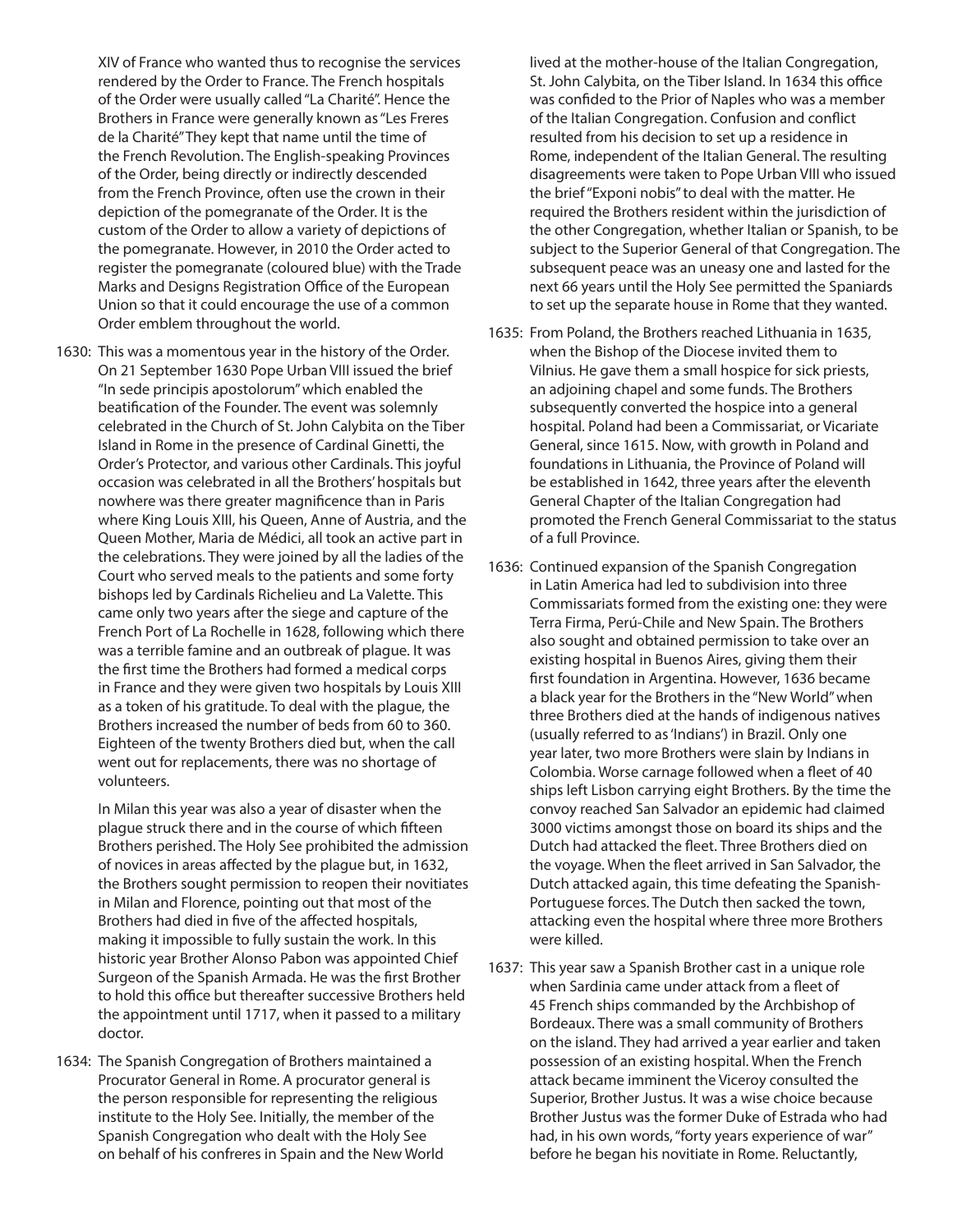Brother Justus became a member of the Viceroy's Council of War with the ranks of "Lieutenant Captain General" and "Sergeant Major General". Brother Justus found time to plan both a successful defence of the island and a counter-attack. At the same time he organised his hospital to receive and care for an influx of wounded people and continued to carry out his normal hospital duties.

- 1638: At times the Papal Nuncio played a significant role in the affairs of the Spanish Province. Between 1608 and 1638, the Nuncio presided over the six-yearly General Chapter. In 1638, the newly elected Superior General needed all his tact to explain that the right to preside had now passed to him and that he wished to exercise that right.
- 1640: This year the Pope approved a new Constitution for the Spanish Congregation which had been drafted after the General Chapter of 1632. There were many points of difference from the 1611 Constitutions but they represented an evolution from the earlier model, rather than a change of direction. Whilst there were subsequent changes, these were minor, so the 1640 Constitution remained in effect throughout the life of the Spanish Congregation. It is interesting that two years notice of a Chapter had to be given, to allow time for the Portuguese and the three Spanish Commissariats of "the Indies" to receive notification. By 1640, Spain was in decline as a world colonising power and the King of Portugal waged a successful War of Independence which ended sixty years of Spanish rule. Some Brothers of Spanish origin were expelled from Portugal but, from then on, those who remained provided a medical corps for the Portuguese armies, just as they did for the armies of Spain. So far there were just two foundations in Portugal, at Montemor O Novo and Lisbon. Now began a period of expansion in which other foundations were added, including military hospitals whose administration was entrusted to the Brothers. As they were separated from the Spanish General, the Nuncio placed the Portuguese Brothers under the obedience of the Augustinian Provincial until the War of Independence ended.

 On the other side of the world, the Spanish Brother's small convalescent home at Bagumbaya, in the Philippines, had closed in 1621 and did not reopen until 1645. After the home first opened, in 1611, King Phillip III had issued decrees attempting to hand over the operation of existing hospitals to the Order. The first, dated 1617, refers to 10 Brothers "in the armed forces" who were being sent to the Philippines. There is no indication that these Brothers arrived. The second royal decree is dated 1626 but does not name the Brothers who were to be sent. Certainly Brothers had been prepared for the trip but other events intervened. Finally, in 1641, two Brothers were sent to the Philippines from New Spain and they wasted no time in setting up a ten-bed hospital at Cavite. In 1642 the Brothers were given responsibility for the Royal Hospital of Manila. In total, the Brothers operated at least four hospitals in Philippines including one on Cebu but by 1742 only two

remained. The foundations had the status of a Vice-Commissariat which was always a dependency of New Spain (Mexico).

- 1644: At this time, a Superior General could not stand for re-election but, in 1644, twenty Capitulars petitioned the Nuncio asking that General Sanchez be allowed to serve a further term to provide continuity. The petition was declined but his successor, Brother Ordonez, ran into difficulties after introducing various constitutional measures in an arbitrary manner. So alarmed were his Brothers that they petitioned the Nuncio who, in 1647, deposed General Ordonez from office. Two years after this event, a Papal Brief amended three Articles of the 1640 Constitution, a significant change being the transfer of the election of Priors from the General Chapter to house Chapters.
- 1648: This year the Spanish Province faced one of its severest tests when plague struck again, principally affecting the regions of Andalusia, Murcia, and Valencia. Plague had been a regular visitor to Spain throughout the Order's history and there are frequent reports of seven or eight Brothers dying in a single outbreak but, in the three years during which this plague was active, no fewer than 114 Brothers met their deaths, every one of them contracting the disease whilst selflessly caring for other victims.
- 1652: There was a severe set-back for the Italian Congregation around this time because rulings of Pope Innocent X contained in a general instruction of 1652 and in the brief "Ut in parvis" of 1654 which were improperly applied to the Order. The effect was to close down 16 small hospitals which could not meet the requirement of the brief that a religious community consist of "at least six monks, at least four of whom are priests". Larger congregations survived because the requirement for priests was not applied where there were more than 12 brothers in a community. Pope Alexander VII reaffirmed the brief with "Cum sicut" in 1658 but by then the situation for the 16 hospitals was irretrievable.
- 1653: By the time the Italian Congregation held its General Chapter in 1653, the Congregation had reached its peak of seven Provinces; Rome, Naples, Milan, Sicily, Bari, Calabria-Basilicata and the Commissariat of Sardinia. The Provinces of France, Poland and Germany were also represented, the latter being promoted from a Commissariat at this Chapter. It seems that growth had been accompanied by some laxity in dress for the Italian General found it necessary to complain that, whilst all wore the habit, "everyone is dressed differently" in regard to colour and material used. During the Chapter, the Congregation named four locations at which novices would undergo their initial formation: Rome, Milan, Naples and Bari. Before then, novices had been admitted to any house considered suitable for training. The Province of Calabria-Basilicata, mentioned here, has a brief history. It may have been created at the Chapter of 1647 and lasted no more than 15 years. It had 5 hospitals which were subsequently assigned to the Provinces of Naples and Bari.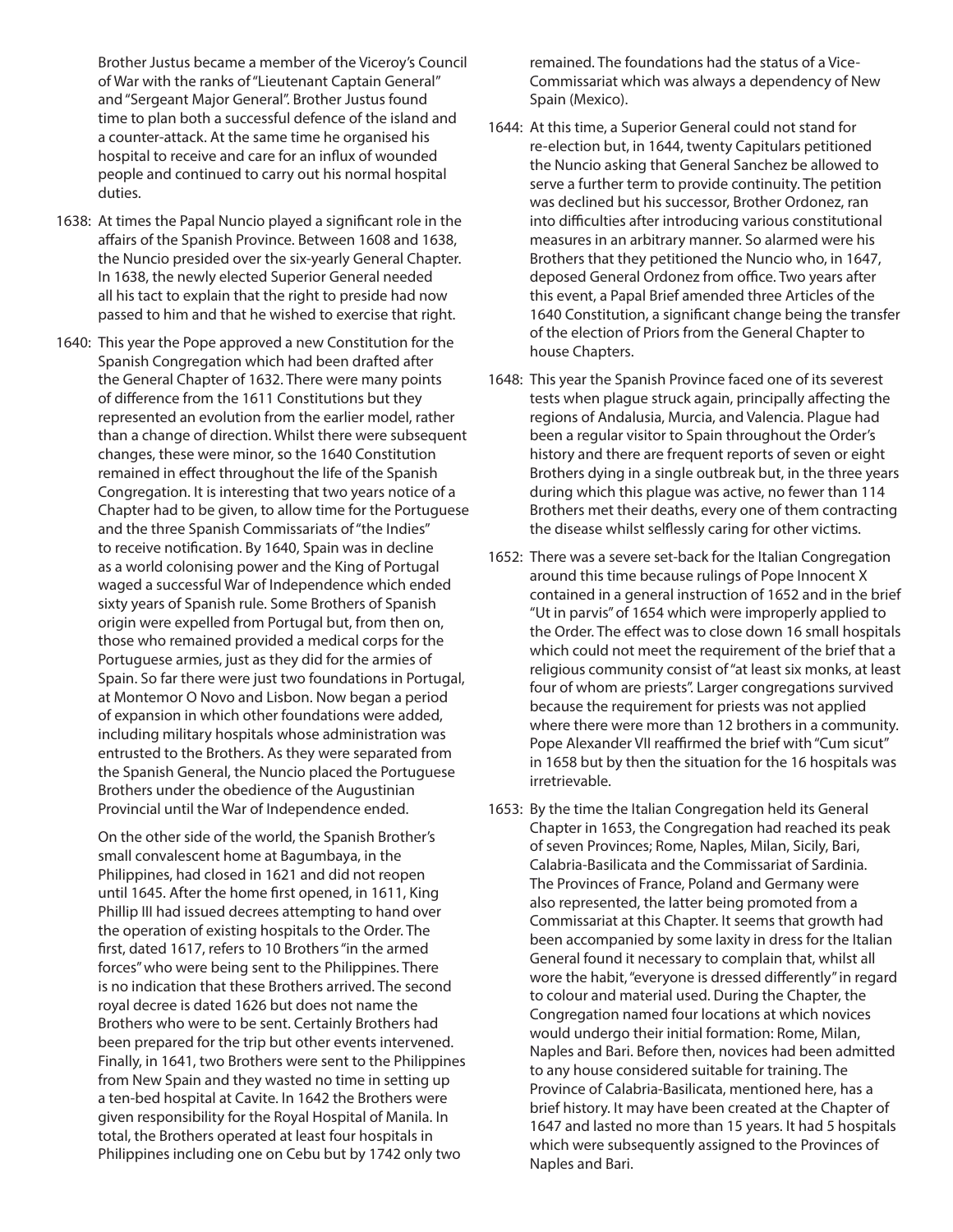- 1656: More setbacks occurred when Poland was invaded by Barbarians from the north and east and a number of cities were sacked. The Brothers' hospital in Lublin was burned down, several patients were killed and only one Brother survived, having been left for dead with severe head wounds. In Warsaw too there was but one wounded survivor. Although a second Brother was still alive after torture he was taken away and never seen again. At Lowicz the story was the same: The hospital, monastery and church were all burned down and the badly wounded Prior was the only survivor.Also in 1656 Rome once more fell victim to plague. Before the plague was properly identified, the early victims had been treated at the Tiber Island hospital where they died. When the alarm was raised, the authorities decided that the whole Island would be an isolation hospital. When this happened, from time to time, the city authorities erected gates on the two bridges that led onto the Tiber Island. At the end of the outbreak, a year later, six Brothers had died, four of them novices.
- 1659: The General Chapter of the Italian Congregation in 1659 elevated the communities and works in Sardinia to the status of a Province. Soon afterwards, in 1662, the Italian Congregation made its first foundation on the soil of modern Germany when it opened its hospital in Regensburg, Bavaria. Growth was slow; it was to be another 88 years before a second house was founded and a further century passed before the Order really flourished in that land.
- 1664: Francis Camacho entered the Order in Lima, Peru. He was born in Andalusia, Spain, in 1629 and left home at 15 to enter the service of a farmer. Away from parental control, Francis stopped practising religion and, after a few years farming, became a soldier. His life had many parallels with that of Saint John of God. Like the Founder before him, he narrowly escaped execution when he was convicted of a crime and sentenced, but was then reprieved for lack of evidence. He volunteered for service in South America. As soon as he reached New Cartagena he became seriously ill and was nursed by the St. John of God Brothers there. He was given a year's leave to fully recover and spent the time exploring. He returned to an administrative post in which he proved so outstandingly capable that he was appointed administrator of the royal domain in Copacabana. He was, however, harsh in his dealings with slave labourers and was forced to resign from the army to avoid open rebellion. He moved to Lima where he underwent a dramatic religious conversion after hearing a sermon preached in the market square. The parallels with the life of Saint John of God continued for he now spent a time in the local asylum. Discharged from there, he sought to serve God in some humble way. He was directed towards the St. John of God Brothers who had nursed him earlier but whom he had forgotten. He was admitted to the Order at the Lima hospital at the age of 35. After profession he was appointed alms collector. When he began the task funds were very low, but his skills and his great energy combined to bring him such success that the Brothers were able to sort out their

own affairs and help others also. Towards the end of his life Francis became bedridden as a sufferer from dropsy. He died in 1698.

 Also in 1664, the Prior General of the Spanish Congregation reached agreement with the General of the Minim Brothers that the sacred remains of St. John of God would be transferred from their resting place in the Church of St. Mary of Victory, to the church of the Founder's hospital in Granada. In 1668, the same General arranged an alliance of the Congregation with the Dominican Order. This 'twinning' gained the Brothers various grants and spiritual benefits.

1665: Pope Alexander VII took the unusual step of appointing the Italian Prior General before the Chapter was held. Although this was unusual it was not unique because, in 1659, he had appointed the General and two General Councillors and then, after what has been described as a "Pro-Chapter General" at which no elections were held, the Pope also appointed seven Provincials.

 In 1668, the Calabrian Province ceased to exist; thereafter there were six Provinces in the Italian Congregation. In the same year, the Prior General once more found it necessary to draw attention to the need for the religious habits worn by the Brothers to be of one design and colour - the black and white stripes. Apparently habits of brown, black and grey colours were being worn.

 There were further consequences to the 1665 appointment of Prior General Angelico Rampollo when, in 1671, Pope Clement X confirmed him in office for a further term, again without election. This was contrary to the latter's wishes for he was now 85 years old and he died in 1675. The problems continued when the First General Councillor became Vicar General and the Second Councillor disputed his right to do so, alleging legal incapacity.

 This dispute was determined by a Papal brief but the stage was set for a lively General Chapter in 1677. In the interim the Vicar General had sought the aid of King Charles II of Spain, through the Spanish Procurator General. As a consequence, the King decreed that, "within his dominions", which included the Italian Provinces of Naples, Milan and Sicily, no Superiors would be accepted who were not "vassals of his crown".

 There were also more covert attempts at subverting the normal selection process, so much so that the Pope felt the need to intervene and permitted the election of the General from a list of only five candidates who were considered untouched by the factional disputes. Happily, the Chapter itself, which began in such a turbulent atmosphere, ended with harmony and peace, and a choice of a Prior General who also pleased King Charles II.

1671: Although the events which followed the 1671 Italian General Chapter and led to the Intervention of the Spanish King, Charles II, had little effect on the Spanish Congregation, that Congregation also held its (12th) General Chapter in the same year. It took place, as usual,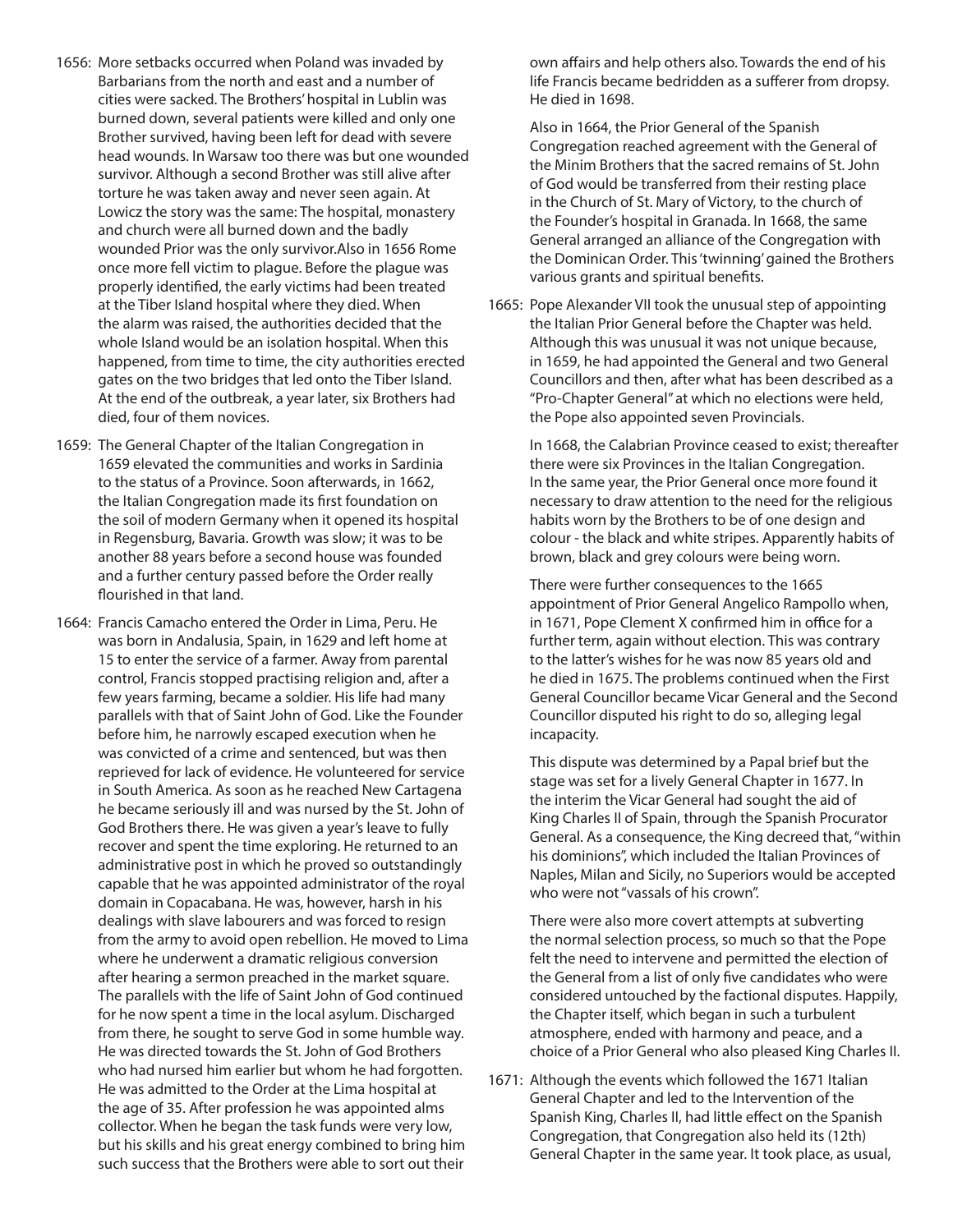in Madrid. The war of independence had ended six years earlier so it was legally possible now to set up the Province of Portugal, which had eight existing hospitals.

 A year earlier, the Spanish tradition of maritime exploration had been further enhanced when Isidorus de Otondo led the fleet which discovered and colonised California. The Surgeon to the Fleet was one of several Brothers who travelled with the expedition to tend the sick and wounded. The new Province lost little time in showing its mettle.

1681: The Spanish Brothers had been regular visitors to Africa from 1573 onwards in the familiar role of medical corpsmen. However, throughout the period of separation, the Congregation established only one permanent foundation on the continent, in Mozambique. This came about in 1681, when the King of Portugal gave the Brothers the city hospital. The hospital became the novitiate house and was also the first seat of the Commissioner General for the East Indies. Because of its strategic location the house became the departure point for Portuguese Brothers travelling to India. In 1685, they began the first of four foundations in the sub-continent at Goa which, in 1693, became the mother house of the vast Commissariat of the East Indies which took in Mozambique and Brazil as well as India.

 From this year, for the next three hundred years, a notable feature of the structure of the hospital of the Order on the Tiber Island was the arrangement of the main ward, called the Sala Assunta. At one end of the ward there was an altar on which a priest celebrated Mass every morning for the patients who, in many cases, remained in their beds. There were many patients who found hope and demonstrated their holiness in the face of suffering and death in the Sala Assunta. Amongst them was Blessed Ceferino Namumcurà who died in 1905 after a short hospitalisation on the Tiber Island.

- 1683: In the north of Europe wars with the Turks were having a profound influence on the affairs of the Italian Congregation. During the siege of Vienna in 1683, the Brothers had been forced to leave their hospital because it was situated outside the city walls (the hospital was destroyed in the conflict but was rebuilt later).
- 1684: The following year, on the orders of Pope Innocent XI, the Brothers operated a field hospital that followed the progress of the Christian militia. For six weeks the hospital was based in Buda. Then the Christians were routed and a number of Brothers were killed. Two years later, it was the Turks who were in retreat and the field hospital and the Brothers were once more located in the town. When the neighbouring city of Pest was cleared, the Brothers opened a hospital there, but they were forced to leave two years later when the land was given to the Sisters of Mary.
- 1685: Statistics drawn up in this year showed that the Spanish and Italian Provinces together operated a total of 223 hospitals, with 5,422 beds and 83,264 admissions during the year. Of these totals, the 695 Italian Brothers operated 66 hospitals with 1032 beds. For the Italian Congregation,

expansion took place mainly in Europe but France, like Spain, was a maritime nation and, in 1685, King Louis XIV sent four Brothers from the Paris Charité Hospital to the Antilles in the Caribbean. On arrival, they were given responsibility for the 12 bed hospital of Basse Terre in Guadalupe. A year later, ten more Brothers took over a 60 bed hospital on Martinique. Four more hospitals were added over the next fifty years, bringing the Brothers also to the Islands of Santo Domingo and Grenada.

- 1688: From this year on, various requests were passed to the Portuguese government for Brothers to be sent to the hospital in Luanda, Angola. These approaches were always turned down at the request of the treasury.
- 1690: The 15th General Chapter of the Spanish Congregation had been due for convocation in the year 1686. The fifteenth Chapter very nearly did not take place. It had been customary to hold the Chapter in Madrid but the General ordered that this Chapter be held in Granada. The Nuncio ordered him to hold the Chapter in Madrid as usual. However, the General refused, claiming his right under the Constitutions to decide the venue of the Chapter. Once more the Nuncio ordered him to comply. On the appointed day, the capitulars arrived – but some arrived in Madrid and others in Granada. The Nuncio suspended the proceedings and informed the Holy See. The Court of the Nunciature excommunicated the General and suspended him from taking any further part in the proceedings. The General in turn suspended those Brothers in dissent and the Secretary General from office. The conflict was finally resolved in Rome and the Chapter was held in 1690 - in Madrid.
- 1690: This year saw the canonisation of Saint John of God, authorised by Pope Innocent XII by means of the bull "Rationi congruit".

## **18TH CENTURY**

1700: As the 18th century opened, the Polish Province made its first foundation in white Russia, when it took over an existing hospital at Minsk. In the same year the War of Succession began between Phillip V and Charles of Austria. It lasted from 1700 to 1714. During this time, changes took place in military organisation which affected the medical corps structure and led to the Brothers being "gradually forced back into their hospitals". The military activities of Spain and Portugal had long caused difficulties for the Brothers. The War of Independence had lasted for 25 years and this new struggle for the Spanish throne brought fresh trials. In 1704, Portugal entered the conflict, supporting the Hapsburgs against Spain. As a result, relations between the two countries were severed so that Portuguese vocals were unable to attend the 1707 Chapter in Madrid. For similar reasons, the Italian Congregation held its 21st General Chapter in the same year, three years later than normal, owing to the difficulty of getting Brothers from Poland and Germany to the Chapter. In 1708, Pope Clement XI named a new Provincial for Portugal and in 1710, when his term was due to end, the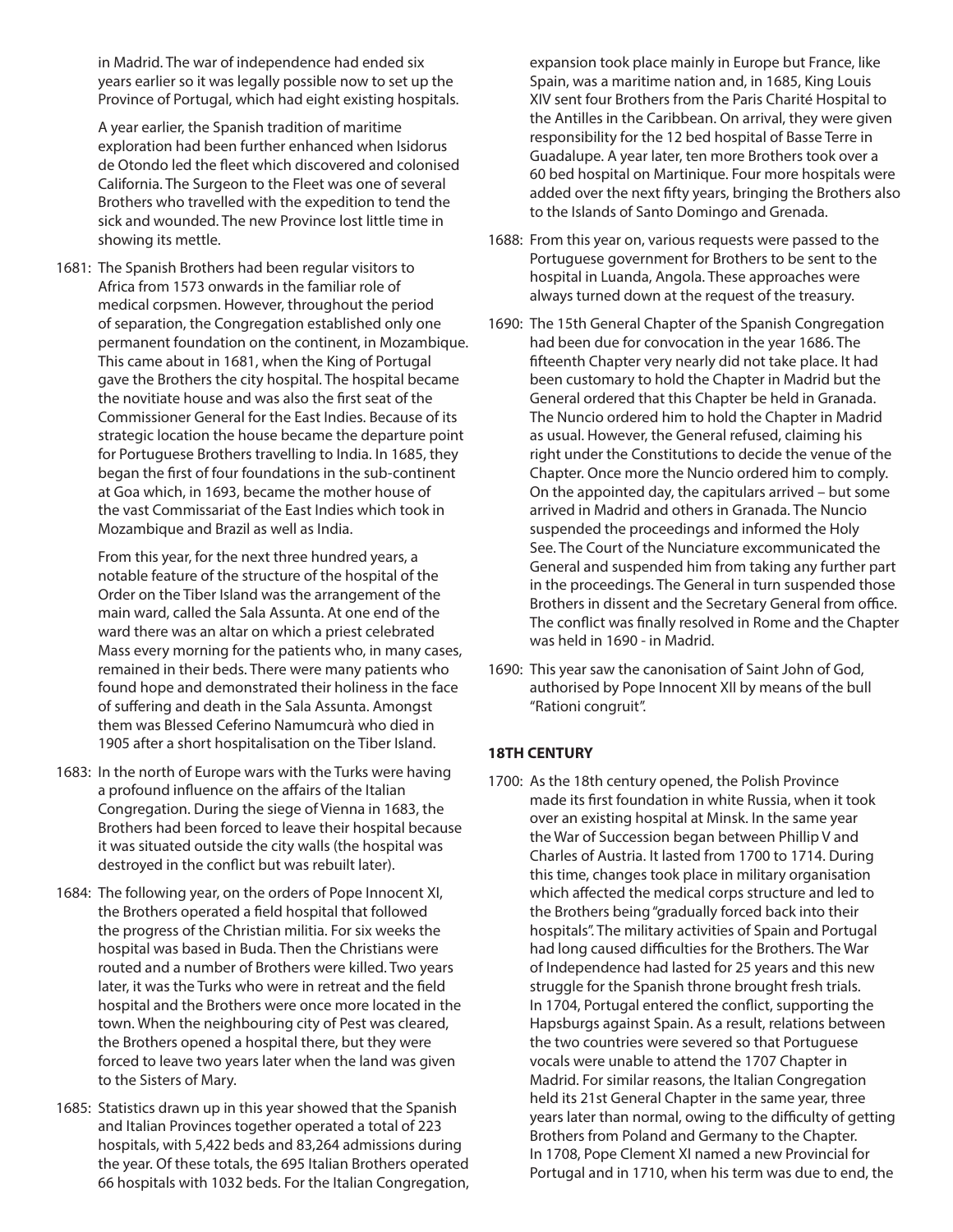Provincial was authorised to call a Provincial Chapter under the Presidency of the Nuncio. Although the War of Succession had ended, these trials led the Portuguese Province, in 1717, to seek autonomy as a way of eliminating the problems. However, their petition to the Holy See was denied.

 The War had brought tension to the Spanish Congregation since the Brothers themselves became factionalised, most supporting the Bourbon claim but some favouring the Hapsburgs. The situation was aggravated by the prolonged separation from the disciplined monastic life which many Brothers experienced whilst working in field hospitals. The problems came to a head after the 21st General Chapter of the Congregation in 1724. By special dispensation, the General was elected for a third term. There were those who considered the postwar laxity amongst Brothers was attributable to the General. They appealed to the Nuncio who took their complaint to King Phillip V. The General was suspended and exiled. A number of other Pro-Hapsburg Brothers fled to Rome, fearing a similar fate.

- 1710: In Poland the Order established a hospital at Wroclaw (known then to German speakers as Breslau).
- 1713: Despite the problems of holding Chapters at this time, the government and structure of the Congregations continued to be developed and refined. The 22nd General Chapter of the Italian Province, held in 1713, approved a number of changes, one of the most significant being that Provincial Chapters would be held individually in each Province. Hitherto, the practise defined in the 1616 Constitutions had been for Provincials and Priors to be elected at the Intermediate Chapter. Even before 1713, the requirements of the Constitution had been modified in practice, with Inter-Provincial Chapters being held in Rome and Naples, whilst Sicily held a separate Chapter.
- 1715: This year brought a fresh reminder of the dangers inherent in missionary work when a Brother was martyred in the Philippines where two more deaths of Brothers occurred before 1731.
- 1716: Louisburg, Novia Scotia, is a Canadian city with a chequered history in which its occupation oscillated between France and England. In 1716, while Louisburg was under French rule, a community of Brothers took over a military hospital in the city, thus making the first foundation of the Order in Canada.
- 1721: The 23rd General Chapter of the Italian Congregation was again late. At this Chapter the Augustinian leather cincture became a compulsory item of dress for the Brothers. Before this, some Provinces had adopted silken or woollen sashes.
- 1730: This was a year in which plague struck once again. The Brothers hospital in Cadiz admitted 756 victims of "black vomiting", 246 of whom died. Ten Brothers also lost their lives.
- 1731: The Brothers of the Italian Province were able to return to the city of Pest. They took charge of a home for 2000

war invalids which had been built a year earlier. The home continued to care for such people for the next 50 years, at which time Emperor Joseph II closed it and the Brothers had to leave the city once more. Emperor Joseph II objected to the dioceses and religious institutes of his domains being subject to outside authorities – by decree Austrian bishops could not communicate directly with the Roman Curia. More than 500 religious houses in Austro-Slav lands, and 100 more in Hungary, were dissolved. The education of priests was taken from the Church as well, with Joseph establishing six state-run "General Seminaries".

- 1738: The Spanish General Chapter decided on a process known as "Alternative" whereby the General was chosen sequentially from the Provinces of Granada, Castile and Seville. The new Constitution for the Congregation was ratified by Pope Benedict XIV in 1741. It made provision for special houses to be set up at which the Brothers would be taught "Grammar", which was actually general education to an advanced level to prepare them for entry to a university where they would study philosophy, medicine and surgery. Amongst religious Orders, this line of further education was unique to the brothers of Saint John of God Brothers and a further example of their willingness to be innovative and never satisfied merely to follow established practice. This characteristic of the Brothers was further highlighted in the same year with the publication of a short treatise on nursing. Written by the Portuguese Novice Master, it was probably the first book on this subject in the Portuguese language.
- 1745: Philip della Valle had completed a marble sculpture depicting Saint John of God with a sick man. It was placed in one of the great niches of the Vatican Basilica of St. Peter. Although external influences had separated the followers of Saint John of God into two separate congregations, the caption below the statue refers to "The Universal Order of Saint John of God".
- 1747: The Italian Congregation began work in Czechoslovakia in 1747, whilst the same year saw the division of the Spanish Province of Andalusia into two Provinces: Granada and Seville. By this time, the three Provinces of Metropolitan Spain had 661 Brothers operating 60 hospitals. The establishment of a new foundation in Rio de Janeiro, in 1752, would bring the total number of hospitals opened by the Order in the New World to 90. They were operated by 718 Brothers and divided into four Commissariats: Peru and Chile, Tierra Firme (Central America and Colombia), Nuova Espana, which took in all of Mexico, California, New Mexico, Cuba and Brazil, which had its Mother House at Goa, in India.
- 1757: The church of Saint John of God was inaugurated in Granada. Some 160 years later Pope Benedict XV would elevate it to the status a minor Basilica. The Church had been mooted earlier when the remains of St. John of God were re-buried. The driving force behind the new edifice was Father Alonso de Jesús y Ortega, who prepared the plans whilst he was Prior of Granada. He subsequently became Superior General and then carried the work through without regard for expense and drawing on a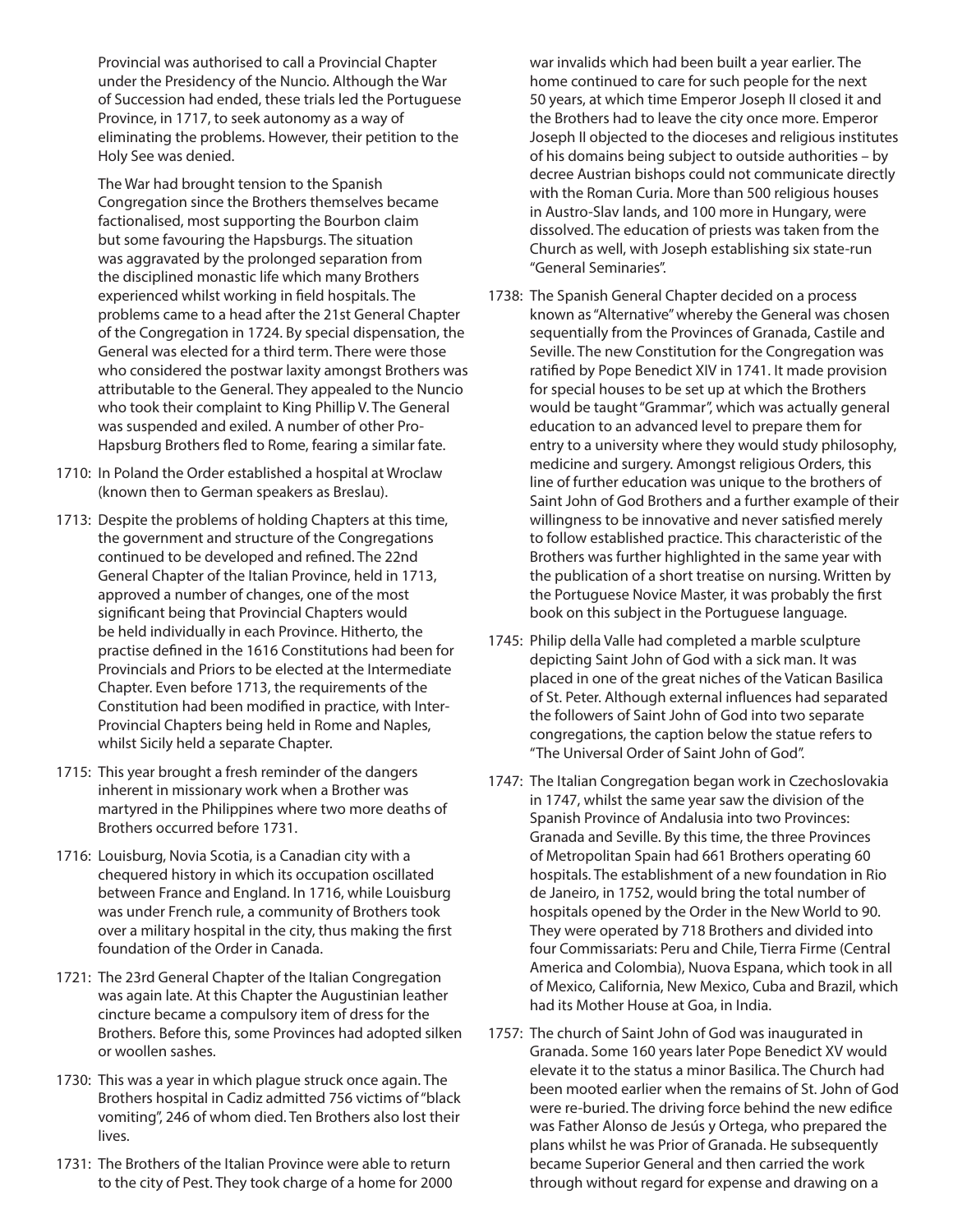family inheritance, commissioning works from a number of famous artists and sculptors.

- 1763: The history of the Brothers involvement in Mozambique was not always a happy one. In 1763, the administration of the hospital was taken from them although they remained as nurses. This caused a public outcry which led to the reinstatement of the Brothers as administrators with increased funding. Thereafter, however, the decline resumed so that, by the early 19th century, what had once been a fine, 100-bed hospital and novitiate house, was being described as "more a prison for violent patients than a hospital for the sick".
- 1765: An epidemic of smallpox struck Chile. It came under control thanks largely to the work of Brother Manuel Chaparro, a graduate of Santiago University. He introduced into Chile the method of inoculation which preceded Edward Jenner's discovery of vaccination. Brother Manuel had never seen the method used because it was commonly ignored even in Europe and he had only read about it. Over a seven-year period, he inoculated more than 10,000 people, only four of whom died, in each case through specific illnesses which they had already contracted.
- 1766: The 30th General Chapter of the Italian Congregation determined that each Province should establish a foundation which would provide courses of study for young Brothers in surgery and ethics.
- 1777: Around this time the German Emperor, Joseph II, issued a series of repressive laws which became known collectively as "Josephism". They affected even Lombardy, as the Bourbon States of Italy quickly adopted similar legislation. Joseph II was determined to reform the Catholic Church. One of his most important measures being the total suppression of contemplative Orders. He did not disband the teaching and nursing Orders but they were forbidden to maintain contact with their houses or superiors abroad. The effect was to cut off four Italian Provinces from direct obedience to the Prior General, those remaining being Rome and Sardinia. As a result, a new Province came into being. It was the German Province "Per Imperium", commonly known as the Bavarian Province, which incorporated all the hospitals of the Brothers in Bavaria, Baden, Silesia, Westphalia and the Palatinate, and had its mother house in Munich. There, the Brothers felt able to "breathe and work more easily". There was a further consequence in 1794 when the Austro-Hungarian Brothers produced their own Constitutions which did away with 10 chapters, dropped all reference to the Prior General and incorporated 17 of the decrees of the Emperors.
- 1781: The 26th Chapter of the Spanish Congregation was held and, for the first time, the Prior General was elected on the "Alternative" system, the method agreed upon in 1738. In this system the Prior General was chosen from each of the Spanish Provinces in turn. Portugal was not included in the rotation. The same Chapter determined to establish an Inter-Provincial Residency at Alcalá, for

students who were attending the university there. The residency was opened, but lasted only a few years before students were diverted to other cities.

 In the same year, the Italian Prior General, Leopold Banfi, was retired to Hilan by the direct order of Pope Pius VI. This followed a Papal Audience with three Brothers which resulted in discrete enquiries being made into his behaviour. The General had adopted the practise of providing indiscriminate and lavish hospitality at the Hospital of St. John Calybita , on the Tiber Island. The hospitals economic woes were nothing new but undoubtedly the generosity of the General contributed to them and he paid little attention to "the complaints of his monks".

- 1785: When the next General Chapter was convoked for 1785 Prior General Banfi he did not attend. Also the Provinces of Milan, France, Germany and Poland were not represented. Germany and Poland were under the oppressive regime of Joseph II; Poland, which included Lithuania, was on the decline that led to its extinction following the division of the nation between Russia, Prussia and Austria. France was in a desperate economic plight, with the first rumblings of revolution in the air. At this Chapter, the Lombardy and Venice Province determined that the habit would only be given to people who had a "special vocation" for the Institution and who could cope with studies in medicine, surgery, pharmacy and accounting.
- 1790: By the time the 34th General Chapter was held in Italy in 1790, only the Rome and Sardinian Provinces were able to attend. "Josephism" had a flow-on effect when Ferdinand IV published a similar edict in 1788, the effect of which was to remove the Provinces of Sicily and Naples from the authority of the Congregation.
- 1789: For both the Spanish and Italian Congregations, the closing years of the century were dominated by political developments in France. In May 1789, the French Revolution broke out and, in the following year, monastic Orders were suppressed. Property was confiscated and the monks were imprisoned, exiled or killed. By this time, the 350 Brothers of the French Province operated 39 hospitals with 5000 beds, including those in the West Indies and Canada. From the start of the revolution, "inspectors" had been sent to la Charité hospital in Paris. Their reports always approved the work of the Brothers and even Voltaire praised them as "the only useful monks". In spite of this the Brothers were not exempt from the dissolution order, although many remained at their posts, working as nurses or orderlies.
- 1792: In this year the Republic was proclaimed in France and a year later King Louis XVI was executed. In that same year, Spain joined the first European League against revolutionary France. The General of the Spanish Congregation personally offered the services of his Brothers to the King of Spain. In all, seven groups were sent, totalling 50 Brothers, and all survived, although the monetary cost to the Congregation was considerable.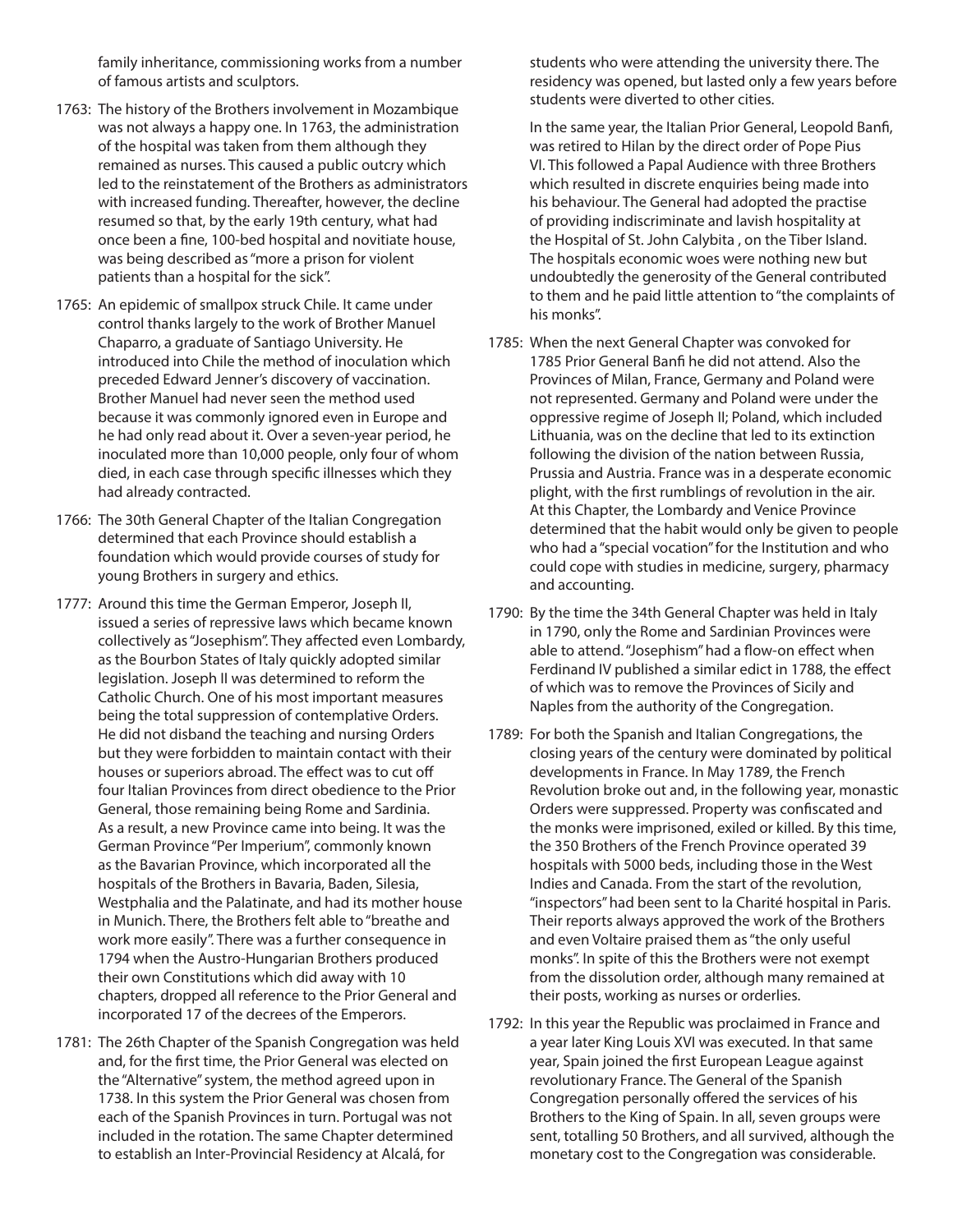1794: This year an infectious disease broke out on board a ship laden with French prisoners. The vessel dropped anchor at Malaga, Spain. When attempts to set up an isolation unit on land failed, the infected men were left on board and abandoned. The Brothers heard of this and offered to nurse the men on board. This they did. It took three months for the disease to run its course and disappear but, during all this time, none of the Brothers contracted the disease.

 At the 28th General Chapter of the Spanish Congregation the 21st Prior General of the Spanish Congregation, Brother Augustín Pérez de Valladolid, completed nine years as General of the Congregation and was then unanimously elected General for life. Authority for this move came from Pope Pius VI on 12 September 1794 but the initiative had come from King Charles IV. In the same year the Italian Congregation held its 35th General Chapter. Father Benedict Maria Romilini was elected General, a post he held until his death in 1810. The Roman historian described the situation of the Congregation as one of "total eclipse, one which had lost its most flourishing Provinces, during times of the fiercest persecution of the Church, of the total dissolution of all monastic orders and their impending total suppression". The Pope had gone into exile and died "and Rome, from being the Capital of Catholicism had become the seat of Freemasonry, but, nonetheless, Prior General Benedict managed to steer the ship with a master's hand". The Chapter also created the Provincial Vicariate of Lithuania, which incorporated hospitals that Russia had separated from Poland a year earlier.

1797: French forces began to occupy the Papal States. They reached Rome in 1798 where they arrested and deported Pope Pius VI and proclaimed the Roman Republic. This lasted only until Neapolitan troops freed the city eighteen months later. A few months later, Napoleon was proclaimed "First Consul" and once more took command of the French Forces in Italy.

#### **19TH CENTURY**

1800: This year Pope Pius VII was elected in Venice and soon moved to Rome. In the following year, a treaty between France and Austria left the Papal States free under the new Pope.

 The incursions of the French added yet another burden to Prior General Romilini's already formidable list because, as happened often during conflicts in Europe, the Brothers themselves became factionalised and some left to serve the French.

 As if the military situation was not enough, the nineteenth century opened with a series of epidemics in Spain, Portugal and Italy. Yellow fever struck with such ferocity that 80,000 people died in Andalusia alone, in a single three-month period. In all, the fever raged for several years and many Brothers died. In the year that yellow fever first struck, 1800, there was also an outbreak of typhus in the town of Ceuta, Morocco. Of the twenty

Brothers there, thirteen contracted the disease whilst attending its victims and all died.

 Whilst events in Europe had so far not engulfed that most Catholic of countries, Spain, the Congregation suffered a significant blow from a Brief issued by Pope Pius VII in 1804. The Brief responded to a petition initiated by the Brothers in the Indies and passed on by King Charles IV of Spain. The Brothers, without reference to the Spanish General, requested autonomy for their three Commissariats and their elevation to the status of Provinces. With the approval given, the Provinces of New Spain and Terra Firma held their Chapters immediately. Peru-Chile was less enthusiastic about the break and did not hold its Chapter until 1816, having remained obedient to the Father General until that date.

 The regime of Austrian Emperor Joseph II had separated the Brothers in Germany and Austria from Rome, and brought into being the Bavarian Province. It created further havoc when, in 1805, the three hospitals in Prussia were separated from those in Bavaria and Baden. Being unable to unite with Venice, they formed themselves into the Silesian Province, a situation which survived only until Religious Orders were suppressed under Napoleonic rule.

- 1804: With France under his authority, Napoleon had embarked on a lightning conquest of Europe, a course which, within a few years, brought Spain, Italy, Germany, Belgium, Holland and Switzerland under French domination. In 1804, he became Emperor of France and was crowned by Pope Pius VII in Paris.
- 1805: Napoleon was proclaimed "King of Italy". In the same year he invaded the Papal States again and by 1808 Rome was once more under his occupation with Pope Pius VII in exile. During this "imperial" occupation, as with the earlier "republican" occupation, the French treated the Fatebenefratelli (as the Brothers in Italy were known) with respect, exempting them from many repressive laws, including general suppression decrees which were made in Lombardy, the Kingdom of Italy, in 1805 and 1810, although they were included in the latter to the extent that they were forbidden to wear the habit. Their special status was largely due to the influence of Prior General Benedict who was so respected by the French Commander that he was able to act as the intermediary between Pope Pius VII and the French, before the Pope was deported.
- 1807: When the troops of Napoleon entered Northern Spain the Spanish Congregation was flourishing. By 1810 the whole country was overrun, Charles IV was forced to renounce his throne and religious Orders were suppressed by decree. The Prior General of the Spanish Congregation died just days before this decree was issued.
- 1810: This year, the Papal States also came under a general suppression order which included the Fatebenefratelli. Even so, the Brothers continued to be treated respectfully and retained some responsibility in many hospitals and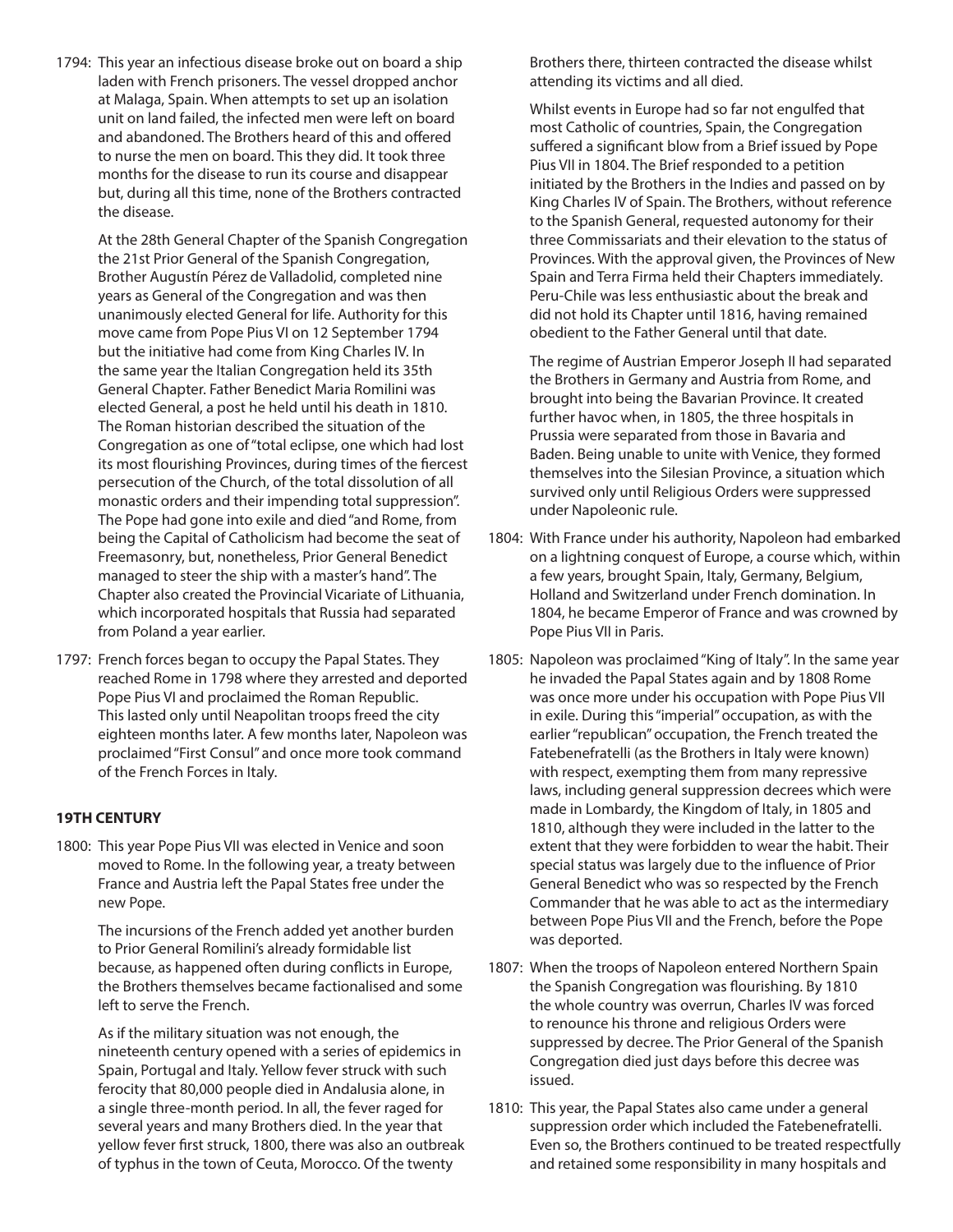for the provision of other welfare services. Their hospital on the Tiber Island was also saved for the Congregation when a decision to sell it was sidestepped through the friendship between the Prior General and the French Governor.

 A year earlier, despite the continuing regime of Napoleon, Brother Hubert Mandbuist made an attempt to restore the Order in France. It was unsuccessful. However, Napoleon's regime was drawing to a close. He suffered his first defeat in Russia at the end of 1812 and successive defeats led to his abdication in 1814. Soon afterwards the Pope returned to Rome. Napoleon had a brief resurgence when he returned to France in 1815 and the Pope was forced once more to leave Rome for a short time until Napoleon suffered his final defeat and exile at the hands of the British.

- 1814: The countries that had suffered the domination of Napoleon began to recover themselves. In Italy the Brothers were free once more to wear their habit. A decree of 1814 also returned to them such hospitals as remained in the State's possession, unsold. Even so, the situation of the Province of Bari proved irretrievable. It had been formed in 1621 by six hospitals taken from the Province of Naples. Now the situation was reversed and its five remaining hospitals were annexed to the Province of Naples. All the Provinces of the Italian Congregation, now numbering five, began a promising recovery. There was a new surge of life and vocations increased particularly when the Provinces of the Kingdom of the two Sicilies, Sicily and Naples, returned to the jurisdiction of the Prior General in 1818 and Lombardy followed.
- 1816: The Italian General Chapter was held in 1816. It raised Lithuania to the status of a Province, a situation which lasted less than 30 years before, in 1831, it was suppressed by Russia and disappeared entirely by 1844. In Spain, the son of Charles, Ferdinand VII, assumed the throne and issued a new decree restoring Religious Orders. It was then possible to hold the 29th General Chapter of the Congregation – 19 years after the previous – 28th – General Chapter. When the Austrian government was restored, a declaration was made in 1816 which forbad the Brothers to teach medicine, surgery and pharmacy. The effect was to force them to gain their qualifications in public institutions. This led to the opening of a hospital in Padua, so that Brothers could attend the university there. Nursing was never included in the embargo and later decrees by Emperor Francis I reduced the harshness of the original decree.
- 1820: For the Spanish Congregation, the calm which followed the abdication of Napoleon lasted a mere six years before the King, under pressure from the new Government of Freemasons, once more suppressed those monasteries with fewer than 24 monks and no new vocations were to be accepted. As a result, the Brothers of Saint John of God were forced to abandon nearly all their hospitals. It was the same year in which the Congregation withdrew from their hospital at Cago in Argentina – thus terminating their presence in that country. Before the Spanish government was overthrown, the King himself

was imprisoned. However he was eventually freed and, in 1823, again repealed the bans. This enabled the 30th General Chapter to be held in 1824. For the first time Seville was the chosen venue, the General Definitory having taken itself there to be away from the political strife.

 In France, restoration of the monarchy had not led to immediate restoration of the Order but Brother Eliseo Talochon had remained loyal to the executed Louis XVI and followed the Royal Princes in their wanderings through Europe, continuing to use his religious title. With the monarchy restored he returned to France and became the chief surgeon to the King with an apartment in the Tuileries Palace. He received both French and Russian decorations.

1820: In France Paul de Magallon made the first move which led to the restoration of the Order in that country. In this he was encouraged by Xavier Tissot who had read about Saint John of God during his novitiate as a Trappist. Tissot's own efforts at restoring certain hospitals only had limited success.

 Paul de Magallon was born at Aix in 1784. His father was Attorney-General in the government of Provence and his mother was the daughter of the Marquis of Argens. The death of his father when Paul was six months old left the family in straitened circumstances and the outbreak of the French Revolution brought fresh suffering. Most of their property was confiscated and they were in continual fear for their lives. The family became separated but Mme. de Magallon managed to reunite it at Berlin. Paul joined the German army and was commissioned an officer. After the Peace of Tilsett in 1807, he returned to France, seeking a post and entering Parisian society. Although personally popular, he was unsuccessful in finding a "good position". He joined a lay organisation which restored regularity to his neglected religious practice. For a year he worked as a teacher before receiving a commission in a famous French regiment with which he saw action until taken prisoner in Russia. With Napoleon's demise, Paul was released and returned to Paris on foot. Following Napoleon's escape from Elba, Paul saw further service with the Royalist forces and was wounded.

 With peace restored, Paul began studying for the priesthood. His studies were well advanced when he began to doubt his vocation and he left the seminary to go to Marseilles. There, on one occasion, he noticed some men begging for provisions for the sick. He learned they were voluntary nurses who had formed themselves into a religious community which they were calling "The Infirmarian Brothers". He joined their ranks. As the community grew it asked for, and was given, permission to adopt the Rule and the habit of the Brothers of Saint John of God. The Bishop of Marseilles approved them as a religious body and Paul became their Superior. Later, difficulties arose between the Brothers and the administrators of the hospital. They decided to withdraw from the hospital and opened their own at Lozere.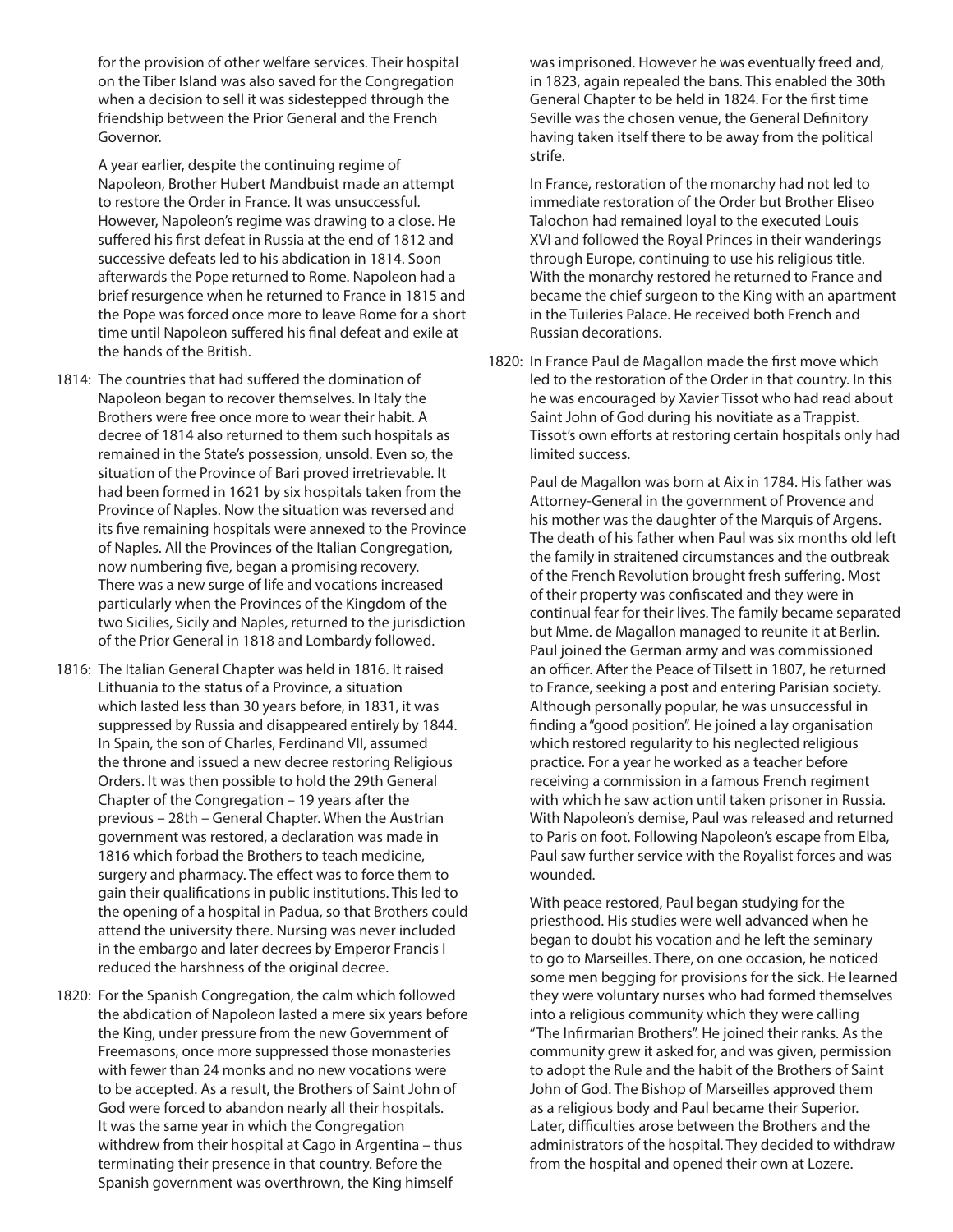- 1822: To develop their religious life further, "The Infirmarian Brothers" community corresponded with the Prior General asking to affiliate with the St. John of God Brothers. This was approved in 1822 and Paul and three of his Brothers travelled to Rome where they served a short novitiate. The Province of France was then created with the psychiatric hospital of St. Peter and Paul in Lyons as its mother house. The first Chapter of the new Province elected Brother John of God Magallon as its Provincial. Under his leadership, two more hospitals were opened and a nursing home and, when financial difficulties arose, he made personal visits to the "crowned heads" of Germany and Austria to raise funds. He became Prior General in 1850 and died nine years later.
- In 1822: An otherwise little known Brother Pharmacist named Ottavio Ferrario discovered the compound Iodoform. In the same year, he became the first person in Italy to extract quinine from Peruvian bark. The properties of the bark had long been known but hitherto all efforts to isolate the active constituents had failed. The discovery of Iodoform by Brother Ottavio was not generally acknowledged because, in the same year and month, it was discovered also by a Frenchman who usually receives the credit. In the same year, the varying dress habits of Brothers again called for comment by the Prior General and dark or black socks became prescribed wear.
- 1830: The Spanish Congregation held its 31st General Chapter, which turned out to be its last.
- 1831: This year a remarkable event took place which led to the restoration of the Order in Vienna. King Louis of Vienna was visiting the former hospital of the Brothers at Neuburg. The King noticed an old man wearing a tattered habit. He learned that the old man was Brother Ebhardus, the last survivor of the Hospitaller Order in that place. Brother Ebhardus had always defied the laws which forbad the wearing of religious habits and after a while, the new regime in the hospital had left him in peace, accepting him as an old crank, not worth bothering about. The King was distressed to realise that the Order which had done so much good would die out in his kingdom. He ordered that Brother Ebhardus be given the hospital. He accepted it in the name of the Order. This old man, who had expected that the Order would die with him, joyfully embarked on the task of restoring it in that place. He was able to obtain help from the Brothers in Vienna and together they re-established the Bavarian Province.
- 1832: Cholera appeared in Europe for the first time, seeming to have come from Asia. , having originated in Asia. Anti-clerical activists seized on this opportunity and accused the monastic Orders of bringing the disease to Europe and spreading the epidemic. This incitement of the people led to many acts of vandalism and murder against the monks. However, many testimonies remain to the good work of the Hospitaller Brothers in helping the victims.
- 1833: Ferdinand VII died and the anti-clericals were back in power. At its peak, the Spanish Congregation had 1360 Brothers operating 160 hospitals in nine Provinces: Granada, Castile, Seville, Portugal, Mexico, Colombia, Peru, Brazil and the Philippines. But now, Spain had lost its American colonies, the nation was split by civil war and financially ruined. Even so, and despite the suppressions of 1809 and 1820, the remaining Provinces of Granada, Seville and Castile could still muster 383 professed Brothers and novices, with the Portuguese Province functioning independently. With the death of Ferdinand VII, his three-year old daughter, Isabella II, ascended the throne and her mother was proclaimed Regent. Carlos, the brother of the late King, made an unsuccessful attempt to take the throne. Two years later, the five-year old Queen signed a decree which closed all religious houses that had fewer than twelve members. Those that remained could not take novices or wear the habit. The consequence for the Spanish Congregation was the loss of 57 hospitals; 52 in Spain, 3 in the Philippines and 2 in Cuba. Seven houses remained but a further decree, in 1836, brought about the total suppression of religious Orders. Only two hospitals survived briefly; Granada and Seville. In Portugal too, similar laws had been enacted in 1834, the bans extending to the colonies also. At first, the Brothers were able to continue providing medical aid to the military, despite reduced numbers, but this ceased when they were forced to abandon their hospitals. Thus, the four Provinces of the Iberian Peninsula and the four General Commissariats were completely wiped out.
- 1842: This year the Mme. Jeanne Jugan's Community of Saint-Servan was affiliated to the Hospitaller Order of St. John of God for one hundred years. This community, known as the Little Sisters of the Poor, was then a mere three years old and consisted of the founder, Jeanne Jugan, four sisters and twelve persons in care. The privilege of affiliation is rarely bestowed, especially on such a young community, and is an indication of the esteem in which the work of Jeanne Jugan was held.

 Jeanne had been a poor servant girl who took an old, sick, blind woman into her own poor hovel when no one else would accept her. She began her community in 1839 and, from the very first, she was befriended by the French Provincial, Father Felix Massot, and it was his support which enabled her to begin a home for poor, elderly people in the town of Dinan. In the years that followed, Jeanne Jugan received great recognition for her work, culminating in the approval of her congregation by Pope Pius IX in 1854. Throughout this period and beyond, Father Massot's influence continued, to such extent that he drafted the Constitutions of the Sisters, based on those of his own Order, and the Sisters also adopted the Rule of St. Augustine. After 100 years, the affiliation was renewed indefinitely. Sister Jeanne Jugan would be beatified in 1982 and canonised in 2009.

1847: This was a vintage year for Brothers engaged in the healing arts. It was the time in which modern anaesthesia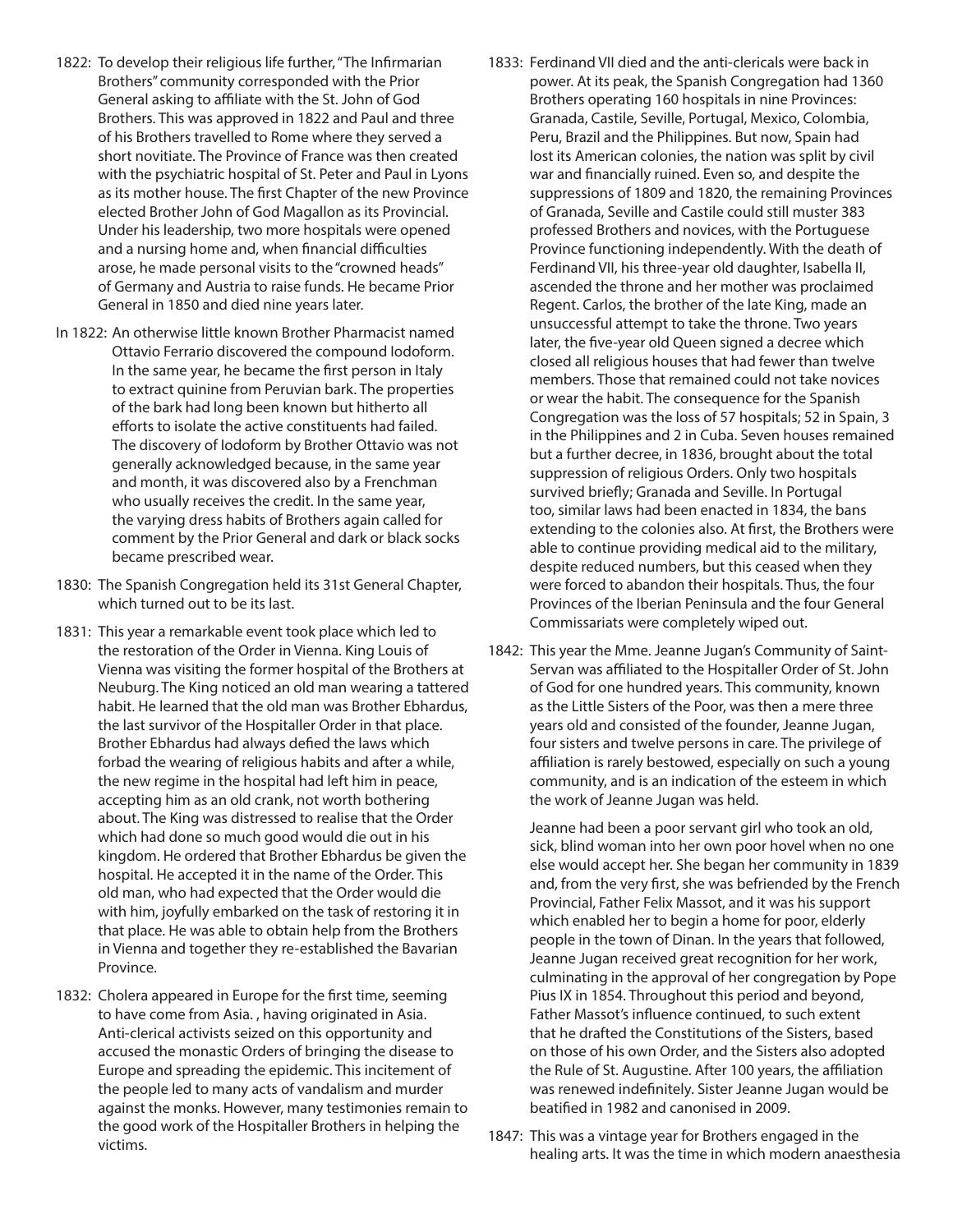emerged. Ether was first used in 1846 and chloroform in the following year. In that same year Brother Celestine Opitz, after completing a number of experiments on animals and on himself, became the first Austrian surgeon to use narcotics during a major operation. Also in that year, Brother Prosdocimo Salario was made Director of the male section of the psychiatric hospital of St. Servolo, in the Venetian Lagoon. He quickly embarked on a programme of reorganisation which made the hospital a showpiece in its field. The particular contribution for which he is remembered was to combine bromine with quinine to unite the curative action of the two medicines. Bromide of Quinine became widely used in psychiatric therapy and the treatment of epilepsy. Brother Prosdocimo was also a pioneer of treatment of what is now called arthritis. Before he died in 1877, he had recorded his 30 years experience and clinical observations in minute detail in a work that occupied eight volumes.

- 1848: Ever since the fall of Napoleon, Italy had remained a conglomeration of tiny States. In 1848, a process of unification began through a series of wars which continued until 1870. By the end of that first year, the Pope had been forced to leave Rome and laws to suppress Religious Orders were introduced, first in Sardinia but gradually throughout the whole of Italy as various regions were annexed. At first, Orders dedicated to preaching, teaching and care of the sick were excluded. The defeat of Napoleon also enabled the German Province to return to the governance of the Prior General for the first time since the decrees of Emperor Joseph II had broken their ties. Thus, over the next few years, it was possible to revive Provinces or create them anew: Lombardy-Venice 1850, Bavaria 1851, Silesia 1853, Vienna 1854, Hungary 1856. In spite of the unfavourable political climate in Italy, the Fatebenefratelli continued their optimistic and innovative approach to their work. Following a canonical visit to the mother house of the Neapolitan Province in 1852, the Prior General decided that the Province needed its own school to teach medicine, surgery and pharmacy. As an inducement, he decreed that every Brother who achieved a first-class degree would receive the title, "Prior Ad Honorem".
- 1850: The anticlerical laws of the eighteenth century had annihilated the Order in Spain, Portugal, Latin America and the Philippines. Before he died in 1850, the last General of the Spanish Congregation, Brother Joseph Bueno Villagran, had written to the Italian General, Benedict Vemo, begging him to restore the Spanish Congregation as soon as circumstances allowed.
- 1853: On 13 November Brother John Grande was beatified by Pope Pius IX.
- 1856: The 43rd General Chapter of the Italian Province was held in 1856 and was, for the first time in many years, a truly international gathering. A decree of the Chapter laid down the uniformity of a black habit. The cowl was to be separate from the scapular in Italy but attached to it in the "Provinces beyond the mountains". This decree

marked the end of a long road because the black habit had first made its appearance both in Italy and Spain before the end of the Seventeenth Century, despite an order of the General, dated 1683, which expressly banned it. This Chapter proved to be the last for 31 years, and the last of the Separate Italian Congregation, thanks largely to continuing wars in Europe and oppressive legislation in Italy.

- 1858: Another landmark in the development of the health care services of the Order occurred this year when a house was purchased on the Rue Lecourbe in Paris to accept children from poor families. It became the first hospital of the Order devoted to specialist orthopaedic care. It grew slowly, supported by the efforts of a committee of Parisian socialites, but it eventually housed several hundred children and provided a wide range of vocational training in addition to its orthopaedic work. Many of the qualified teachers had themselves been patients as children.
- 1859: In Austria the House of the Order at Graz was handed over to Brother Sigismund Schmid to conduct as a "Reform House". Laws introduced by Emperor Joseph II in 1781 had brought about great confusion in the religious life in Austria and resulted eventually in a situation where "lack of discipline, lack of readiness to serve the sick and poor in the hospitals, lack of participation in common prayers etc." brought Brother Sigismund to propose the identification of a House in which the Brothers who opted to join that community would live a life that was more strictly observant and regulated than the rest of the Austrian Province. The reform proved a lasting one and eventually the House at Graz was the motherhouse of the Styrian Province which was established in 1879 with four hospitals and 70 Brothers. Brother Cassian Gasser became the first Provincial and was later elected Prior General of the Order.
- 1861: Brother Vemo's successor as Prior General of the Italian Congregation, Brother Peter Paul Deidda, was able to take the first practical steps towards restoration of the Order in Spain. In 1861, after discussing the possibilities, the Procurator General, Brother John Mary Alfieri, wrote to the Pope, seeking authority to begin the restoration. In 1862, Brother Alfieri became the Prior General. He visited Spain in that year and again in 1866. In spite of the parlous situation of the Italian Congregation at this time, Brother Alfieri studied three other possibilities, including the use of the few Brothers who could still be found in the Philippines, before entrusting the mission to a newlyordained, 26 year-old priest, Brother Benedict Menni.

 This year saw the mother house of the Italian Congregation on the Tiber Island complete a programme of growth in facilities and services. At the time it was said to "combine all the successful experiments of the best European Hospitals".

1866: Italy, with the exception of Rome, was united by 1866 with Florence as the provincial national capital. Finally, in 1870, Rome was incorporated into the new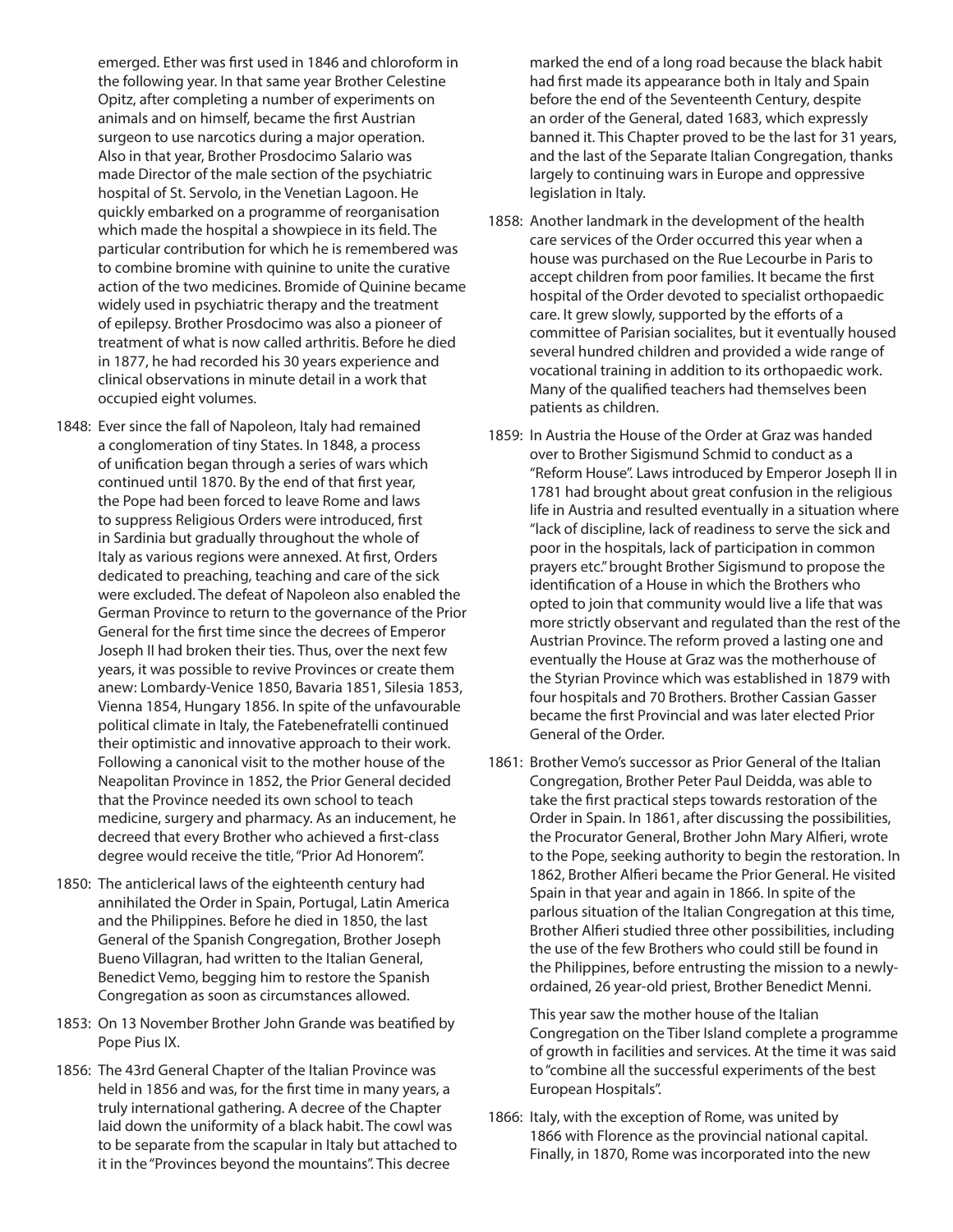nation and the new government was anti-clerical. The government applied previously enacted legislation that had suppressed many religious Orders so that their suppression became total. Brother Alfieri was the Italian Prior General at the time and was unable have the Fatebenefratelli exempted. He urged the Brothers to remain at their posts which they mostly did, as members of a "lay hospitaller association". Of the Order's 46 hospitals in Italy, 27 closed. Only the Provinces of Rome and Lombardy-Venice survived, the Province of Sardinia having disappeared even before the 1866 Act. By now, the Province of Poland had also disappeared, having declined to the point where only the hospital of Cracow remained. In 1865, this was absorbed into the Province of Austria-Bohemia.

- 1867: The young priest destined to become known as Saint Benedict Menni – was commissioned by Pope Pius IX and departed Rome for Spain. He travelled by way of France, spending a few months at the hospitals of the Brothers in Lyons and Marseilles. From there he travelled to Barcelona where he ran into early opposition from the Archbishop and others. However, by the end of the year the Archbishop had been won over and Brother Menni had been joined by two companions with whom he opened a hospital for children. During the following year, Brother Menni himself fell ill and was ordered to Marseilles to recuperate.
- 1868: This year Brother John of God Sobel, a surgeon in the Order's Prague hospital, travelled to Edinburgh in Scotland to attend Joseph Lister's lectures on the new antiseptic methods for surgical operations and the treatment of wounds. Two years later, in 1870, Brother John of God introduced these methods into the Prague hospital with dramatic, and immediate, improvements in results. Another year passed before the new principles achieved wider acceptance in German countries. Brother Sobel continued to be influential in introducing improvements into surgical practice, such as steam sterilising.
- 1870: War broke out between France and Prussia this year. An early victim was the little House on the Rue Lecourbe in Paris, where the Brothers had cared for forty "poor little sick lads" since 1858. The building was so damaged that it had to be propped up and only part of it was useable. A year later a new administrator was appointed in Brother Gaetan. Apart from the poor state of the building, he also faced a substantial debt. He set to work to remedy both, with such good effect that the debt was cleared in three months and the occupancy rose rapidly to 120. One effect of the Franco-Prussian war was to take away from Rome the French troops who had been protecting the remaining Papal territories. They were replaced by Italian soldiers.
- 1871: In Ireland the Sisters of St. John of God were founded to care for the sick and dying. Their first ministry was the nursing of the sick, both rich and poor in their own homes. During the next twenty five years, the Sisters though small in number, responded generously to many calls to care for the sick and educate the young in

Counties Wexford, Kilkenny and Waterford. Then in 1895, eight Sisters left Ireland and travelled to Perth, West Australia to open a foundation at the invitation of Bishop Gibney. The Sisters grew to be a very significant part of Catholic Health Care in Australia and eventually set up a PJP called on St. John of God Australia Ltd which our Order in Australia joined on 1 July 2007.

- 1872: In Spain, the struggle between the followers of Don Carlos and Queen Isabella flared again. Back in Barcelona, Brother Menni found his life frequently threatened and in 1872 he was arrested and arraigned before a mob that demanded his immediate execution. Unexpectedly he was released but told to leave Spain immediately. He went to Marseilles and recalled the four novices he had left behind in Spain. The indomitable Brother Menni then joined the Red Cross and returned to Spain with three companions, once more putting his life at risk in the battle zones.
- 1874: The Apostolic Palaces formed the nucleus of what would later become the independent Vatican City State. In 1874, a start was made on setting up permanent medicopharmaceutical services in the Palaces. To begin with, the pharmacy was situated in the Cortile S. Damaso and the honour of attending to the pharmaceutical requirements of the Vatican was accorded to the Order. It was an appropriate appointment, recognising the Brothers long history of specialisation in the field. The early Constitutions of the Granada hospital had made a special point that the pharmacist must be a Brother, because then the medicines would be "better and cheaper". Further, there was always to be a second Brother Pharmacist in training. The year 1874 saw one other event of significance, albeit not one which endured as the Vatican Pharmacy has done, for in that year the Brothers made their first start in the U.S.A., at Lancaster, Pennsylvania. They remained only eight years.
- 1876: This year hostilities ceased in Spain. After an abortive attempt to set up a new foundation, Brother Benedict Menni returned to reorganise the Barcelona hospital. Then he moved to Madrid, intending to start a similar orthopaedic hospital but once more difficulties intervened, causing a change of plan. He moved to a town located south 30 kilometres south of Madrid. The name refers to the number of wells that existed in the town. Some of the houses there were linked to small caves and the people were engaged in agriculture on lands next to the Jarama valley.
- 1878: When the Jesuits were expelled from the Kingdom of Sardinia Piedmonte in 1848 religious orders and the clergy were harassed by a series of repressive laws. These had the effect of progressively wiping out the Italian Congregation in four Provinces: Rome, Milan, Naples and Sicily. Of 46 hospitals, 27 went almost immediately. The others went one by one until only Perugia remained. Men who had been members of the suppressed religious institutes received a state pension. In 1878 fresh problems confronted the Italian Brothers when their Mother House, on Tiber Island, was taken over by the Municipality of Rome. The Brothers were kept on as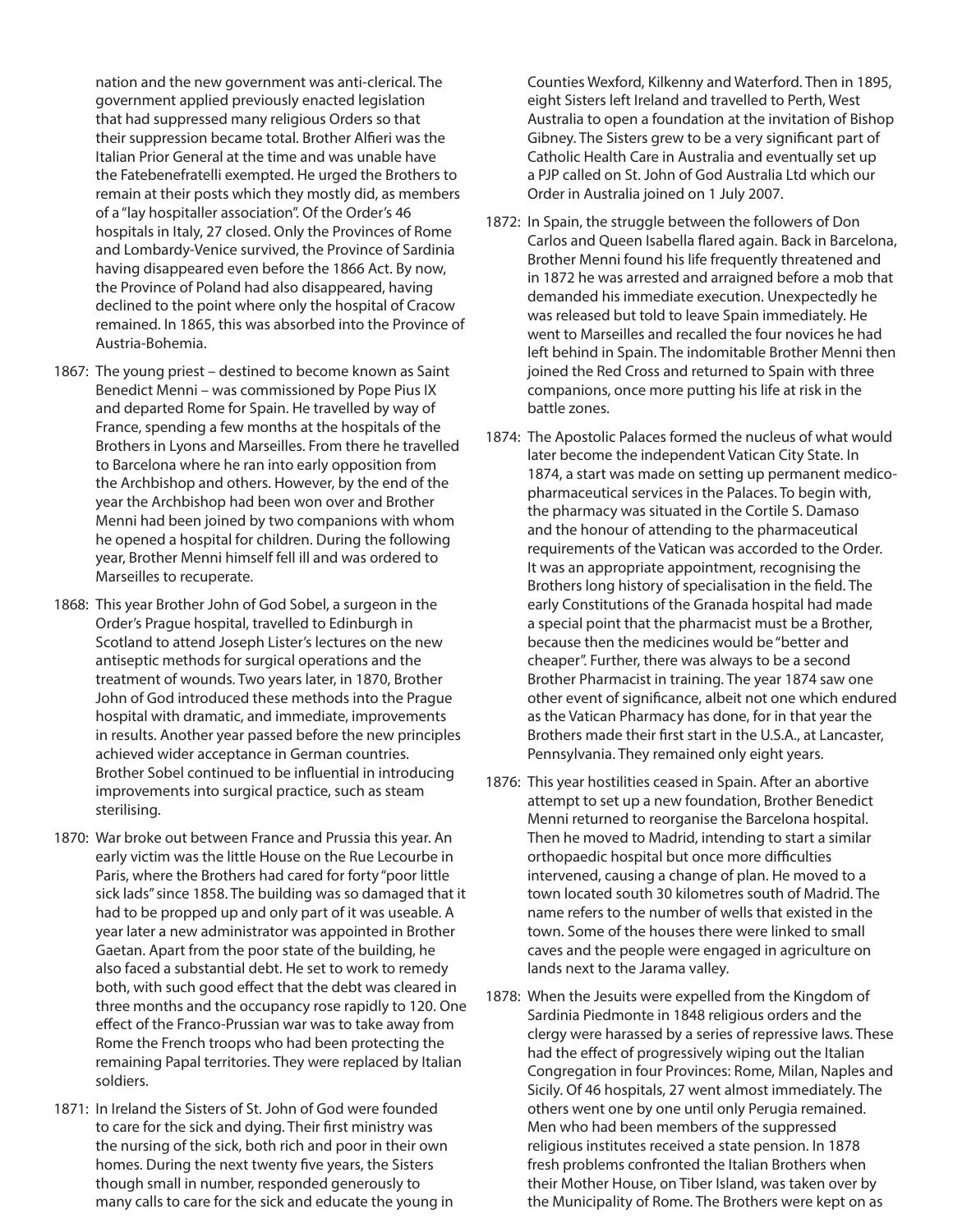health care workers in the hospital. This phase lasted five years and then the hospital was taken out of the hands of the Municipality and came under the control of the Board of the "Re-united Hospitals of Rome". A year later, after long and subtle negotiations, three foreign Brothers, acting as private citizens, bought the hospital from the State. This was possible because the Royal Commissioner convinced his administrative committee that the hospital needed to have spent on it a large sum of money and that this burden should be shifted to people willing to take on the burden. The three "foreigners" proved to be the only bidders.

1879: This year the Order made its first foundation in Palestine when two Brothers took over the tiny Tantur hospital, 14 km. from Jerusalem, in 1879. The hospital had been opened ten years earlier as a hostel by the Order of the Knights of Malta. The Knights first approached the Brothers in 1877 but the Prior General declined because of the opposition of the Latin Patriarch of Jerusalem. The Patriarch later withdrew his opposition but trouble soon arose between the Vicar Prior of the two-man community and the French Ambassador. France was the political protector of Catholic foundations in the Holy Land at this time. Consequently, when one Brother was withdrawn in 1880, no more Brothers were sent until 1893, when a new house was opened.

 Problems continued which disturbed the relationship between the Brothers and the Knights. During this time, the house was directly responsible to the General of the Order. A move would be made at the General Chapter of 1905 to attach it to a Province but this possible was left unresolved for the General Definitory to negotiate. The outcome was that the house passed first to the jurisdiction of the Province of Styria and then, in 1913, to that of Lombardy-Venice Province. Six years later, it passed to the Province of Rome until, three years later, the Order left the Tantur hospital.

 The Vicar Prior, Brother Ottomar Mayer, was allowed to explore the possibility of the Order establishing its own hospital in the Holy Land. After failing in Jerusalem, he moved to Nazareth where he leased a house for three years. In this he acted without authority and official approval was withheld until he could demonstrate the financial independence of the Nazareth house. The history of conflicts in which Brother Mayer was involved suggests he was a controversial figure. He accepted the challenge and quickly raised ample funds. The project was launched but was dogged by continuing misfortune. The first Prior died of sunstroke within months of his appointment. After some soul searching, the Prior General appointed Brother Ottomar to succeed him.

 The hospital functioned in its rented accommodation for some time, then moved to its present site outside the town. Like the first work in Palestine, the hospital at Nazareth has changed Provinces a few times: From Bavaria to Styria in 1907, to Vienna in 1936 and to Lombardy - Venice in 1959. Today (2011) the Polish Province is responsible for the Nazareth Hospital.

1880: Encouraged by the success of Brother Benedict Menni in Spain, Prior General Alfieri sent another Brother-priest to Sicily in the hope that he would be able to re-establish the Order on that island. The mission failed.

 The year 1880 was also a significant year for the French Province for two reasons. Firstly, the government broke its contract with the Brothers who operated the military hospital at Nancy on their behalf. They had begun this work several years before the Franco-Prussian War broke out in 1870 and had nursed wounded soldiers of both armies. Now, despite its appreciation of the work, the anti-clerical government wanted the Brothers out. This was in line with legislation which banned all Orders and Congregations except the Carthusians and the Trappists. The government, having dismissed the Brothers from its own hospital, decided to close all the Brother's hospitals. However, this move was thwarted by the Priors who collectively announced that their patients, which included "several hundred lunatics", would be transported to the local town halls and left there. The government changed tack and imposing crippling taxes instead.

 As a direct result of the political climate at home, the French Province began work in England in the same year and then, in 1882, also established a Community at Stillorgan, near Dublin in Ireland. There had been an unsuccessful attempt to establish the Order in Ireland sixteen years earlier, when Patrick Courtney, son of well-to-do Irish parents, came to Rome as a novice, with the express purpose of establishing the Order in his homeland. Ill-health forced him to abandon his plans within months of his arrival. He died of tuberculosis in London.

1881: Before the restoration, the Spanish Congregation had no psychiatric hospitals at all although some, such as the hospital established at Cadiz in 1614, had special wards for psychiatric patients. The first of their hospitals to specialise purely in psychiatry opened at Ciempozuelos, Madrid, in 1876. Initially there were 100 beds but when the hospital celebrated its first centenary it had 1,500 patients. Five years after this hospital was founded Brother Menni set up another psychiatric hospital at Ciempozuelos – this time for women. It later became the Mother House of the Hospitaller Sisters of the Sacred Heart of Jesus, the Congregation which Brother Menni founded.

 This Congregation of Sisters began in 1881 when two young women were placed under the spiritual guidance of Brother Menni. Brother Menni had first met the two women when he returned to Granada in 1867. They were amongst a small group waiting in the Church where the remains of Saint John of God were interred. Hitherto, the Order in Spain had cared only for men. Now, in response to insistent calls from the municipal authorities, Brother Menni was able to provide the same services for women. By the time of his death, in 1914, he had founded 13 hospitals to be run by the Sisters. The congregation received the Decree of Praise from Pope Leo XIII in 1892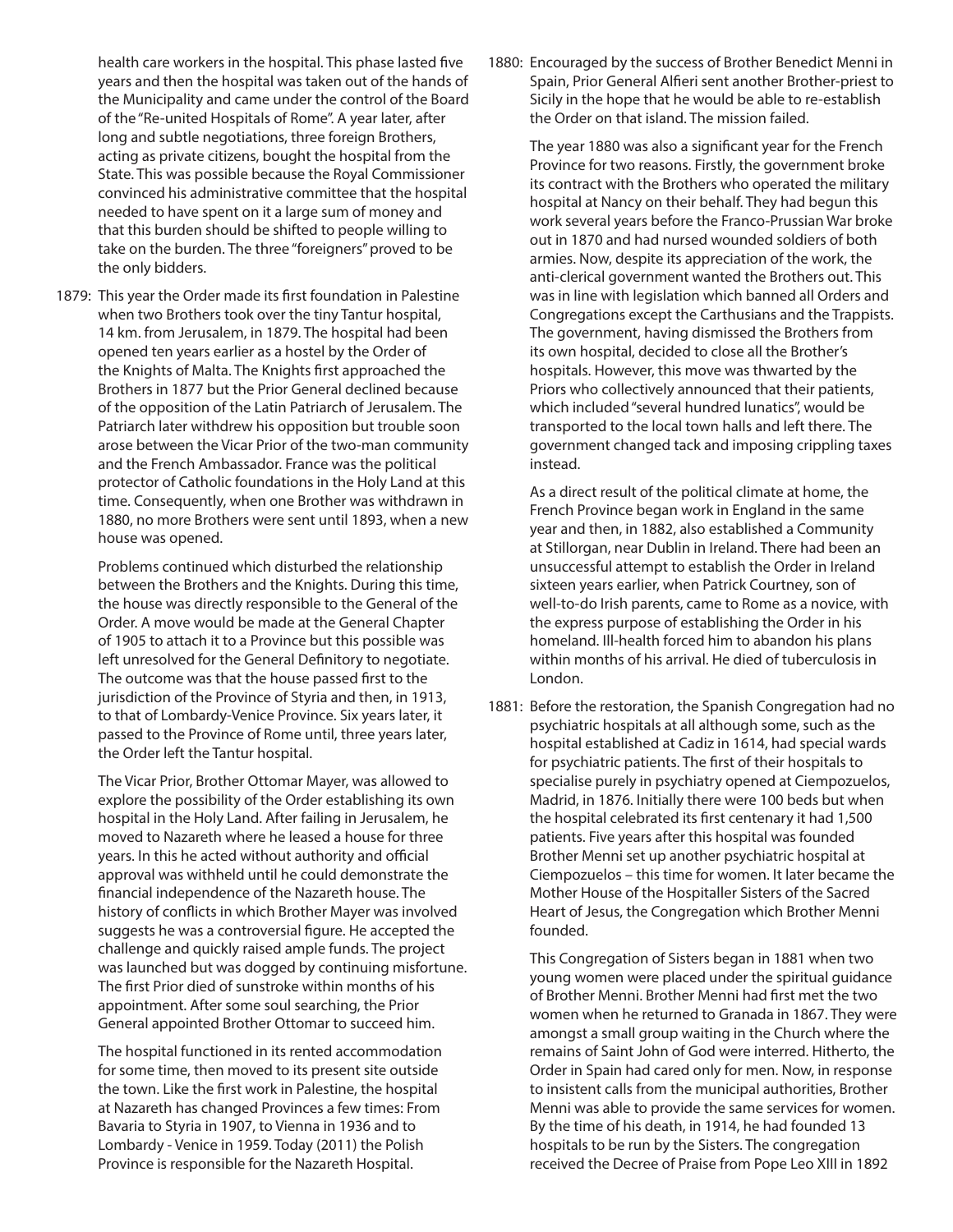and held its first General Chapter in 1895. It received the Papal Decree of Approval in 1901.

- 1884: The new moves across the English Channel, important though they were, were overshadowed by events in Spain. By 1884, Brother Benedict Menni had trained a large group of Brothers and he applied to the Holy See to set up the Province of Spanish-America. In the same year, a Chapter was held and he was elected the first Provincial, a position to which he was re-elected five times. When his term of office finally ended, in 1903, there were 14 foundations in the Province. The creation of the new Province marked the end of two and a half centuries of separation for the Spanish and Italian Congregations. In 1885, Constitutions were approved for the reunited Order for an initial period of five years. It was basically the Constitutions of the Congregation of Italy, appropriately modified to suit its new purpose.
- 1885: If the previous year was one of personal triumph for Brother Benedict Menni the following year must have brought him satisfaction of a grimmer kind. In that year, cholera invaded the whole of Spain. The Medical Director of the two houses run by the Brothers and Sisters introduced a new treatment. Mortality fell dramatically, from 75% to 10%. Sadly though, a number of Brothers and Novices were among the victims.

 On 16 November the Jesuits' Superior General, the Flemish priest Peter Beckx, affiliated our Order to the Jesuits. When Prior General Giovanni Maria Alfieri reciprocated by affiliating the Jesuits to our Order on 18 December the Jesuit Superior General, responded by saying that this would enable the Jesuits and the Brothers of Saint John of God, "closely united by bonds of perfect charity, through their good works and prayers, to help one another to become increasingly more devoted to glorifying God and saving souls, and working for the good of humanity as your meritorious Order is already doing with such charity".

- 1886: The Congregation of Rites issued the decree "Inter Omnigenas Virtutes", which declared St. John of God and St. Camillus to be Co-Patron Saints of hospitals and the sick. The decree was confirmed by Pope Leo XIII.
- 1887: The 46th General Chapter in 1887 brought together the Provinces of Rome, Lombardy-Venice, France, Austria, Bavaria, Prussia, Styria and Spain. With the latter's presence it became the first Chapter of the reunited Order, although the formal Act of Unification was still a year away. For 270 years the Congregations had been separated. The Chapter was held in Venice, the first one to be held outside Rome, the Tiber Island foundation being still in the hands of the United Hospitals Commission. Absent was the Province of Hungary, whilst the Provinces of Naples, Sicily and Sardinia had fallen under masonic - liberal laws. The eighty-year-old Father Alfieri was re-elected General with a Vicar General to support him. From this first unified Chapter it was agreed that an International House was needed in Rome as a security against the loss of the General House on Tiber Island.
- 1890: Brother Benedict Menni began the restoration of the Order in Portugal, establishing first a home for Priests in Lisbon and then a hospital for boys. This latter was the location of a novitiate. Only a year later, he inaugurated a new project in Lisbon which led to the creation of a great psychiatric hospital which became the Mother House of the Province and later was the location of the world's first ever leucotomy operation performed on a human brain. This was also the year in which the modern habit finally emerged in its present form, described in the 2009 General Statutes of the Order as coloured either black or white and composed of a robe, gathered at the waist with a cincture that hangs down the left side and a scapular with a hood.
- 1891: Statistics produced this year reveal a high level of professional qualifications amongst Brothers. Between 1605 and 1891, the Province of Vienna had seen 2732 religious. Of these, 314 were priests, 327 surgeons, 21 were physicians and 141 had become pharmacists.
- 1892: The Brothers joined the Parish Priest of Worishofen in running the institute he had founded two years earlier. In 1896, they took it over completely. It was the first hospital to specialise in hydrotherapy. The 'Kneipp cure' was named after the pioneering priest and he wrote the first treatise on the subject which ran to 63 editions in 14 languages in 11 years.
- 1893: At the beginning of the final decade of the 1800s Joseph Kugler joined the Order in Germany. He was 26 years old and slightly crippled, having seriously injured a leg when he fell from scaffolding during his apprenticeship to the iron trade. His first contact with the Brothers was at Reichenbach, where he attended their chapel each evening. His fortunes were at low ebb for several years following his accident but an offer of employment from his brother-in-law led Joseph to become an excellent locksmith who gained a lot of work through his friendship with the Brothers. Although Joseph was gladly received as a postulant, when it came time to consider him for the Novitiate the Community of nine Brothers was divided over the wisdom of accepting a man who was not only physically handicapped but also in poor health. Sufficient votes were cast in favour of admitting Joseph to the Novitiate where he received the religious name of Eustachius. He proved to be a man of great administrative ability who was to spend 41 of his 53 years in religious life as a Superior. After serving as a Prior for a number of years his confreres elected him to be Provincial and he served in that office until his death. His time as Provincial included the time of the rise of National Socialism in Germany and the Second World War. His exemplary life led to his beatification on 4 October 2009.

#### **20TH CENTURY**

1901: France passed legislation that required all Religious Orders and Congregations to obtain State authorisation to continue. Subsequently there was a threat to suppress all Orders and Congregations which did not request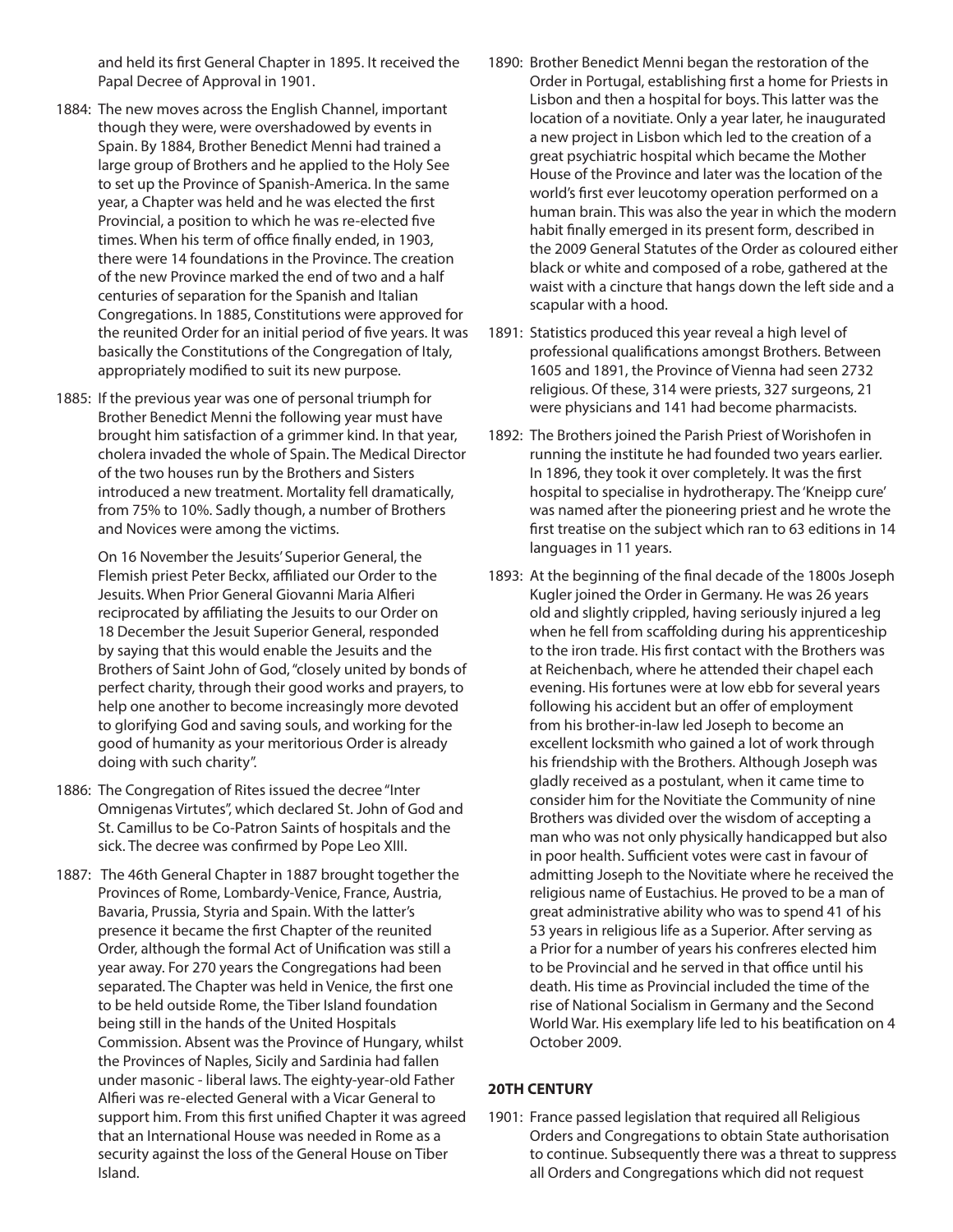approval within three months. The Brothers responded, much as they had done a quarter of a century before, by turning their attention to other lands. This time, it was Belgium, where, in 1904, they had started a new work. In the next few years, the French Government made further changes in the law and the situation remained tense until the end of the First World War.

- 1904: On 15 July Brother Giovanni Battista Orsenigo died in Rome. It is said that he was one of the most famous persons in Rome in the last period of the 19th century. Born at Pusiano in Northern Italy in 1837 he went to Milan for work where he became aware of the work of the Order. Later, in Florence, he learned dentistry from Brother Bartholomew Pezzatini. His desire to become a member of the Order was realised in 1867, when he entered the Novitiate in Rome. The Order's Novitiate was situated at the St. John Calybita Hospital on the Tiber Island. On 9 August 1868 he made simple profession and then made solemn profession on 28 August 1871. One of Brother Orsenigo's tasks was to take care for two years of the old and sick confrere Brother Ambrosius Mary Testa, former Superior and dentist at the San Gallicano Hospital (one of the Roman hospitals managed by the Brothers), until his death on 26 April 1870. Brother Orsenigo learned from Brother Testa how to become an expert dentist and also imitated his special devotion to the Mother of Good Counsel, whose feast had been in the liturgical calendar of the Brothers from 1787. Donations that Brother Orsenigo received from grateful patients enabled the construction of a new hospital in honor of the Mother of Good Counsel at Nettuno. The construction of that Hospital started in 1890 and ended in 1892. Brother Orsenigo also rendered dental services in two other Roman Institutions, the Consolazione Hospital and the Ospizio di San Michele. In 1904 he organized for the last time the feast of the Mother of Good Counsel. By then he had a cancer in the stomach and after the feast he felt so weak and tired that he decided to have a rest in the Hospital that he founded in Nettuno. He died there on 15 July and was buried in the cemetery of the Municipality, where he rested for a 100 years. In 2004 his remains would be moved to a new grave in the Chapel of his hospital.
- 1905: On 28 April the Tiber Island hospital received a young Salesian seminarian who was suffering from tuberculosis. He was Ceferino Namumcurà and a member of the native Araucan people of Argentina. As a school boy in a Salesian college he had emulated the 'Salesian saint' Dominic Savio to the degree that he was sometimes described as 'another Dominic Savio'. Wishing to join the Salesians, Ceferino went to Italy in 1904 to continue his studies in a climate that seemed more suited to his health. While living an evidently holy life, his health deteriorated and it was determined that he had tuberculosis (T.B.). On 28 March 1905 he was admitted to the Fatebenefratelli hospital on the Tiber Island in Rome. Treatment was unsuccessful and he died on 11 May. His Salesian confreres started the process of canonization and he was beatified on 11 November 2007 during the

pontificate of Benedict XVI. At the General Chapter in 1905 the martyred Blessed Federico Ribio was present as a vocal.

- 1912: The Order had not held a General Chapter since 1905. The indefatigable Brother Benedict Menni was still active. He had inaugurated the project in Lisbon which was to become a great psychiatric hospital and the Portuguese motherhouse and, in 1901, had gone to Mexico, where he took charge of a newly built hospital at Guadalajara. He had been Papal Visitor for the whole Order for three years and now he was appointed Prior General, a position he held until his death at the age of 73. The Vicar General had convoked a General Chapter before Brother Benedict was appointed Prior General but that Chapter was not held. Instead, the new Prior General convened an Extraordinary General Meeting to consider a number of urgent matters. Matters which came under the general heading of 'constitutional reform' were held over for further study.
- 1914: During the nineteenth century, the Order's provision of medical services to the armed forces had been a diminishing role for the Brothers. At first we see this decline with respect to the navy and, then, the army. By the beginning of the 20th century this military involvement, begun 350 years earlier, had all but ceased. Thus, when the war broke out in 1914, the Order was not operating any military hospitals. However, the authorities conscripted many Brothers into the armed forces and most of them served in military hospitals or field hospitals. In addition many of the Order's European hospitals admitted sick and wounded soldiers. Work with them continued for several years after the war ended. Of course, the Brothers also suffered directly from the War. German troops seized the Lommelet hospital, located near Lille in France, and the Provincial was sentenced to death. The death sentence was later commuted and replaced by a heavy fine. Most of the Brothers were moved from Lommelet to other hospitals and many subsequently died.
- 1916: Even in the midst of the great conflict, events took place of significance to the Order. In 1916, the church that had been built in the first half of the 18th Century in Granada, to honour St. John of God, was elevated to the status of a minor basilica by Pope Benedict XV. One year later, the Vatican Pharmacy moved from its original home to a location near the Porta S. Anna.
- 1919: Shortly after the war ended, the Northern Italian Brothers converted their hospital in Nazareth into a hostel for pilgrims, a role it continued to fulfil under the control of the Austrian Province until the British Army confiscated it on the outbreak of the Second World War.

 The end of the First World War saw the collapse of the Austria-Hungarian Empire. Austria, Poland, Czechoslovakia and Hungary became separate republics and the Order responded at its General Chapter in 1919 by forming new Provinces of Czechoslovakia and Silesia whilst Jugoslavia became a Vice-Province. It is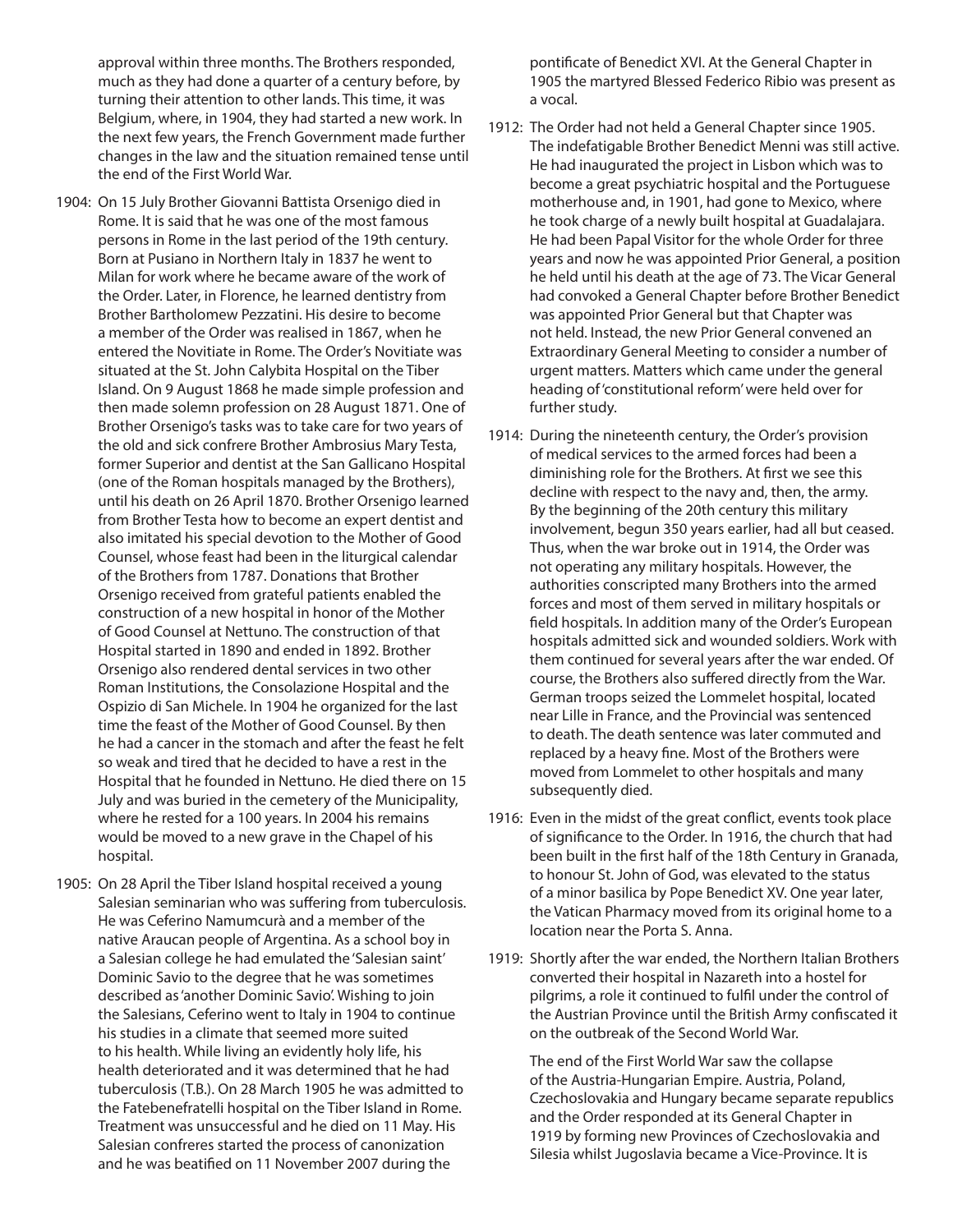noteworthy that the Chapter elected a priest to become Prior General. However, the Vatican Curia's Congregation of Clergy asked the Chapter to think again. The Brothers were asked, as far as possible, to observe the prohibition made by the supreme pontiffs against promoting priests to the offices and positions of authority in the Order. The result of this intervention was that the General Chapter then elected instead the Brother who was the Second General Councillor, Brother Celestino Castelletti. Since 1912 Pope Benedict XV had promulgated the Code of Canon Law. The Order set up a commission to consider this as well as the Constitutional reforms which had come forward after 1912. The Chapter also decided to increase the number of General Councillors from three to four.

 It was the Vicar General, Fr Agostino Koch, who, against considerable difficulties, succeeded in convening the 50th Chapter of the Order. The Chapter had initially been scheduled for the end of August 1919, at the House at Zizers (Switzerland), run by the Bavarian Brothers, and where Fr Koch had lived from 1915 until the day after Italy entered the Great War. But insurmountable difficulties made it necessary to convene it in Rome on 1–11 November, 1919. Thirty Capitulars from the Order's eight Provinces (Rome, Lombardy-Veneto, France, Austria, Bavaria, Hungary, Silesia, Spain) travelled to Tiber Island, despite the turmoil in a Europe split apart by that enormous bloody conflict, and despite the suffering in an Order bitterly grieving at the loss of so many young Brothers who had been called up to fight in the war, and become enemies on the western and eastern fronts. It is clear from the minutes of the Chapter that the deliberations were intense and demanding in view of the issues debated: the vocations crisis, the new geographic organisation of the Provinces in the former Austro-Hungarian Empire, and the revision of the Constitutions. They also discussed much less weighty matters, such as the proposal to instal votive lamps in the Granada Basilica and the sound management of the Provincial Archives.

- 1926: A revision the Constitutions of the Order appeared. For the first time since 1587, there was no requirement for the hospitals of the Order to make special provision for convalescent patients.
- 1922: From the age of 12, when he entered the Saint Augustine College in Pavia, Italy, the man who would become known as Saint Richard Pampuri was known for his goodness, simplicity, candour and piety. These were qualities which he displayed throughout his short life. He qualified as a doctor in 1922 and practised at Morimondo for five years. Morimondo is a town in the Lombardy region of Italy and is located 20 kilometres from Milan. In Milan he entered the Order in 1927. As a novice, he undertook the most menial tasks in the hospital yet, at the same time, his opinion was frequently sought by doctors attending the patients. He always responded to such requests with the greatest humility. In 1928, Brother Richard made profession and was appointed Director of the dental department of the nursing home of the Order

in Brescia. Brother Richard had long suffered delicate health and he died in 1930, aged 33, after developing pleurisy which deteriorated into pneumonia. He was beatified in 1981 and canonised in 1989.

1927: This year the Order returned to Canada. The man destined to be the first Provincial on North American soil was Brother Mathias Barrett, an Irishman who was admitted to the Order at Stillorgan and transferred to Lyons, France, for his novitiate. Although he was considered "backward", and could not then speak French, it was his bilingual ability which led to his selection to head the small group which made a start in Montreal. It was a disastrous start in many ways, but Brother Mathias had a sharp eye for real estate and he soon took over an abandoned brewery in a run-down area of the city. The brewery became a shelter for the city's poor and, later, the novitiate also, for Brother Mathias had a gift for bringing in new vocations. Subsequently, Brother Mathias established a large hospital in the city and was Provincial of Canada for 13 years.

 In the same year, 1927, Brother Eustachius Kugler embarked on the building of two hospitals in Regensburg. Both hospitals were of 400 bed capacity. One was for men and the other for women. Brother Eustachius had been the Bavarian Provincial for only two years and many of the Superiors were opposed to the scheme, believing it would bring the Province to ruin. Their fears were not vindicated and, when completed and equipped with the latest medical and surgical equipment, the hospitals were the most modern in central Europe.

- 1928: As a consequence of the great expansion that had taken place in the Hispano-American Province, the Houses and Works in Portugal were separated and formed into the Portuguese Province. This happened officially at the 52nd General Chapter in 1928. The same Chapter decided that the Order should compile a manual of devotions and prayers. Present at the Chapter was Blessed Eustachius Kugler from the Bavarian Province.
- 1929: This year the Vatican Pharmacy moved once more, this time to its present location in the Palazzo Belvedere. In the same year, the Brothers of the Castilian Province returned to Chile. During the 17th century the Brothers had been responsible for 57 hospitals in that country. They took up their history with just one hospital but this was soon followed by another foundation three years later.
- 1930: Pope Pius XI proclaimed Saint John of God as the heavenly patron of nurses; he is, in fact, also patron saint of booksellers, printers, heart patients, hospitals and fire-fighters. This year was also marked by the holding of an Extraordinary General Meeting to consider a plan of the Prior General to restore and develop the facilities of the Order on the Tiber Island. The meeting agreed to the plan and that the Provinces would share the costs. The work began quickly and the Prior General completed the renovations in 1934. This was in spite of a campaign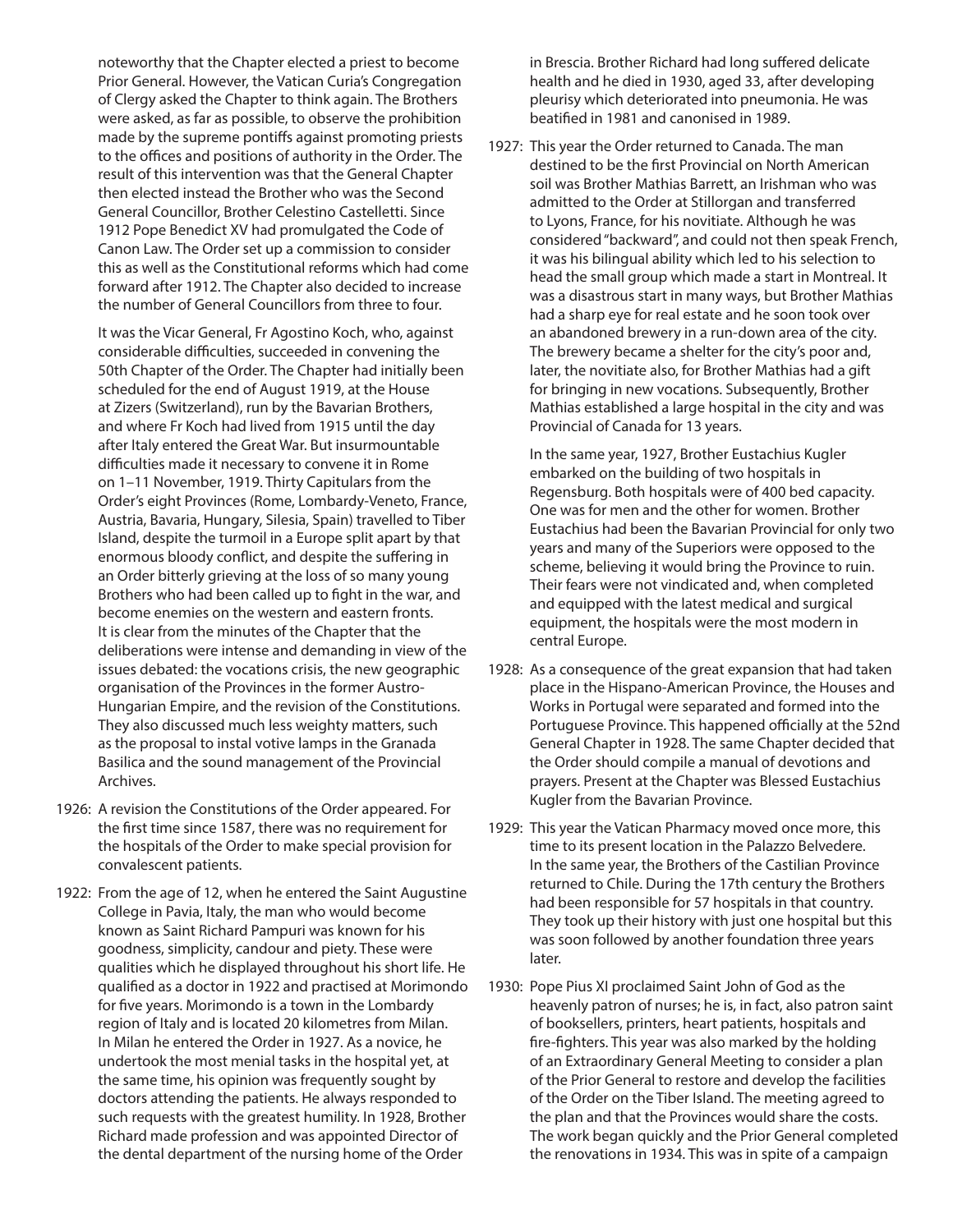against the project conducted jointly by Benito Mussolini and certain Roman daily newspapers. Mussolini had the idea of converting the Tiber Island into an outdoor archaeological museum.

- 1934: As a further consequence of its expansion, the Spanish Province divided into three: Andalusia, Aragon and Castile, each of the Provinces taking a number of the South American foundations. Also, the Roman Province gained the same autonomous status as other Provinces. In the same year, the Anglo-Irish Province was created and Adolph Hitler became Chancellor of Germany. Two years later, civil war broke out in Spain. In that civil war some 7000 priests and religious died, including 98 Brothers of Saint John of God. Some of them died at the hands of firing squads and others were gunned down at their posts. In July 1936 the Republican (Loyalist) Government suppressed the Order by declaring it an enemy of the people. Militarism also affected the Brothers work in the Holy Land when their hostel for pilgrims was taken over by the military and, during the next 17 years, was successively occupied by the troops of five different armies. At the General Chapter held this year Blessed Eustachius Kugler was again a capitular and another capitular from Spain was Brother Guillermo Llop who would be martyred during the Spanish civil wAr of the 1930s.
- 1935: On a more positive note, the Delegation General of Rumania came into being in 1935 with three Houses taken from the Hungarian province. This was a reaction to a State prohibition on foreign nationals in positions of authority. However, the General Delegation never prospered and disappeared entirely in 1948.
- 1936: This year the psychiatric hospital of the Brothers at Telhal, Portugal, became the first in the world to use a convulsive treatment, brought on by cardiac injection. In France the Brothers set up their first establishment for intellectually handicapped people, "La Ville Terte", at Oize. This step had great significance for the future work of the Order. Hitherto, the Brothers had been concerned almost totally with health care, whether in a hospital setting or on the battlefield. The French Province initiated a new "stream" of health care, orientated towards persons with mental handicap. This flowed on in Provinces that emerged through the direct initiative of the French Brothers, such as Ireland and England, and in other Provinces, less directly connected with the French Province such as the U.S.A., Australasia and Korea.
- 1939: Slovakia proclaimed itself independent, thereby turning Czechoslovakia into two separate republics. The Province of Czechoslovakia similarly divided, forming the Province of Bohemia Morava and the Vice Province of Slovakia. This preceded the commencement of the Second World War. As had happened in the First World War, 25 years earlier, many Brothers were drfated into various armed forces, usually in medical services. The hospitals of the Order opened themselves to sick and wounded servicemen. Some hospitals of the Order were handed over to the Red Cross and others were requisitioned by governments. The Prior General, Brother Ephrem

Blandeau, was French so, with Italy allying itself with Germany and Japan, he returned to France in June 1940 and lived at Lyons until he was able to return to Rome in April 1942.

 In Germany, Brother Eustachius Kugler saw all his younger confreres conscripted and sent to various fronts. Many died and many more were captured. Others "lost their vocation" and never returned to the Order. Many of the requisitioned hospitals of the Provinces were not returned to the Order when the war ended. When Germany came under increasing bombardment from the air, the hospitals were not immune. Half of the Munich hospital was destroyed and the hospital at Regensburg had a extraordinary escape. Some of the Brothers were sent to concentration camps, where they offered to work as camp nurses. Six of them died in these camps. In the Middle East the Nazareth hostel had its second change of "management", when the British army confiscated it as "enemy property" and turned it into a military hospital. As the war progressed the British handed it over to the Australian Army which, in turn, passed it on to the Poles. Out in the Pacific, the Japanese attacks on China, Pearl Harbour, Singapore, Darwin and other Pacific islands and countries made ship travel very dangerous and interrupted the planned foundation of the Order in Australia.

- 1940: Not all of the events at this time were dictated by the war. Rome in particular managed to inject a few touches of normality and this year the Brothers opened their second house, St. Peter's Hospital on the Cassian Way. In fact, for 81 years, between 1616 and 1697, there had been an earlier second hospital of the Order in Rome. It was a convalescent home for patients discharged from the Tiber Island hospital. Today's St. Peter's also began as a convalescent home but it was transformed in 1956 into a modern 398 bed general hospital. Also in 1940 Pope Pius XII acceded to a request from the municipality of Granada, Spain, and declared Saint John of God to be the patron saint of that city. In the same year the Canadian Delegation General became a Province and, the following year, Brother Mathias Barrett ended 13 years in Canada when he went to Southern California. He had received invitations to make a foundation from the Cardinals of Los Angeles and Boston. He remained there for ten years, his personal speciality being the salvation of distressed priests, many of whom returned to an active ministry with his help.
- 1943: The war was at its height in 1943 when a small group of Brothers left neutral Portugal to take over a small state run psychiatric hospital 32 km from Lorenzo Marques, in Mozambique. It was the first "modern mission", the start of a period of intense missionary activity and a new beginning in Africa. It was particularly appropriate that, in picking up a thread which had been unbroken from 1681 to the decline at the beginning of the nineteenth century, the Brothers had chosen to return to Africa at the place where they left off. Only a year later, they made a second foundation in Mozambique, this time a leprosarium. They established it at the invitation of the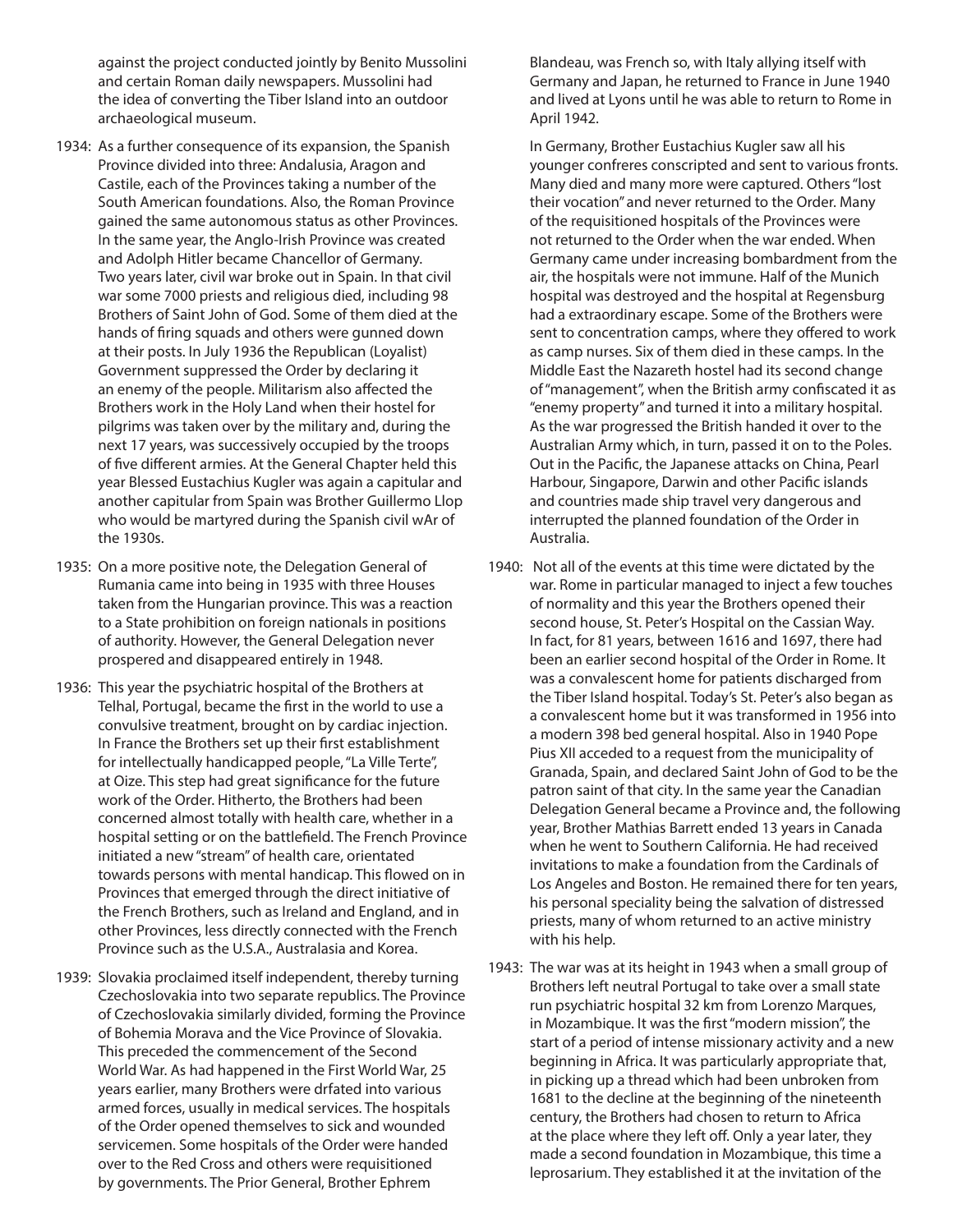Minister for Health. Another two years saw the setting up of a second leprosarium. In subsequent years, a total of seven Provinces established missions in Africa. Most of them were Portuguese (including Angola, 1967) but there were also missions from Andalusia in the Cameroons in 1968, Aragon in Sierra Leone in 1967, Castile in Ghana in 1956, Liberia in 1963, England in Zambia in 1962 and the Lombardy-Venice Province in Somalia in 1943, in Togo in 1961 and in Dahomey in 1967.

 On 16 October, in Rome, the Nazis carried out a sweep of the 'Jewish ghetto' area near the Tiber Island in order to take into custody Jews living in that area and send them off to Nazi death camps. Nearly 8,000 Italian Jews perished in the Holocaust. A group of Brothers and Co– workers at the St. John Calybita Hospital on the Tiber Island immediately reacted by receiving and hiding some Jews who fled to the hospital from their nearby homes to seek asylum. One of the lay people involved in this act of mercy and hospitality was Dr. Giovanni Borromeo. Dr. Borromeo remained on the staff of the hospital until 1961 when he died in the hospital after spending 27 years within its walls and becoming Chief Medical Director.

1945: The Second World War ended in 1945. Despite the havoc it had wrought, with 25 hospitals of the Order destroyed in 9 different countries and 23 Brothers killed, no fewer than 22 new houses had been established during the six years. In the years following the Second World War, the major developed nations sorted themselves into two blocs. The Western Alliance was made up of countries operating under a democratic capitalist system whilst the countries of Eastern Europe formed the Communist bloc in which they were joined at times by China and some Southeast Asian countries.

 Although these two groups incorporated most of the World's economic strength, the majority of countries did not belong to either bloc. This was notable with regard to the countries that made up South America, Africa and Southeast Asia. These became known as the Non–aligned Countries and the largest member of the group was India.

 Whilst the world was thus divided politically it was also divided economically because, with the economic strength of the World concentrated in the two power blocs, most countries of the Non–aligned group were clearly have nots. A new phrase emerged as they became known as Third World countries.

 The post war development of the Order was closely related to these political and economic divisions. Most of the established Provinces of the Order were in the relatively affluent member countries of the Western Alliance. These countries generally practised religious tolerance, although active membership of Christian churches suffered a marked decline. Consequently, the foundations of the Order generally survived and flourished, their work being valued, although, in common with most religious Orders, they suffered a decline in new vocations.

 The remainder of the foundations of the Order were mostly in countries which formed the Communist bloc. Here the political climate was strongly antagonistic towards Christianity.

1946: The first tangible effects of this situation were felt in 1946 when Silesia became part of Poland. The German speaking population was expelled, including the Brothers of Saint John of God. Polish Brothers were allowed to remain in their residences but were kept in seclusion and were not allowed to nurse patients. Some hospitals of the Order were handed over to a new Communist organisation known as Caritas. In these institutions the authorities allowed the Brothers to continue nursing and to admit novices. Czechoslovakia was a reunited country and followed a similar path but Rumania, Yugoslavia and Hungary nationalised the hospitals of the Order and expelled the Brothers from them totally. Thus, with stability or even stagnation in the West and oppression in the East, it was in the Third World that most post war expansion took place. This generally took the form of a missionary outreach from an established Province in a Western country.

 The Bavarian Provincial, Brother Eustachius Kugler, died at Regensburg on 10 June. He had been Provincial since 1925. He had served as Provincial during very troubled times in Germany. He endured harassment under the Nazi regime and was subjected to severe interrogations by the infamous Gestapo. His cause was successful and he was beatified at Regensburg on 4 October 2009.

1947: The first postwar General Chapter (the 54th) was held in 1947. The Chapter decided to increase the number of General Councillors to five so that a Councillor whose mother tongue was English might be included. Also the status of Province was given to the Communities and works of the Order in Colombia which had, to that time, been a General Delegation. The same Chapter created the General Delegation of Wurttemburg for the German– speaking Brothers who had had to leave Silesia in Poland after the war. Canadian Brother William Gagnon was a capitular at thie Chapter. The General Chapter was made aware that a small group of Irish Brothers had gone to Australia in response to a request from the local Church. Only two years earlier the first Australian to become a Brother, John McAdam, had entered the Order in Ireland and received the religious name of Brother Francis Xavier.

 Also in 1947, the Brothers returned once more to the birthplace of Saint John of God, Montemor O Novo, where they opened an orthopaedic hospital.

1949: This year the Spanish Brothers of the Andalusian Province opened a clinic for children with cerebral palsy at Tenerife in the Canary Islands. Elsewhere in Europe, this year, there was a significant reunion. During the war, in Austria, the Brothers had been expelled from the houses of the Styrian Province (established in 1879). After the war the Brothers could only return to four of their hospitals so the Styrian Province was reunited with the Austrian Province, finally ending the division which had begun when the Order in Austria faced extinction during the height of the oppressive regime of Emperor Joseph.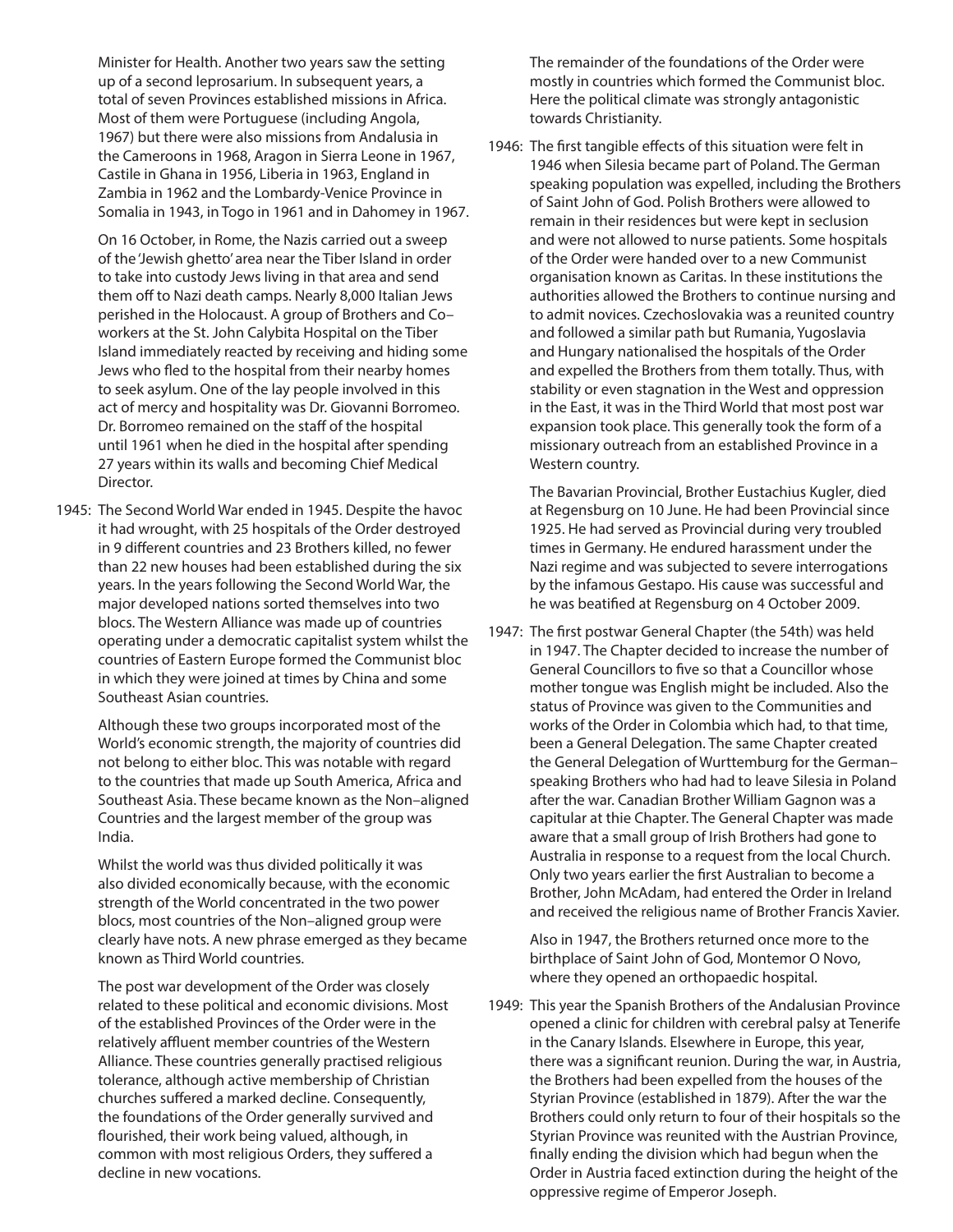- 1950: The 1950s was the "Cold War" era, when Russia tightened its grip on Eastern Europe. The effect on the Order was considerable. The Hungarian Province was suppressed in 1950 and the General Curia lost contact with the Brothers. The meagre information that came from the various Provinces behind the "Iron Curtain" indicated that Brothers often stayed together and continued to work in their hospitals, but it was rare for new vocations to be allowed. Even in Austria, only partly occupied by Russia, the Order came close to extinction with no new vocations from the time of Hitler's occupation in 1938. Still the diminishing number of aging Brothers kept their hospitals going.
- 1951: Two Brothers of the Bavarian Province arrived at Kobe, Japan. They intended to establish a home for aged people but they concluded that this would be an inappropriate apostolate at that time. Their thoughts turned instead to a T.B. Sanatorium. However, following some research that took them to Tokyo, a general hospital was under consideration for some time. Once more, this initiative was found impracticable. Finally, the Brothers established a home in Kobe to care for aged and sick missionaries. Still in the area of the German–speaking part of the Order, this year the General Delegation of Wurttemburg, which had been created in 1947 for Germans–speaking Brothers who had had to leave Silesia in Poland after the war, changed its name and status to that of the Vice Province of Frankfurt.

 Also in 1951 Brother Mathias Barrett left the Order with a view to establishing another religious institute which would, eventually, be called "The Little Brothers of the Good Shepherd". After helping with the establishment of the Order in Canada and Southern California, Brother Mathias had felt a call to go to New Mexico and start his own religious family with the mission of serving homeless men. His first foundation was at Albuquerque.

- 1952: This year saw the return of the Austrian Brothers to their hospice in Nazareth. Its chequered history continued after the war. For example, during the 1948 struggle between Jews and Arabs, each side in turn occupied the hospital. Meanwhile, in the Americas, this year also saw the return of the Brothers Perú where they opened orthopaedic hospitals for children at Lima and Arequipa.
- 1952: The beginning of the year witnessed the arrival in Vietnam of three Canadian Brothers, William Gagnon, Richard Larivée and Norbert Lacerte, who had made a lengthy ship journey to Saigon from where they would go to Bui Chu in the North to make a foundation of the Order. Their arrival was a response to a request of the Apostolic Vicar. Three years earlier Vietnam had divided into the geopolitical divisions of North and South. The Southerners were mainly Buddhists. The Brothers took over a small hospital in the village of Bui Chu. The old cement building had 15 patients in residence; supplies and equipment amounted to a few pills and two pairs of rusty scissors. Civil war was already raging, although the outbreak of full hostilities of the infamous Vietnam War was still nine years away. Their first new patient

was an eight year old boy who had been wounded and for whom they could do little. Things improved greatly when the baggage of the Brothers arrived. It contained equipment, medicines and instruments purchased in France. The Brothers received an average of fifteen new patients each day. All were severely wounded. In spite of this, an early letter from the Prior described their mission as, "very large and beautiful".

 The military situation deteriorated. By June 1953 the village was surrounded by Communist militia. The Canadian Brothers, "Frenchmen" to the aggressors, were at particular risk and were ordered away. They departed for a while, leaving behind six Vietnamese Postulants who were not under threat, one of them being put in charge of the hospital. After the Canadian Brothers were able to return to Bui Chu, they turned their attention to making a new foundation and novitiate. They planned to make the first step in this development by moving to the Northern capital of Hanoi. Meanwhile at Bui Chu the Brothers struggled on with limited supplies and a hospital overflowing with wounded. Finally they were forced to leave and to follow the Catholic population in its flight from the North to the South. The hospital that they left was destroyed.

 When the Brothers arrived in the South they moved to a huge refugee camp 30 km from Saigon where they provided medical aid. They asked for, and obtained, an old prison camp which, within ten days, they turned into a hospital. The three Canadians and eight Vietnamese were joined by personnel from the Philippines Medical Mission and were supplied by the American Mission. An average of 8,000 in–patients and 12,000 out–patients were treated every month. By 1966, their hospital had become "an imposing hospital complex", with more than 250 beds and a community of 5 professed Canadians, 18 professed Vietnamese and 5 novices. By then the Vietnam war was in full swing and the thunder of B-52 Bombers had become a familiar sound.

- 1953: The three hospitals of the Order in Rumania were excised from the Hungarian Province. They were made into a General Delegation. In the same year, the Brothers returned to Brazil. As a consequence of the spread of Communism, the 55th General Chapter, held in 1953, was attended by representatives of only two Vice Provinces and 12 Provinces. The members of the Provinces of Silesia, Hungary, Bohemia–Moravia and Poland, together with the Vice Provinces of Yugoslavia, Romania and Slovakia had been dispersed by laws and regulations introduced by various Communist governments. Matters determined by the Chapter included the elevation of the English Vice Province to the status of a Province and the return of the hospital of St. John Calibita on the Tiberr Island, Rome, to the jurisdiction of the Prior General. The Roman Province had taken over responsibility for the hospital on the Tiber Island in 1942.
- 1954: At the 55th General Chapter, held this year, Brother Ephrem Blandeau, was relieved of the heavy burden that he had carried throughout the war years and the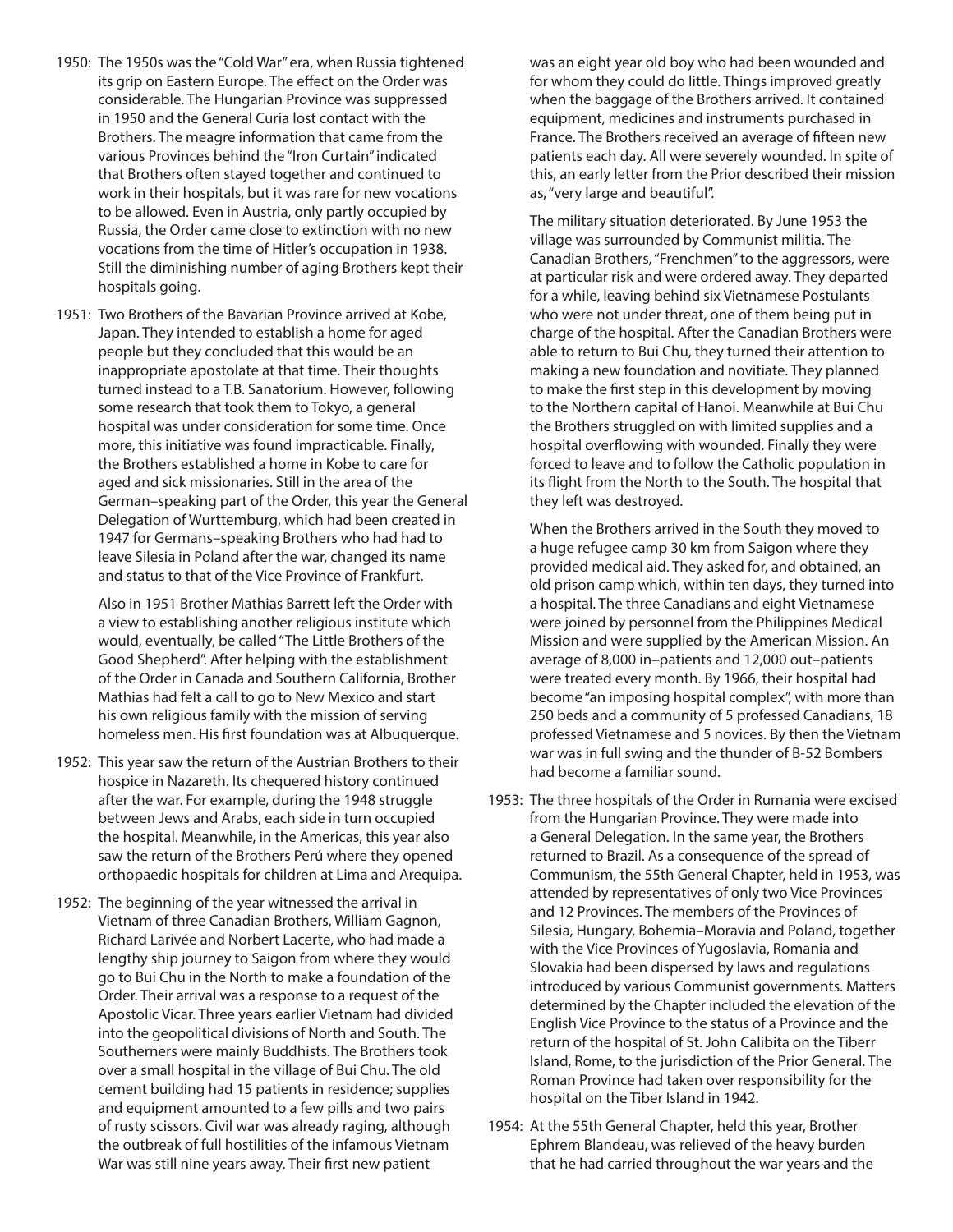postwar reconstruction by the election of Italian Brother Moses Bonardi of the Lombardy–Venice Province as Prior General. Brother Norbert McMahon was re–elected in the position that was recognised as the one that should go to an English speaking Brother. In August the General Curia issued instructions on the correct use of television. The purpose of the regulations was "to preserve our Brothers from the terrible dangers that this most modern means of propaganda presents, which is frequently used as a infernal weapon of corruption". On 16 June 1954 the Brothers took possession again of their hospital at Regensburg which had been occupied by the USA Armed Forces since the end of the Second World War. The statistics of the Order at the end of this year showed that there were 197 Houses and 1,797 professed Brothers (197 temporary professed and 1,600 solemn professed).

1955: In Oceania, Brothers from Australia crossed the Tasman Sea and established the Order in New Zealand, their first work being a special school for intellectually handicapped boys at Christchurch, on the South Island. In the same year the Italian authorities built a 100 bed hospital at Chisimao in Somalia. The management of this hospital was confided to Brothers of the Lombardy– Venice Province. In due course, when Somalia became an independent State in 1960, the Brothers handed over control to the new authorities. The Community remained another year during which time various plans to establish new works in Somalia all fell through. When the Lombardy–Venice Province set up a new foundation in Togo, West Africa, the Italian Brothers left Somalia to help with that new project.

 Also In 1955, the Portuguese Brothers opened their third leper hospital in Mozambique. By this time the first two hospitals of the Order in Mozambique had a combined patient population of around 5,000. Thereafter, numbers declined rapidly as the younger residents in particular learned selfhelp skills, agriculture and manual arts. Little more than ten years later, only the original hospital remained.

1956: Brothers from the Castilian Province arrived at Asafo, Ghana, an inland town where there was no hospital within 160 km. The small, 32 bed hospital set up by the Brothers soon had a very high throughput of patients, with more than 100 out–patients every day. From Asafo, the Brothers also established two dispensaries 40 km. away, which they attended twice a week. The second Castilian Province foundation in Ghana was made at Koforidua four years later and, once again, the Brothers established a hospital where previously there had been none. The 80 bed orthopaedic, paediatric and general hospital was opened in 1964, its equipment and specialities making it the first of its kind in Ghana. The first Ghanaian postulants were received at Koforidua, whilst the novitiate house was at Asafo.

 In 1956 the President of the Liberian Republic had taken the opportunity provided by an audience with Pope Pius XII to appeal for the founding of a Catholic hospital and university in his country. The proposition materialised under Pope John XXIII with the University

of Turin accepting responsibility for the project. A 200 bed hospital was planned and a site was provided in the capital, Monrovia. From the beginning it was expected to be run by a Catholic Hospitaller institute and the Brothers of the Castilian province were approached in this regard. They began their work in 1963, manning a 12 bed hospital while the new project took shape. In 1960, the first stage was ready in the form of a 90 bed hospital and adjacent medical chool.

 Late in the year, on Christmas Eve 1956, the Brothers in Australia and New Zealand received the news that the Houses and works of the Order in Australia and New Zealand had been raised to the status of a Province, under the patronage of the Holy Family of Nazareth.

- 1957: This year saw a reorganisation of religious formation in Spain when a small villa was purchased in Salamanca to become the Order's Spanish Inter-Provincial College to be attended by Brothers studying at the Salamanca University. In due course, the original villa would be replaced by an impressive, purpose built college.
- 1958: Another group of women who were working closely with the Brothers came into a formal relationship with the Order during 1958. They were workers at the psychiatric hospital of Saint Raphael in Bad Wörishofen, Bavaria. They took the title of "Sisters of St. Raphael" and, within a year, they numbered 17. The foundation had no Statutes and took no vows, its members binding themselves to the Order with a simple promise. Eventually these Sisters would become responsible for the Kneip Treatment Centre at Bad Worishofen.

 This year Brothers of the Irish Province arrived in South Korea. The first Community of the Order in South Korea was composed of Brothers Timothy Deane, Brendan Flahive, Bede Greaney, Fergus Skehan and Ephrem Bogues. The Bishop of Gwangju – a member of the Irish Missionary Society, the Colomban Fathers – had invited the Brothers to his diocese. The Brothers were his guests for several months, during which time they bought a piece of land and built a 12 bed infirmary. By January 1960 it was ready and well-equipped. Attendance of patients increased steadily, to reach 200 a day within 4 years. The Brothers also introduced domiciliary nursing care at an early stage. An additional work of the Brothers was to help in a nearby camp where 500 North Korean refugees lacked other medical assistance. As if this were not enough, the Brothers found a leper colony whose 600 occupants had been abandoned, so they visited as often as they could to provide essential treatment. Within a few years, the Brothers' Gwangju health care centre had developed to become one of the best available in Korea, treating around 75,000 out-patients a year.

 On 28 October (1958) Angelo Giuseppe Roncalli was elected as Pope John XXIII. He was well disposed towards the Order and told a gathering of French Brothers in 1951 that "When I was a young seminarian, I listened to the life of Saint John of God read in the refectory. I remember that he had seemed to hear a voice say to him, "John, Granada will be your Cross." In Roncalli's diary,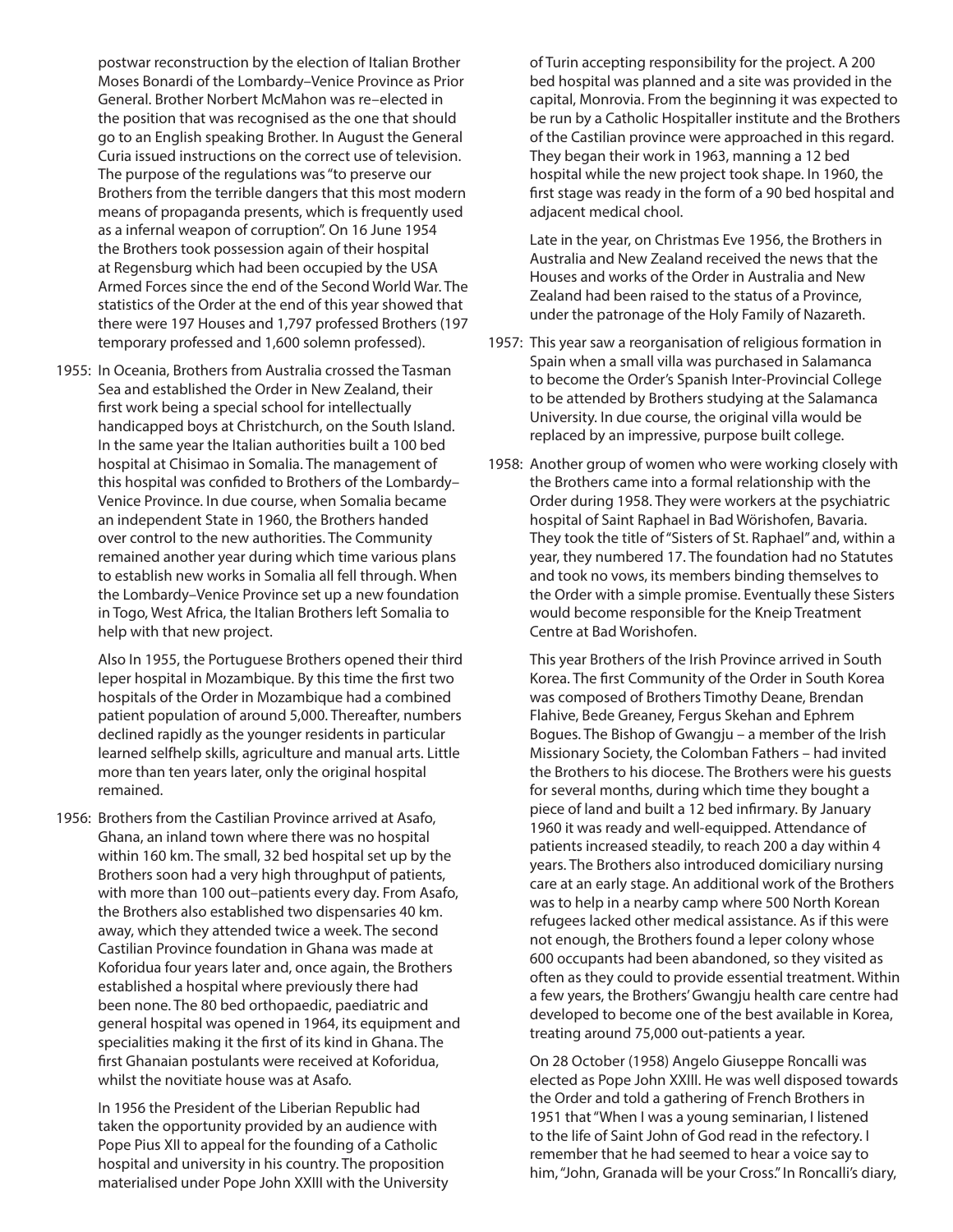"Journal of a Soul", he records on 17 April 1950 how, as an anonymous tourist visiting Granada, "Quiet night in Granada. I went to celebrate mass at the church of St. John of God and had great satisfaction in doing so in the Camarín before the urn and precious relics of the great hero of charity ". After Mass, he wrote his signature, Angelo Giuseppe Roncalli, in the Camarín's guest book. When, the following year, as Papal Nuncio, he attended the closing of the celebrations in France for the fourth centenary of the death of St John of God, he informed those present that "On April 17 last year, I had the rare privilege of staying in Granada, the holy land of the Hospitaller Order of St. John of God. Early in the morning an old woman pointed out to me the splendid church built in honour of the saint. Although I was traveling incognito as a simple priest in a black cassock those good Brothers recognized me and they received me with exquisite kindness. This experience brought about in me a devotion which I keep still alive in my heart."

 In 1959, the Lombardy–Venice Province took the first steps which led to the establishment of a small hospital at Afagnan, in Togo, West Africa. It was still a primitive country when the Brothers arrived in 1961 and the interior was largely inaccessible. The Brothers wasted no time and they began treating patients on the day of their arrival. The hospital that they built at Afagnan opened its doors in 1964 with 80 beds. It became known as the most beautiful private hospital on the West Coast of Africa. It also came to incorporate a school for nurses.

 In the same year, the first English Brothers arrived in Lusaka, Northern Rhodesia. They were there at the invitation of the Government to help overcome a shortage of skilled staff by operating a 260 bed psychiatric hospital which was in the final stages of construction. The hospital opened in 1962. In 1964, the country separated from the confederation it had formed with Southern Rhodesia and Malawi, becoming the independent republic of Zambia.

 The end of the 1950s saw the world with many trouble spots. The war that raged in Vietnam brought the Canadian Brothers' hospital in Bien Hoa right into the front line. In fact the first two hospitals were destroyed by communist forces. In Cuba too, a move to the political left under the leadership of Fidel Castro had led to confrontation with the United States of America. However, the new regime did not seriously disrupt the work of the Brothers' hospital in Havana.

 The Order's 56th General Chapter took place in 1959 and elected Spanish Brother Higinio Aparicio Rojo as Prior General. His mandate was 12 years – an experiemnet – but at the 1965 General Chapter this was reduced to the customary 6 years. Irish Brother Benignus Callan was elected to replace Brother Norbert McMahon in the position of English-speaking General Councillor. This Chapter was the first at which the Australasian Province had representation. The capitulars who came from the Australasian Province were the Provincial, Brother Killian Herbert, the Metropolitan Prior, Brother William Lebler

and Brother Fabian Hynes who was resident in Rome. As allowed by the guidelines for post-Vatican II General Chapters this Chapter elected the new Prior General for a twelve year term of office.

 In 1959 the Cuban revolutionary Fidel Castro became "President for Life" of Cuba and instituted a Communist government and established close relations with the Soviet Union. The home of the Order for physically handicapped boys at Mariano, Havana, was allowed to continue its work but, by 1962, was reporting enforced reduced activity. This home would eventually become a home for the aged. The Order's Havana psychiatric hospital was allowed to continue its work and has done so to this day. In Israel, the status of the House of the Order at Nazareth was changed from that of an International House dependent on the General Curia to that of a House of the Lombardy Venice Province. In Rome the General Curia began looking for a suitable property for the construction of a college to accommodate the students of the Order's International College of Spirituality and Missionology who, at that time were living at the Tiber Island. The annual statistics of the Order at the end of this year indicated that there were 184 novices and 99 oblates (men who shared the community life of the Brothers without making religious vows). The professed membership totalled was 2,219 (537 temporary professed and 1,682 solemn professed).

1960: The newly elected General Government of the Order, under Brother Higinio Aparicio Rojo, continued to guide the movement of the Order into new areas. The decade opened with a disastrous earthquake which killed 20,000 people in Agadir, a coastal town in Morocco. Within hours a complete field hospital had been assembled across the Mediterranean, in Italy. The staff of the hospital included a surgeon and nurses from hospitals of the Order. Despite the quick response, by the time they arrived the authorities were giving priority to burying the dead in order to reduce health risks. Still, the first patients soon arrived and activity steadily built up. Even 11 days after the earthquake, new survivors were being found buried in the rubble so the work continued for some time. On the East Coast of the USA, on 1 March, a new foundation of the Order at Brookline, a suburb of Boston, was canonically established. The hospital, renamed Saint John of God Hospital, already existed as the Haynes Memorial Hospital. Cardinal Cushing, Archbishop of Boston, had purchased the hospital and given it to the Order.

 The 56th General Chapter had introduced certain Constitutional reforms, intending these to be experimentally applied until the next General Chapter. However, one effect of "Vatican II" was to postpone any decisions related to Constitutional reform.

1961: On 6 March 1961 Pope John XXIII went to the Hospital of Saint John Calybita on the Tiber Island to visit Cardinal Marcello Mimmi who was a terminally ill patient. The Pope spent some time by the bedside of the Cardinal speaking and praying with him. The Cardinal expired soon after his visit from the Pope. On 8 June the first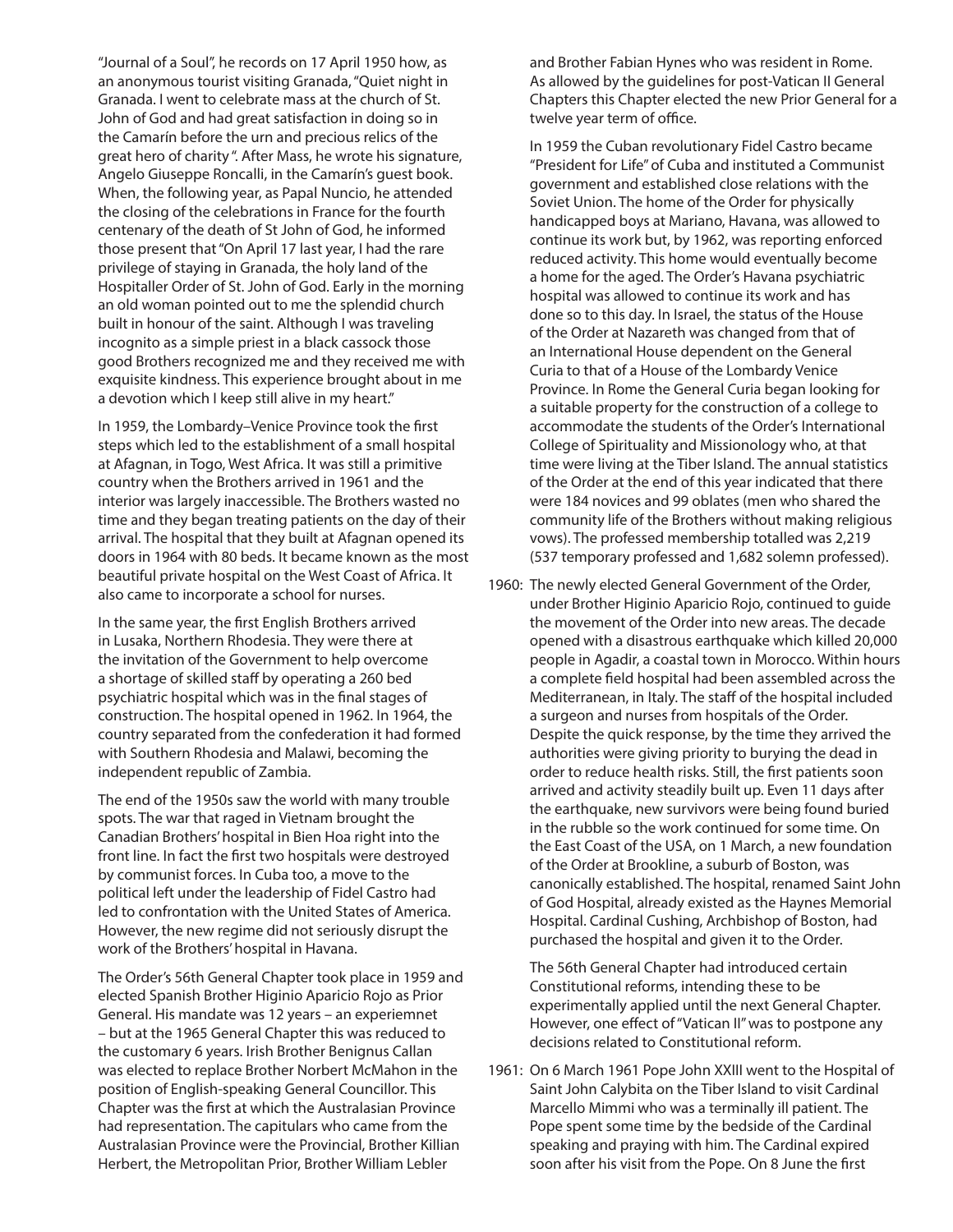Vietnamese to make solemn profession made his vows into the hands of the Canadian Provincial. He was Brother Paul Dinh Vien Tang. At the time,in Vietnam there were five Canadian Brothers, 11 temporary professed Vietnamese Brothers and 5 novices. The annual end-ofyear statistics showed that the Order was composed of 18 Provinces, 4 Vice-Provinces and 1 General Delegation. The professed membership was 2,244 — 567 temporary professed and 1687 solemn professed.

- 1962: In Japan, the 30 bed home for aged and sick missionaries at Kobe was enlarged by the addition of a 50 bed ward for psychiatric patients. This was a noteworthy achievement in a country with a very small Christian population and with government policies that opposed foreign participation in its hospital system. Japanese men slowly began to present themselves as candidates for membership of the Order. In the same year, 1962, the Indian Ocean island of La Reunion, "the Pearl of the Indian Ocean", received three Brothers from the French Province. They quickly opened two health centres there, although one closed after a few years. Later they acquired a plot of land in a suburb of Sain Francois on which to build a convalescent home for children. 1962: This year saw the beginning, on 11 October, of the Second Vatican Council (also known as Vatican II) which was intended to address relations between the Church and the modern world. It would continue in a number of sessions until closing on 8 December 1965. Some Brothers attended the sessions of the Council where they were in charge of three first aid posts within St. Peter's Basilica. The Brothers who served in the first aid services of Vatican II received a Medal of Appreciation at the conclusion of the Council. The medal, suspended on a gold and white ribbon, was a relief of the Basilica of St. Peter's with the inscription of Concilium Ecumenicum Vaticanum II with the seal of Pope Paul VI in the background. The Council brought thousands of bishops to Rome and many of them visited the Prior General Higinio Aparicio at the Tiber Island to ask for foundations of the Order in their countries.
- 1963: This year saw Blessed Pope John XXIII publish his encyclical on peace in truth, justice, charity and liberty, Pacem in terris. This started a reorientation of the attitude of the Church towards the secular world that gave a positive impetus to the transfer of the Order's International School of Spirituality and Missiology that prepared Brothers for leadership and missionary roles in the future which had begun on the Tiber Island on 3 July 1956 and was established on the Via della Nocetta on 3 July 1963 when the premises were blessed by Father Angelo Pechan, who then celebrated Mass in a room that substituted for prayer and liturgies for some time until Oscar De Prata was able to complete the frescoes of the Chapel. Over time, the Nocetta came to be used not only for a school but for many conferences organized the General Curia which was transferred there following the election of Brother Brian O'Donnell as Prior General in 1988.

 College of St. John of God in the Via della Nocetta, Rome. This provided a new venue for the existing college which had been operating on the Tiber Island. That hospital was also developing rapidly and was planning to open, a year later, a department of nuclear medicine. The Brothers in Rome were busy in other ways too because the assembly of the Second Vatican Council brought extra work to them, with eight Brothers manning the first-aid centres which were located in various parts of the Council Hall.

- 1964: The Vice Province of Frankfurt was renamed the Vice Province of the Rhineland. The Brothers of the Lombardy–Venice Province began planning a foundation in another West African country, Dahomey. Former Prior General and now Provincial, Brother Moses Bonardi was responding to an indirect request from a Swiss benefactor. He chose to build in the north of the country where 300,000 people had no access to medical services of any kind. The plans were ready by 1967 but by then the Swiss benefactor had died and no funds were forthcoming. The Province chose to finance the work itself and a 168 bed complex was begun in 1968.
- 1965: The 57th General Chapter of the Order, designated an Intermediate General Chapter, took place and tried to respond to the Influence of the Second Vatican Council by making a declaration of principle on the nature and aims of the Order, affirming the relevance of the Order to the Post Vatican II era. The Chapter took some significant decisions, including the adoption of Italian as the official language of the Order. It also named Saint Joseph as Patron Saint of Vocations of the Order. While the incumbent Prior General, Brother Higinio Aparicio remained in office for the second part of his twelve year term, General Councillors had to be elected for the coming six years. Brother Benignus Callan was replaced by Irish Brother Fidelis Devlin in the position of English–speaking General Councillor. At this Chapter the office of Metropolitan Prior was abolished – holders of this position were the Priors of the Mother House of the Province and had the right to attend the General Chapter with the Provincial and a Brother elected by the solemn professed members of the Province. Also the recitation of the Divine Office was substituted for the Little Office of the Blessed Virgin Mary.

 After it made a foundation in Korea the Irish Province, in 1958, began sending Brothers to the USA to collect funds to support the Korean Mission. Eventually it decided to establish a community and work in the USA to provide a base for these Brothers. In 1965 this decision took the form of a special education day school at Westville Grove, New Jersey.

1966: The Bavarian Province, which at that time was working mostly in the field of services for people with mental and physical handicaps, moved into a new field by establishing a hospital in Munich. It was located in an historic area of Munich – near the 300 year old Nymphenburg Palace which had been built in 1664 by Elector Ferdinand Maria to serve as a summer residence. The Provincialate of the Bavarian Province would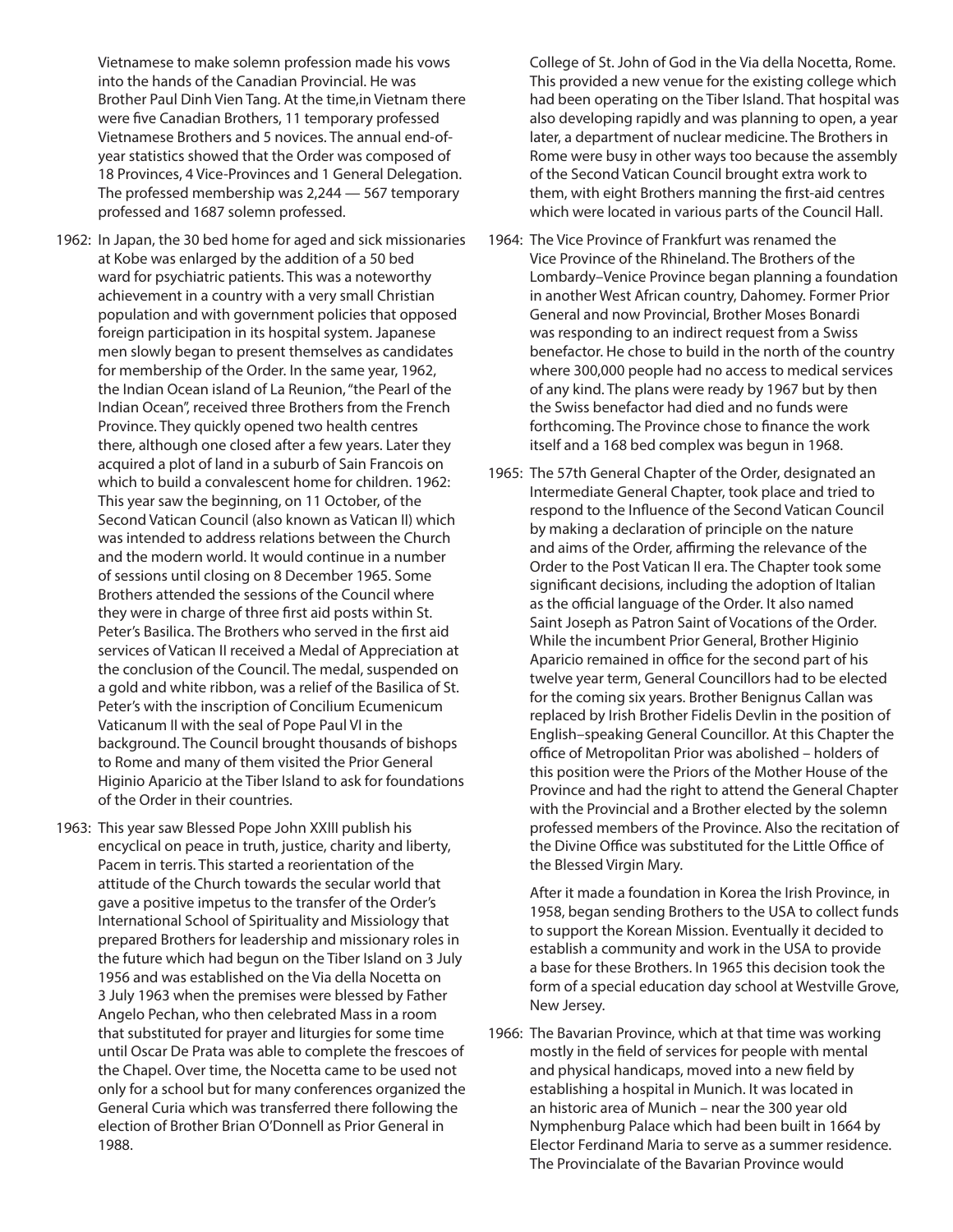eventually be moved from Regensburg to this more convenient location.

1967: This year the Province of Aragon, Spain, accepted a 30 bed hospital built by the Xaverian Missionaries about 2 km from Lunsar, in Sierra Leone. Lunsar is In the Port Loko District of the Northern Province of Sierra Leone. The town is about 65 miles or 104 kilometres from the national capital, Freetown. The inhabitants of Lunsar are almost entirely from the Temne ethnic group and the Temne language is widely spoken in the town. This hospital would ultimately be taken over by guerrilla forces in the civil war that raged in Sierra Leone from 1991 to 2001 in which 50,000 people died. The year 1967 also saw the first community of four Portuguese Brothers arrive in the capital of Angola, Luanda. While their own hospital was under construction, they were given control of the 158 bed psychiatric section of the Luanda Central hospital.

 The year 1967 also marked the high point of the membership of the Order in modern times before the reduction in vocations began after the Second Vatican Council. At this time, the Order had operated 655 hospitals since its foundation and the statistics for 1967 show that then there were 193 houses with a total of 41,313 beds. There were 245,412 patient admissions for a total of 13,584,978 bed days. In addition, a total of 1,167,287 out-patients were treated.

 The membership of the Order, including aspirants, postulants and novices stood at 3548. However, the professed membership of 2,172 was made up of 493 Brothers in temporary simple vows and 1679 solemn professed Brothers. They were organised into 24 Provinces. Postwar missionary outreach had established the Order in 11 African States: Angola, Cameroon, Dahomey, Ghana, La Reunion, Liberia, Mozambique, Sierra Leone, Somalia, Togo and Zambia. Similar extensions to the work in Asia had embraced South Korea, Japan, India and South Vietnam. On the other side of the balance sheet, communist governments had closed 17 houses in East Germany, Poland, Hungary, Rumania, Yugoslavia and North Vietnam. A further 22 had continued to operate, although control had been taken away from the Brothers. Only in Cuba did the Brothers retain control of their works in a communist country.

 The hospital and college of nursing established in Monrovia, Liberia, by the Castilian Province was blessed and officially opened on 19 March 1967. Thus began an institution known as "St. Joseph's Catholic Hospital" that would consistently remain open at the service of the Liberian people through various national crises, including the civil wars of 1989 to 1996 and 1999 to 2003. Although the hospital was attacked by guerrilla forces it always remained open and, at one time, was the only hospital operating in the country. During the 1989 to 1996 war the hospital sheltered, for some months, a community of Sisters of the Sacred Heart of Jesus and handicapped children from their centre in Monrovia.

 The Order's statistics at the end of 1967 showed a professed membership of 2,172 (493 temporary

professed and 1,679 solemn professed). The Order had 175 Houses but 34 of them had been confiscated by Communist governments in Silesia, Hungary, Bohemia Morava, Poland, Slovakia Yugosavia, Rumania and Vietnam. Precise information was lacking about the number of Brothers in Yugoslavia and Romania. Throughout the world there were 127 novices.

- 1969: The 58th General Chapter of the Order took place. It was designated an Extraordinary General Chapter because it responded to a call of the Church to its religious institutes to hold a Chapter in order to implement the changes mandated by the Second Vatican Council. The Chapter took place in two sessions (from 15 April to 28 May) and 11 October to 25 November). During the second session the Chapter elected French General Councillor, Brother Marie-Alphonse Gauthier, to the office of Prior General. As a result of the Chapter deliberations an International Commission for the Renewal of the Constitutions was formed. It met at Montemor O Novo from October 1969 to April 1970. At this session a capitular, Brother Ernesto Ruiz, proposed the establishment of "an association of persons who personally collaborate with us". He suggested that it be called something like "Organisation of Secular Collaborators of Saint John of God".
- 1970: As the Catholic Church began to accustom itself to a revised rite of the Mass that resulted from Pope Paul VI's Apostolic Constitution Missale Romanum of 3 April 1969 the Australasian Province extended its work to Papua New Guinea when two Brothers arrived to take charge of the Cheshire Home in Port Moresby. Within a few years, the focus of the Order in Papua New Guinea shifted to the remote highlands of the Gulf Province when the Brothers went to the almost inaccessible village of Kamina. The mission of the Order at Kamina was to provide basic medical services in a region which had none and to promote the overall development of the people as a preventative health initiative.

 The same year saw, after an absence of 100 years, the return of the Order to India in the persons of four Brothers from the Rhine Province. They were the Indian Brothers Savio Padinjarekkutt and Prakash Madappally and the German Brothers Fortunatus Tanhauser and Alfons Hoering. Unusually, the German Brothers had prepared for their foundation in India by recruiting several young Indian men who were sent to Frankfurt for initial formation and first profession of vows. The Brothers went to Kattappana in the State of Kerala and began the long, but highly successful, process of setting up a general hospital.

 In Africa Brothers from the Lombardy Venice Province arrived in the West African country of Benin. In little more than a decade, the hospital found itself in the midst of human tragedy on a grand scale when the Government of Nigeria forced a million people from their homes to return to their country of origin. For the majority of these it meant a walk through Benin and Togo to Ghana, with no food or water and little chance to rest. The only medical team available to travel with the refugees was that provided by the Brothers of St. John of God from Afagnan in Togo.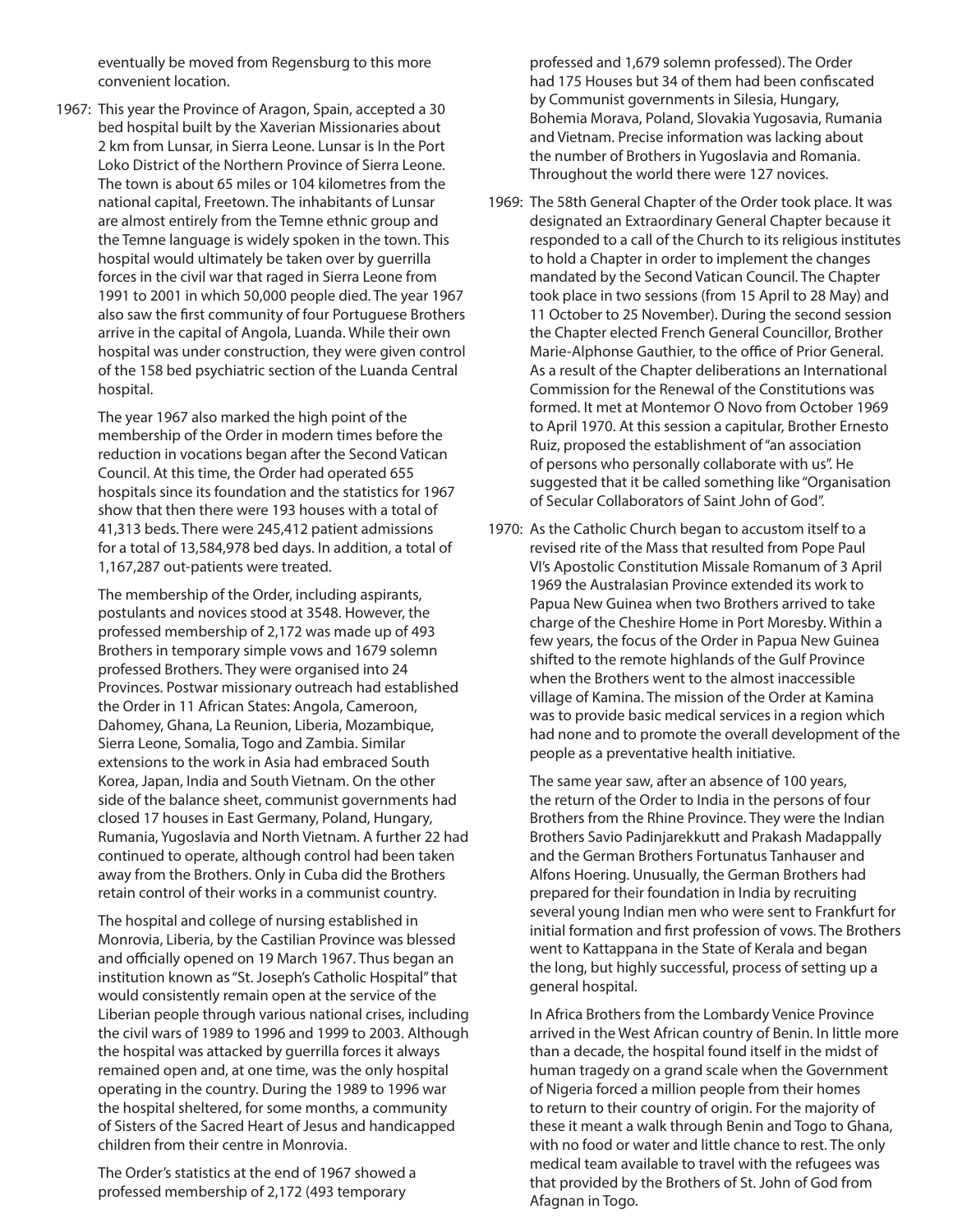The second session of the 58th General Chapter took place in 1970 and the Chapter elected, at that session, a new Prior General. He was Brother Marie Alphonse Gauthier, a member of the French Province. He was Third General Councillor at the time of his election. During his term of office new Constitutions and, for the first time, General Statutes were approved ad experimentum. In the General Government of the Order led by Brother Marie Alphonse Gauthier Australian Brother Fabian Hynes was elected to replace Brother Fidelis Devlin as the English–speaking General Councillor. Brother Fabian was a member of the Vatican Pharmacy Community at the time. Brother Fabian become Prior of the Pharmacy Community and would serve a total of 53 years in the Vatican, returning to his own Province in 2007. Brother Fabian achieved a number of "firsts". He was the first Australian to be elected a General Councillor and he served in this position for 12 years. He was Bursar General of the Order for the same period. On Australia Day, 26 January 1995, he was made a member of the Order of Australia.

 The whole Order saw with great satisfaction the canonisation this year of Saint John of Avila who had been an attentive spiritual director and loyal supporter of Saint John of God.

- 1971: As a consequence of the guidelines for renewing religious life in the Church that had come from the Second Vatican Council, the existing 1926 Constitutions of the Order had undergone a fundamental review. This revision was approved in 1971. For the first time the Order also adopted General Statutes.
- 1972: The Order continued to expand and the communities of four of its centres were given canonical status this year in the Vatican, at Reichenback in Germany, at Damyang in South Korea and at Las Palmas de Gran Canaria in Spain.
- 1974: at the Chapter of the Australasian Province Brother Brian O'Donnell, who would become the first English–speaking Prior General of the Order was elected Provincial. At the time of his election he was local superior of the Community at the Cheshire Home at Port Moresby in Papua New Guinea. The Order has a long history and tradition of nurse and medical education. This was symbolised by the Colombian Province establishing in 1947 a school for auxiliary nurses in the Colombian capital Bogotá.
- 1975: In the reform of the Calendar of the Order carried out this year, the date for celebrating the Feast of the Patronage of Our Lady was fixed to be the third Saturday in November. This liturgical feast was instituted in 1736 "to implore the powerful patronage of the Blessed Virgin Mary upon our Order". On 7 January 1817, Pope Pius VII had confirmed the decree of the 1736 General Chapter that the feast of the Patronage of the Blessed Virgin Mary should be celebrated in every chapel of the Order on the third Sunday of November.
- 1976: At the 59th General Chapter Brother Pierluigi Marchesi was elected as Prior General and Brother Fabian Hynes was re-elected as General Councillor.
- 1977: This year, during the Provincial Chapters, the Prior General, Brother Pierluigi Marchesi, became increasingly aware of the escalating movement towards renewal taking place in some Provinces and he decided to increase the attention that he was giving to this matter. While at the USA Provincial Chapter in Los Angeles he met and discussed renewal with a priest named Fr. Eugene J. Schallert. This Jesuit priest was the Director of the Institute for Socio-Religious Research at the University of San Francisco. In due course Brother Pierluigi engaged the help of Fr. Schallert and his Institute in shaping the renewal programme of the Order world-wide. On returning to Rome he set up two bodies to work on a renewal programme for the Order. The one concerned primarily with renewal was called The "R" Commission and the one concerned with the charism of the Order, Hospitality, was called The "H" Commission. The work of these commissions, with the assistance of the Institute for Socio-Religious Research, would result in the drafting of two renewal documents entitled "The Barriers that Divide Us" and "The Strengths That Unite Us".
- 1978: Brother Pierluigi Marchesi convoked a Meeting of Provincials to take place in Granada on and around the Feast of Saint John of God. At this meeting he presented "The Barriers that Divide Us" and "The Strengths that Unite Us". The appearance of these two documents initiated a practice that would continue through the succeeding generalates–the production and issuance of documents from the General Curia dealing with specific topics. Up until this time Priors General had communicated with the members of the Order by means of circular letters which would be read to the Brothers in the refectory during meals and then filed in the archives of the Province. In future a series of documents would be distributed and, usually, placed in the hands of each Brother for further study, reflection and discussion at the personal, Community and Province levels.
- 1979: One of the signs of the response of the Order to the call of the Church to renewal was the establishment in October 1979 of an organisation called SELARE (Latin-American Renewal Secretariat) at Bogotá, Colombia. In 1989 the organisation would be renamed SAL.OH. Besides promoting renewal of the life of the Brothers and their mission in Latin America through various courses and assemblies, SELARE and SAL.OH also published a large number of books on topics pertaining to the life and mission of the Order.

 Although only three years had elapsed since the previous General Chapter another, non-elective and Extraordinary, took place in 1979. It ran from 12 November to 15 December and focused on the charism of Hospitality and renewal.

1980: The English Province was invited to send Brothers to Monze, a town in the Southern Province of Zambia, to pioneer a rehabilitation centre for children with physical disabilities. This would complement the services of a highly regarded hospital run at Monze by the Holy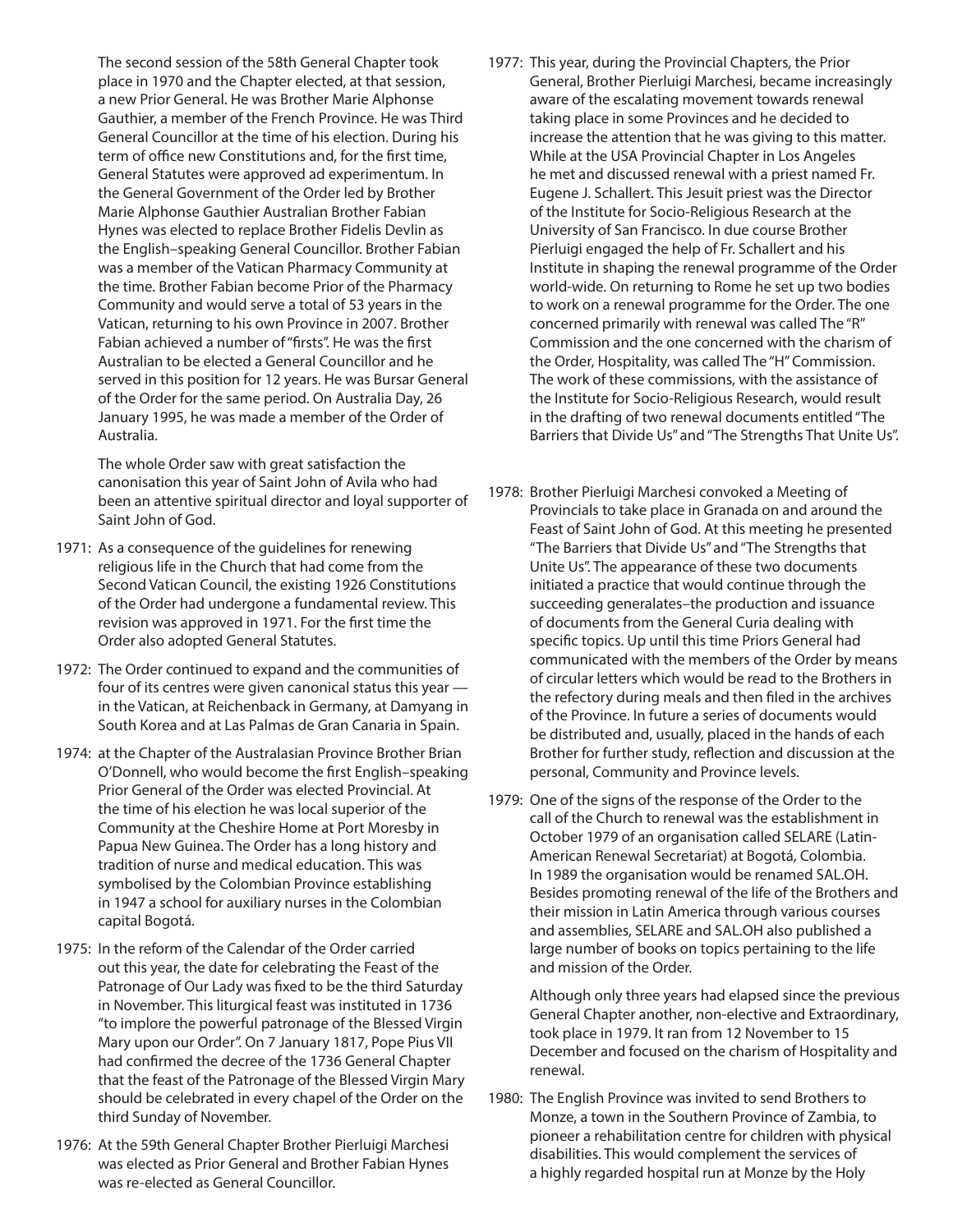Rosary Sisters. The Brothers had to start from scratch. The centre was composed of 20 tiny huts off a rutted track 10 miles from the town. Initially the children at the centre came from the Monze hospital following corrective surgery but children came later who had been affected by poliomyelitis, cerebral palsy and various osteopathic conditions.

 In 1980 there was a popular uprising in the city of Gwangju, South Korea from 18 to 27 May. During this period, students and citizens rose up against the dictatorship of Chun Doo-hwan and took control of the city. However they were ultimately crushed by the South Korean army. Brother Donatus Forkan, then Novice Master, later reported the involvement of the Brothers in this situation thus: the critical deterioration in the situation overtook the public holiday of Buddha's birthday. On that day the Order's Saint John's Clinic was closed for the national holiday. At 11 a.m., from the flat roof of their residence, the Brothers saw a group of the protesting students arrive at the Clinic pushing a hand cart on which there were two corpses. Although other hospitals had refused, the Brothers agreed to accept the bodies and cleaned and dressed them. Later they arranged for the bodies to be taken to a central location where the relatives of the deceased could more easily find them. The Brothers of the community and the Novices opened the clinic to receive any wounded people who might come. Over the course of the next several days many wounded people were brought to the clinic. Only a few were kept overnight. The most serious cases we referred immediately to the larger General Hospitals in town. Anticipating that, after the suppression of the uprising the authorities would try to get the names of the people involved in the event among the civilian population by visiting the hospitals to find out the names of those admitted or treated with injuries, the Brothers did not register any of the people who were treated at the Clinic. Some months later the parents of one of the dead students came to the Clinic to express their appreciation for what was done for their deceased son. They presented the Prior, Brother Ronan Lennon, with a small gold cross in appreciation. They said that when the found the body of their dead son clean, clothed with his wounds dressed they were astonished, asking themselves, what type of persons had done such a charitable and beautiful act for their brutally murdered son, an individual they never met or knew ?

1981: One of the seminal documents of Brother Pierluigi Marchesi was published on 8 March. It was "Humanisation" and urged the Brothers to humanize their life and mission by means of greater faithfulness to the distinguishing charism of the Order, Hospitality. The message and stimulus of "Humanisation" was well received both within and outside the Order and helped to change the mindset of the Brothers as Religious and the guardians of the charism of Hospitality as the Second Millennium moved towards its conclusion.

 Soon afterwards, on 13 May 1981, Pope John Paul II was entering St. Peter's Square to address an audience when

he was shot and critically wounded by Mehmet Ali Agca, a Turkish gunman who was a member of the militant group Grey Wolves. The Pope was struck by bullets that perforated his colon and small intestine. He was rushed into the Vatican complex and then to the Gemelli Hospital. The Polish Brother Camillo Kipiel, who was on duty in the Piazza that day, accompanied the Pope in the ambulance to the hospital and was by his side during the five hour operation that the Pope underwent. The blood transfusion service of the St. John Calybita Hospital on the Tiber Island sent blood of the Pope's group to the Gemelli Hospital. When the Pope was allowed to leave hospital and return to the Vatican he was nursed in his apartment by Brothers from the Vatican Pharmacy (Italian Brothers Ceasere and Urbano) and the St. John Calybita Hospital (Spanish Brother Nemesio).

 The morale of the Order was greatly improved when Pope John Paul, recovered from his wounds, beatified Italian Brother Richard Pampuri in Rome on 4 October.

 The first cases of acquired immunodeficiency syndrome (AIDS) were reported in 1981. Infection with human immunodeficiency virus (HIV) grew in subsequent years to global pandemic proportions, resulting in an estimated 65 million infections and 25 million deaths. As an international health care organization, the Order in many of its centres and services ministered to persons affected by the syndrome. An example of that response to HIV/AIDS sufferers was the early acceptance of AIDS patients in the Oceania Province's hospital at Burwood, NSW, Australia. The hospital was one of the two first hospitals to receive AIDS patients for palliative and pastoral care. All the patients were terminal, and of the 22 who died in the Order's care some were buried from the hospital after their obsequies had been carried out in the hospital's chapel. In due course such patients were accepted into state public hospitals and the Order's focus shifted to hostel care of persons in recovery and in need of rehabilitation. A ground-breaking joint project of Hunter Area Health and the Sisters of Saint Joseph in Newcastle to accommodate and support people living with AIDS was implemented. The name of the centre was "MacKillop House" and Brothers provided leadership and members for the team of Religious from various other congregations that ran the project on a daily basis. A similar project was established by two Brothers at Blacktown for the Diocese of Parramatta.

1983: Brother Pierluigi, who was always alert to the demands of new and more sophisticated systems of promoting health care, decided to establish an international foundation to offer Co-workers and health professionals medical and nursing training within a framework of traditional values of Christianity and John of God Hospitality. The foundation, known as F.I.F., which stands for International Foundation of the Fatebenefratelli, was established in 1983 and is still active in promoting health education and research.

 The Order's annual statistics released at the end of 1983 showed the number of its foundations throughout the world to be 189, with a total of 1352 Brothers in solemn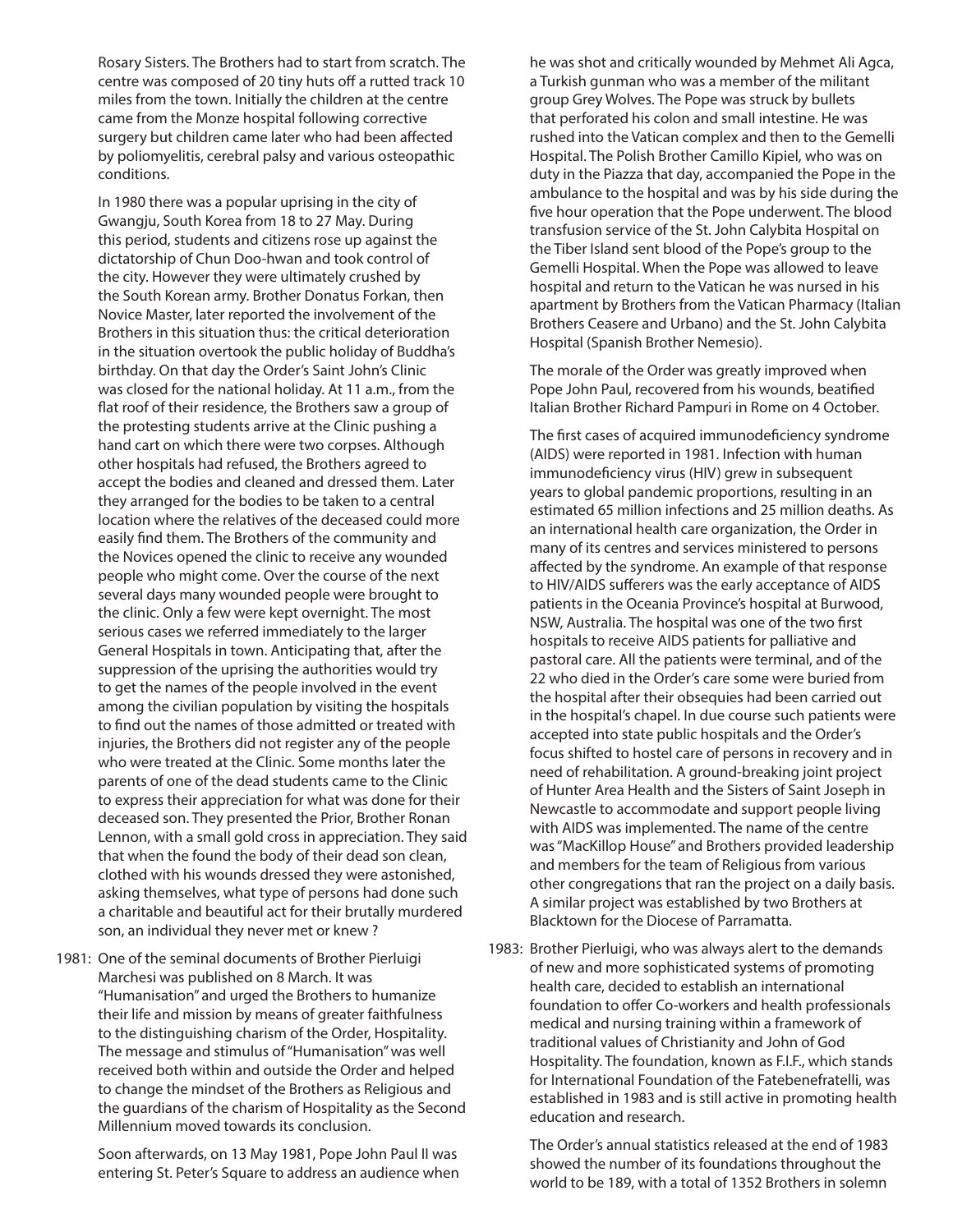profession and a further 195 simple professed. There were also 30 oblates and 127 novices. Prior General Pierluigi Marchesi was honoured with an invitation to attend the Sixth Ordinary General Assembly of the Synod of Bishops which dealt with the issue of Reconciliation and Penance in the Mission of the Church. On 15 October 1983, he addressed a plenary session of the Assembly. His discourse was later published under the title of "Reconciliation in the World of Health Care".

1984: The General Definitory of the Order, at a meeting late in February, decided to expand the system of International Secretariats of the General Government of the Order. The existing Secretariats of Pastoral Care and Formation were confirmed and three new Secretariats were set up for the Missions, the Laity and the Centres and Administration.

 On 8 March new Constitutions and General Statutes for the Order were promulgated to replace the Constitutions and Statutes of 1971. The new Constitutions and Statutes completed the post– Vatican process of updating the proper law of religious institutes. The basic understanding of the documents was that the Constitutions embodied the constant values and traditions of the Order and would not be likely to require significant changes in the foreseeable future; whereas the Statutes contained the practical ways of expressing those values and traditions and could be more easily updated by future General Chapters as and when required by changing circumtances. In fact, all subsequent General Chapters made changes to the General Statutes.

- 1985: Pope John Paul II, by means of his Motu Proprio, Dolentium Hominum instituted the Pontifical Council for the Pastoral Ministry of Health Care Workers on 14 July. He appointed Prior General Pierluigi Marchesi a member of the body and nominated Brother José Luis Redrado, of the Province of Aragon, as its Secretary. The constant and persevering work of the Order's Postulator General resulted in the beatification of Brother Benedict Menni on 23 June 1985.
- 1986: In the late 1980s the Order was becoming more conscious that its Brothers, Communities and Works in Asia and Africa needed to be considered as entities in terms of their particular cultures. The General Definitory, under the leadership of Prior General Pierluigi Marchesi, had acted to ensure that the Asian and African regions elected special representatives to attend the General Chapter of 1982. At that Chapter Brother Pierluigi was re–elected Prior General and he included a meeting of members of the General Government of the Order with the Brothers responsible for the Order in Asia in his programme for the 1982–1988 sexennium. This meeting took place at Gwangju, in South Korea, from 16 to 18 March 1986. It was attended by four members of the General Definitory and Brothers from Australia, India, Japan, Korea and Papua New Guinea. One outcome of this meeting was the preparation of a document entitled Dossier Asia for the 1988 General Chapter.

 Although the beginning of the Third Millennium was still some time off it had become common to talk about preparing for the Year 2000 and beyond. Brother Pierluigi responded to this concern about preparation for the future by publishing another document that would be identified with his time as chief animator of the Order. It was called "Hospitality of the Brothers of St. John of God Towards the Year 2000". The International Commissions which had been set up for Formation, Centres and Administration, Pastoral Care, the Laity and the Missions began to meet twice-yearly and, from the following year, 1987, published a number of reports on their particular areas.

 This was a year of Provincial Chapters and in May 1986 the three Provinces of Spain came together at Ciempozuelos to hold a combined Chapter – leaving the elective sessions to take place separately. In June the Order joined with the Camiliians to celebrate the centenary of the nomination of Saint John of God and Saint Camillus de Lellis as Co–patrons of the sick, hospitals, nurses and physicians. In addition to other events, the two Superiors General, Brother Pierluigi Marchesi and Father Calisto Vendrame, wrote a combined letter to the members of their institutes entitled Together To Serve Better. Pope John Paul received members of the two institutes in a special audience on Saturday 7 May.

 The bishop of the new Diocese of Jerez, erected in 1980, wanted to have Blessed John Grande as heavenly patron of the diocese. This did not accord with established practice whereby such the patron of a diocese had to be a canonised saint. Insistent requests by the bishop of Jerez, supported by his confreres of the Spanish Conference of Bishops, obtained from the Pope, in 1986, as an act of grace, approval of Blessed John Grande being the Jerez diocese patron. This act anticipated the canonisation of Saint John Grande by Pope John Paul II ten years later.

1987: The activities of the General Curia having expanded greatly during the terms of office of Prior General Pierluigi Marchesi, he prepared for the coming General Chapter by consolidating the establishment of the Offices of the General Curia at the Orders International centre on the Via della Nocetta. Since the closing of the College of Spirituality and Missionology, the International Centre on the Via della Nocetta, under the supervision of Canadian General Councillor Brother Elias Le Gresly, had been used to provide hospitality for Brothers and friends of the Order who were visiting Rome. This consolidation of the Offices of the General Curia left only the offices of the Prior General and the Secretary General on the Tiber Island, where the General Councillors also lived. In April this year the Order granted the Charter of Affiliation to the Mexican Congregation known as the Handmaids of St Margaret Mary and the Poor. The Handmaids had been founded by Saint María Guadalupe and came to make 22 foundations in Mexico, Peru, Iceland, Greece and Italy. One of the first saints canonised by Pope Francis, she was raised to the altars of the Universal Church on 12 May 12, 2013 at a ceremony in St Peter's Square in Rome.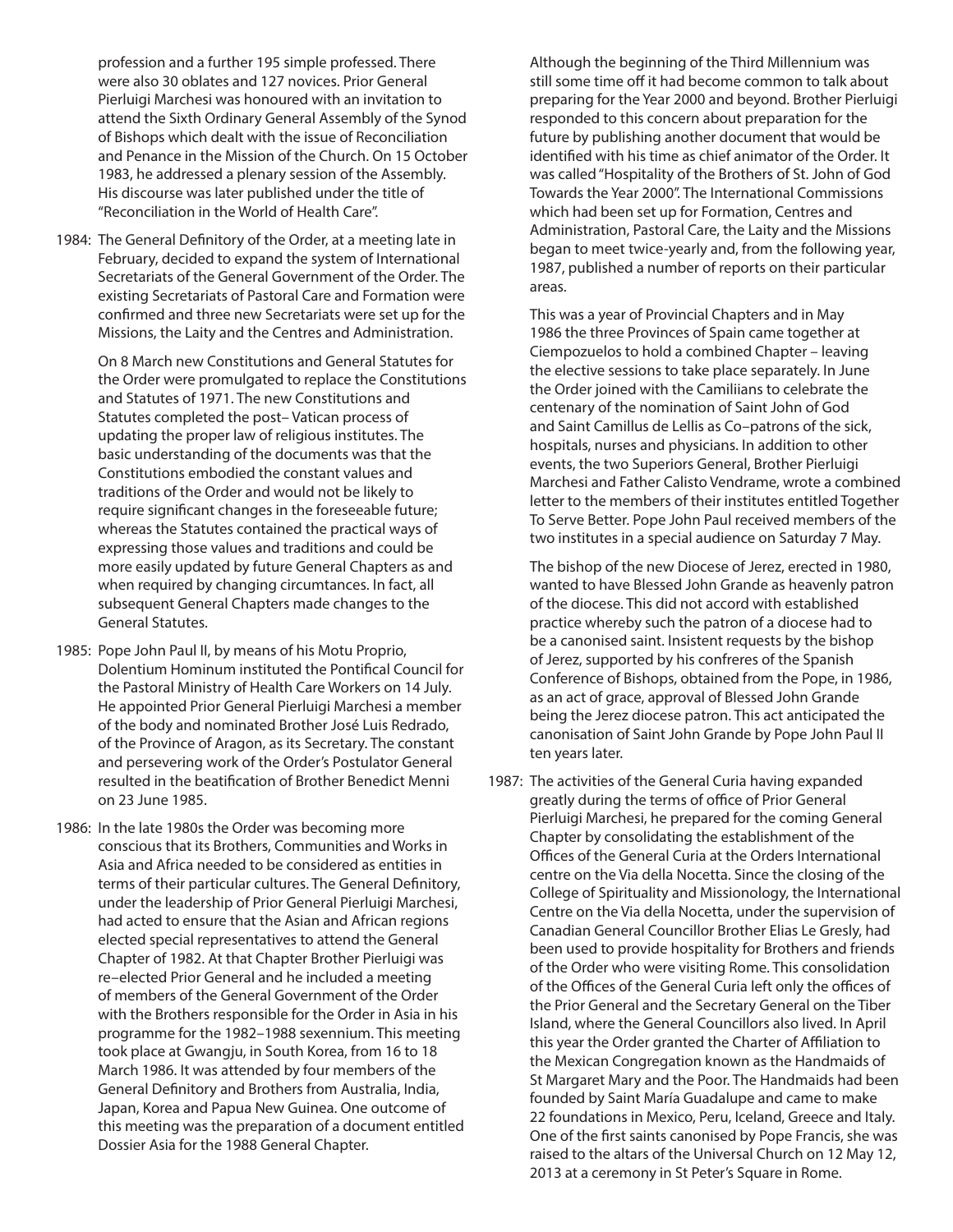- 1988: Although some Filipino candidates had been received into the Novitiate of the Roman Province and some Filipino Brothers were professed, the Order came to the Philippines in 1988 in the persons of 2 Brothers from Italy – Brother Francis Gillen and Brother Giuseppe Magliozzi. Brother Francis Gillen was already there when Brother Giuseppe Magiozzi arrived, with two Hospitaller Sisters of the Sacred Heart, on 8 February. When the 62nd General Chapter began in October, because Brother Pierluigi Marchesi had served two terms of office, there was an expectation that the Chapter would elect a new Prior General. This happened and on 18 October Australian Brother Brian O'Donnell was elected Prior General. He was the first English–speaking Brother to be elected to the highest office of the Order. For the first time the Co-workers of the Order were represented at a General Chapter. Following the Chapter Brother Brian did not return to live at the Tiber Island and, with the other members of the General Definitory, began to live and work at the International Centre — or the "Nocetta", as it is commonly referred to by the members of the Order and their Co-workers, friends and supporters. Eventually the General Curia was transferred officially from the Order's Mother House on the Tiber Island and the part of the House previously used as the General Curia was converted to hospital use and, initailly, allowed for the bed capacity of the hospital to increase by 42 beds.
- 1989: In Rome the out–going Secretary General, Spanish Brother Miguel Garcia Blanco, published "The Vow of Hospitality" which contained some views that he had expressed at the General Chapter of the previous year. On the organisational level, the new General Government of the Order decided to combine the existing International Commissions (Pastoral Care, Formation, Laity, Missions and Centres and Administration into one body that would meet twice yearly with the General Definitory with a view to expanding the scope and responsibility of the animation of the Order. This new body was called the General Animation Commission.

 In December, following the fall of the Communist government of Hungary, Prior General Brian O'Donnell visited the Order in Hungary. This was the first contact of a Prior General with the Order in Hungary after the Order's hospitals in that country were confiscated and the Brothers dispersed by the Communist government in 1950. He was accompanied by the German General Councillor, Brother Emerich Steigerwald, and was received by the Hungarian Delegate Brother Hilarius Domotor. At the time of his visit the five hospitals of the Order were in the hands of the government and the six Brothers who remained were living separately in various places.

 March 1989 saw the first issue of an information bulletin HOSPITALITAS that went out from the General Curia. It included a report that Prior General Brian O'Donnell had visited Cuba to attend the celebration, at Camagüey, of the centenary of the death of Brother José Olallo Valdez. In his occasional address in the Camagüey Cathedral

Brother Brian promised to promote the return of the Order to the city and to have the Postulator General investigate the life of Brother José Olallo with a view to presenting him to the Vatican Congregation for the Cause of Saints. These promises had their positive results in the foundation of the aged persons' residential centre Hogar Padre Olallo at Camagüey in 1992 and the beatification of Blessed José Olallo Valdez on 29 November 2008.

 Brother Felix Lizaso of the Aragon Province arrived in Rome to 'understudy' the Postulator General, Brother Gabriele Russotto in his work of promoting the causes of members of the Order with the Congregation for the Causes of Saints. He began his work with preparations for the canonisation of Saint Richard Pampui and then, following the retirement and death of Brother Gabriele, he was responsible for advancing the causes of Saint John Grande, Saint Benedict Menni and the martyred Brothers of Spain, Colombia and Cuba, as well as Blessed Eustachius Kugler and Brother William Gagnon. Further evidence of the effectiveness of the work of the Postulation General was the canonisation of Saint Richard Pampuri by John Paul II on 1 November 1989.

1990: The first high level meeting of the Order in Asia had been prepared by General Councillor Brian O'Donnell in his capacity of General Councillor Responsible for the Asian Region. After being elected Prior General Brother Brian convoked another meeting of members of the General Government of the Order with the Brothers responsible for the Order in Asia. The Provincial Delegation of Japan hosted the second meeting at Kobe from 11 to 14 May 1990. It was attended by five members of the General Definitory and Brothers from Australia, Japan, Korea, India, Papua New Guinea and the Philippines.

 In Granada on 16 October the Order celebrated the 300 anniversary of the canonisation of Saint John of God by Pope Alexander VIII. The focus of the celebrations was a Thanksgiving Mass in the Basilica of Saint John of God at which the discourse of the Prior General, Brother Brian O'Donnell, was entitled Servant and Prophet. In this document the Prior General drew attention to the second dimension of the Hospitality of Saint John of God—the prophetic nature of his charitable activity. He said that, while there was great value in relieving the suffering of poor, sick and needy people, that was not enough to justify the existence of the Order in the Church and world. Like Jesus, John of God combined in his person the figures of servant and prophet. The servant serves. The prophet proclaims the Kingdom and gives his life for it.

1991: The most significant decision of the Kobe meeting was "to set up an Asian Inter-Provincial Secretariat". Before the end of the year, from 17-18 December 1990, the inaugural meeting of the Asia Inter–Provincial Secretariat took place at Poonamallee in India. At the conclusion of the meeting Brother Donatus Forkan (then Provincial Delegate of Korea) was elected President of the Secretariat and Brother Joseph Magliozzi (then serving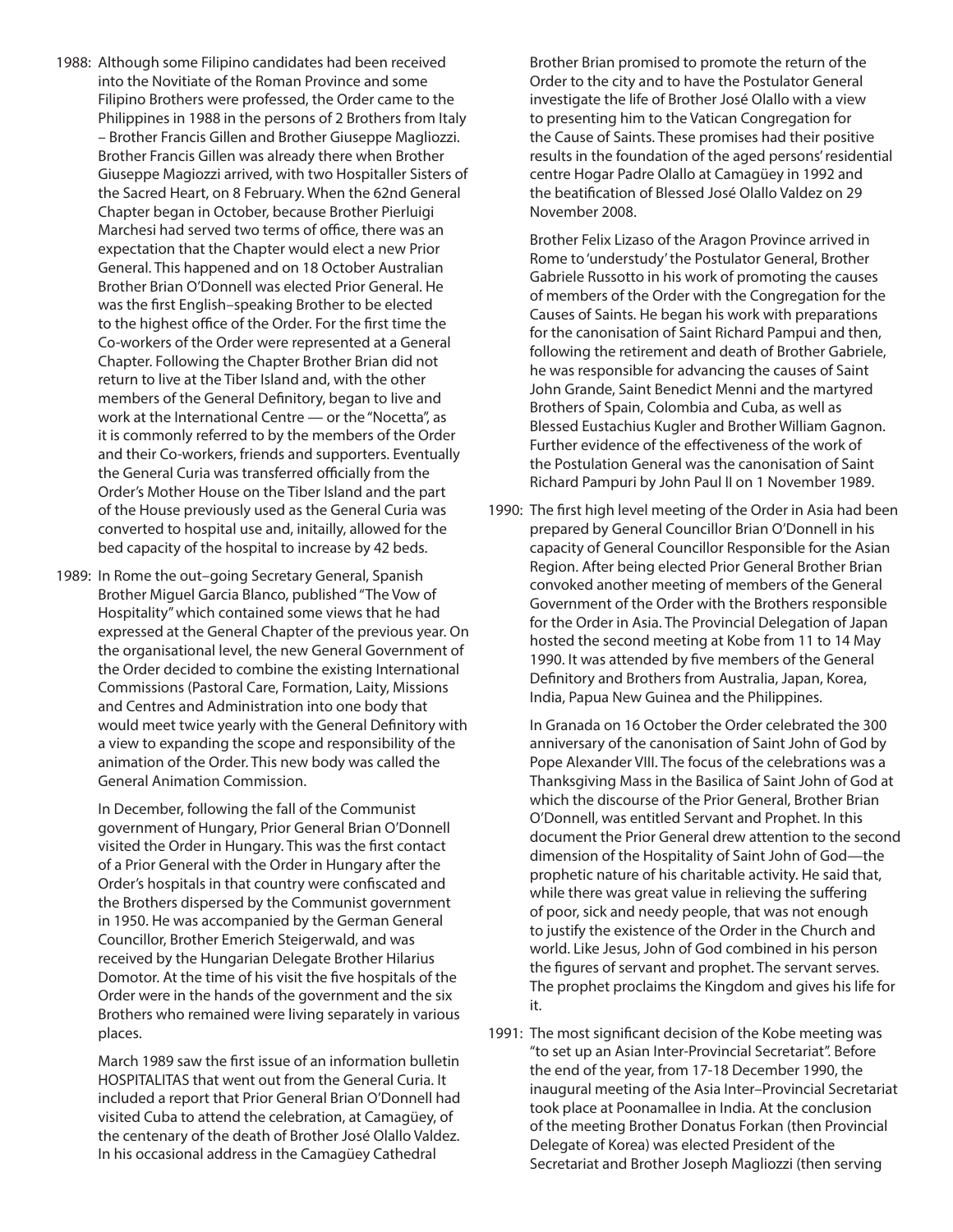in the Philippines) was elected Secretary/Treasurer. The meeting adopted draft Statutes for the Secretariat that were approved by the General Definitory on 25 November 1991.

 In Rome the General Animation Commission approved a number of booklets on various aspects of Formation for distribution throughout the Order. Another publication that emanated from the General Curia this year was one that had been drawn up by a commission led by Brother Valentin Riesco during the last term of office of Brother Pierluigi. It was called Brothers and Co-workers United to Serve and Promote Life and was a seminal document of the Order. It provided the basis on which would be built the constantly deepening of the relationship between Brothers and Co-workers that came to be expressed in the concept of "The Family of St. John of God".

 In Europe there was growing consciousness of the effects on member states of the imminent signing at Maastricht of the Treaty on European Union in 1992. This would bring about a new stage in European integration and advance the concept of European citizenship and economic and monetary union. The European Economic Community would become the European Community. Thirteen European Provincials of the Order were worried enough about the effects of this development on health care and legislation to establish a body that they called the "Europe '92 Committee". At the request of the European Provincials a meeting to discuss how to prepare for operating in a changed Europe began at the General Curia from 4 to 6 July. The Prior General addressed the meeting on the subject "The Charism of Saint John of God in the Europe of Tomorrow". Of wider general interest was another publication of this year entitled John of God Lives On.

- 1992: The causes of the Brothers of Spain, Colombia and Cuba who had been martyred in Spain in 1936 advanced to the point where 71 of them were beatified in Rome by Pope John Paul II on 25 October 1992.
- 1993: In India the Brothers, particularly in the persons of Brother Fortunatus Thanhäuser and Brother Prakash Madappally, had promoted the foundation of a congregation of Sisters that had the same charitable objectives as the Brothers. The congregation, known as "The Sisters of Charity of St. John of God" is a diocesan institute and, at its first General Chapter in 1993, elected its first Superior General—Sister Liza Kuruvilla. By the time that the Communities and Works of the Brothers in India were raised to the status of a Province in 2005 the membership of the Sisters' institute consisted of 77 finally professed Sisters and 13 temporary professed. The Sisters were apostolically active in seven locations in India and four locations in Europe.
- 1994: For the first time the General Chapter of the unified Order took place outside Europe. It was hosted by the Colombian Province in the city of Santa Fé Bogotá. The theme of the Chapter was The New Evagelisation and Hospitality at the Portals of the Third Millennium and was

intended to deal with the evolution of religious life in the Order from the Second Vatican Council to that time and its future prospects. Once again a representative group of Co-workers attended the Chapter. Spanish Brother Pascual Piles was elected Prior General and a future Prior General, Brother Donatus Forkan (then serving as Provincial in Ireland), was elected a General Councillor.

1995: In the first days of this year the former Prior General, Brother Higinio Aparicio, died . He was aged 89. A short time later, on 22 January, the urn containing the relics of Saint John of God in the Camarin in the Saint John of God Basilica at Granada were opened and identified in the presence of the Archbishop and Prior General Pascual Piles. This was in preparation for the celebration later in the year of the 500 anniversary of the birth of Saint John of God. Those celebrations began with a gathering of Brothers and Co-workers in Granada on 8 March at which Brother Pascal Piles delivered an occasional address entitled "The Power of Charity".

 In Rome one of the main events of the celebration of the anniversary of the birth of Saint John of God was an International Conference of Brothers and Coworkers. This conference took place at the Domus Pacis Conference Centre from 27 November to 2 December. Registrations for the conference numbered 617 persons. Pope John Paul II received conference participants in a special audience on Saturday 2 December.

1996: Brother Pascual Piles, who had been Prior General for two years, reflected on his experience of having visited "148 centres [of the Order] in 34 countries" in a circular letter to the Brothers of the Order entitled Let Yourselves Be Led by the Spirit. This year, a course designed to help Brothers prepare themselves for solemn profession was introduced into the programme and calendar of the General Government of the Order. These annual courses, held at the General Curia in Rome and concluding with a pilgrimage to Granada, have continued to be part of the life of the Order and have brought together many of the younger members of the Order and left them with memories that bind them together even though they live in different countries throughout the world.

 One of this year's events that had its origins centuries before was the celebration in 1996 of the 400th anniversary of the official arrival of the Order in Latin America. This event was celebrated with a number of appropriate occasions in the many parts of Latin America where the Order is now present and active. In April 1596 Brother Francisco Hernandez and five confreres from Spain had reached the port of Cartagena de las Indias (in what is now Colombia) with royal permission to take possession of the city hospital that was dedicated to St. Sebastian. The work of the Brothers then spread very rapidly throughout the American continent.

 Many years after his death in 1600, the sanctity of Brother John Grande was given definitive recognition by his canonisation in Rome on 2 June.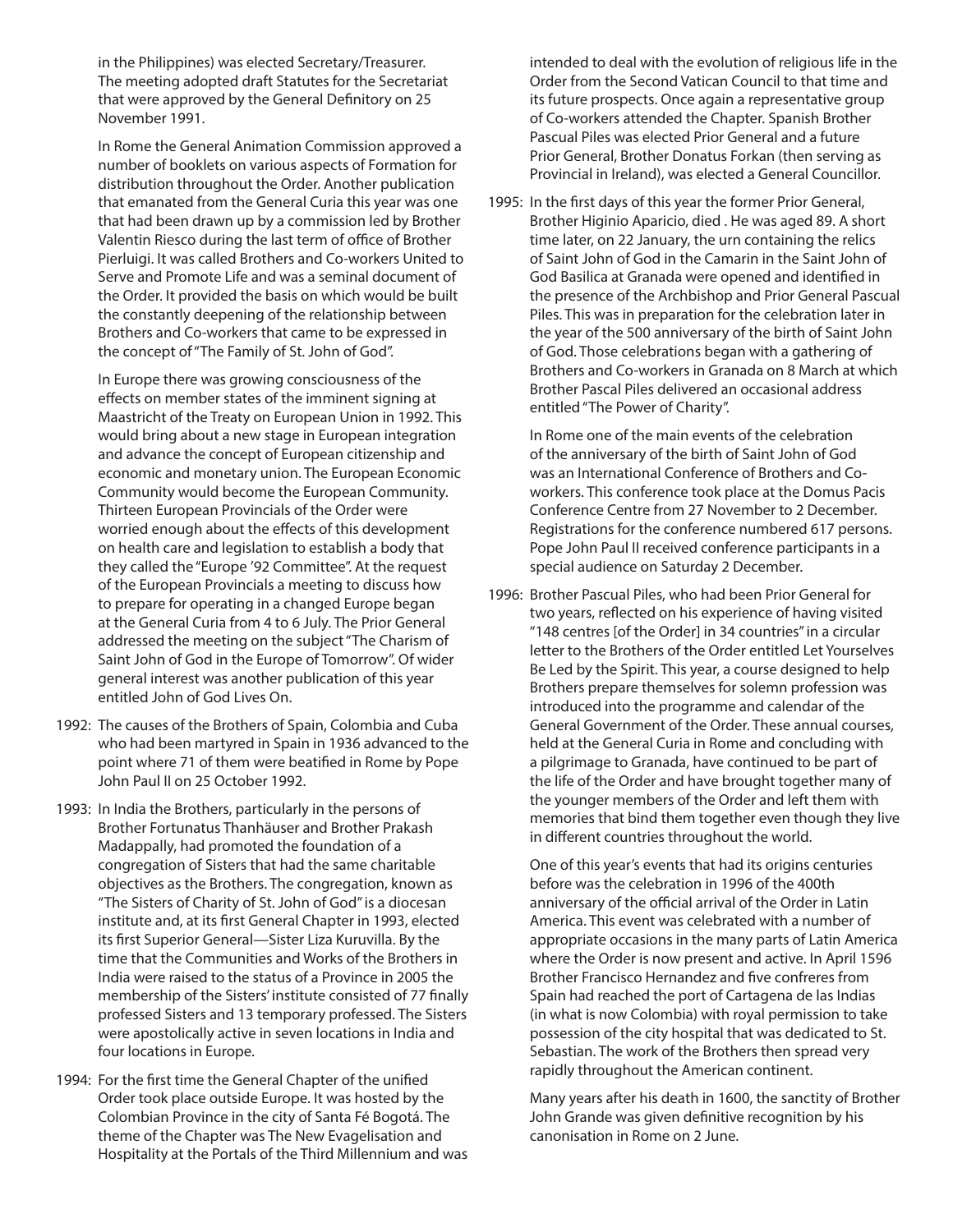1997: This year began with, on 1 January, the Provincial Delegation of India becoming a General Delegation. Then, at Granada, there was a meeting of Brothers and others who had researched and written about Saint John of God. The purpose of the gathering was to discuss a number of undecided elements in the story of Saint John of God and his Order. Brother Brian O'Donnell, who represented English–speaking authors and commentators at the meeting, subsequently wrote a guide to the Granada of Saint John of God entitled Welcome to My Granada which was first published in 1997 and later translated into various languages for participants in the 2005 "Young Hospitallers Assembly".

> The General Animation Commission was still an important element in the General Government of the Order and this year it published a seminal document entitled The Missionary Dimension of the Hospitaller Order of Saint John of God – Prophets in the Field of Health Care. This year also saw the aggregation to the Order of the Indian congregation The Sisters of Charity of Saint John of God. This was formalised during a Mass celebrated by Prior General Pascual Piles in the chapel of the Generalate of the Sisters at Kattappana.

> The General Chapter of 1994 had been unable to deal adequately with the revision of certain articles in the General Statutes. It asked the General Government of the Order to carry out this task after the Chapter. A commission was set up in the General Curia to study the matter and to propose changes that seemed necessary. The General Definitory received so many proposed changes from the commission that it decided that it should convoke an Extraordinary (and non-elective) General Chapter to deal with them. This Extraordinary General Chapter was held in November at Salice Terme in the north of Italy in the civil Province of Pavia. Salice Terme is a centre of thermal springs and hydrotherapy and has hotels large enough to accomodate a gathering of the size of a General Chapter of the Order.

1998: The modern history of the Order in Africa reflects the troubled times of the continent after the "Winds of Change" speech of the British Prime Minister Harold Macmillan in February 1960. An example of this is the 1998 attack by rebels of the RUF on the hospital that the Aragon Province had established at Lunsar in Sierra Leone in 1967. The rebels vandalised the hospital and kidnapped three medical missionary doctors (an Austrian, an Italian and a Spaniard) and a Spanish volunteer. After two weeks they released the hospital staff whom they had kidnapped, together with an Augustinian priest but the rebels then declared the hospital premises to be "no man's land" and occupied the hospital as a barracks for three years. After the war ended the Brothers returned to Sierra Leone in 1999. They soon realised that instead of opening immediately the hospital at Lunsar it would be better to start a small clinic at Lungi, near the international airport. In May 2002 the Brothers began to reopen the hospital at Lunsar.

1999: Brother–priest José Luis Redrado Marchite had been serving as Secretary of the Pontifical Council for the Pastoral Ministry of Health Care Workers since 1985. In the Vatican's organisational scheme this position was normally held by a bishop and in 1999 Pope Paul II nominated Brother José Luis to be ordained bishop of the titular see of Aufinium. Brother José Luis Redrado Marchite was the first member of the Order to be ordained a bishop. He continued to live in the Community of the Mother House of the Order on the Tiber Island and frequently participated in important events in the life of the Order.

#### **21ST CENTURY**

2000: Prior General Pascual Piles, who had been appointed a member of the Pontifical Council "Cor Unum" in the Vatican in 1999, began this year by attending a General Assembly of the Pontifical Council Cor Unum from 5 to 8 February. Cor Unum deals with matters relating to the charitable works promoted by the Pope. The animation of the Order by its General Government saw the publication of two important documents in 2000. One was the official publication of a document called "the Identity Card of the Order" on 8 March 2000. Pope John Paul II had chosen this date to be the Jubilee Year 2000 Day of Reconciliation. The title did not translate well into some languages, including English, and they gave the document other titles. In English the document has the title "Charter of Hospitality". The purpose of the document was to address various issues that needed to be clarified in order to know what kind of Hospitality the Order was being called to offer at the beginning of the Third Millennium. The document also introduced the concept of Charismatic Management into the thinking of the Order.

 The General Curia also published the "Formation Programme for the Hospitaller Brothers of St. John of God". This was a sequel to an earlier set of guidelines on formation published in 1985. The new document updated the earlier one to "comply with the recommendations of the Apostolic Exhortation Vita Consecrata".

 All of the above was part of the preparation of the Order for its 64th General Curia. The Chapter began on 5 November and was held in Granada. Brother Pascual Piles was re-elected Prior General and Brother Donatus remained on the General Council.

 Also in 2000, Brothers of the Mexico/Central America Province took the Order back to Honduras (where it had been present from 1662 to 1816) at San Pedro. Two years later (2002) the Brothers began steps towards setting up a Mental Health Community Centre.

2001: In India the Brothers began to prepare to undertake a new ministry—that of the special education of children with learning disabilities. The centre would provide residential services but would also be orientated towards day services both at the centre and within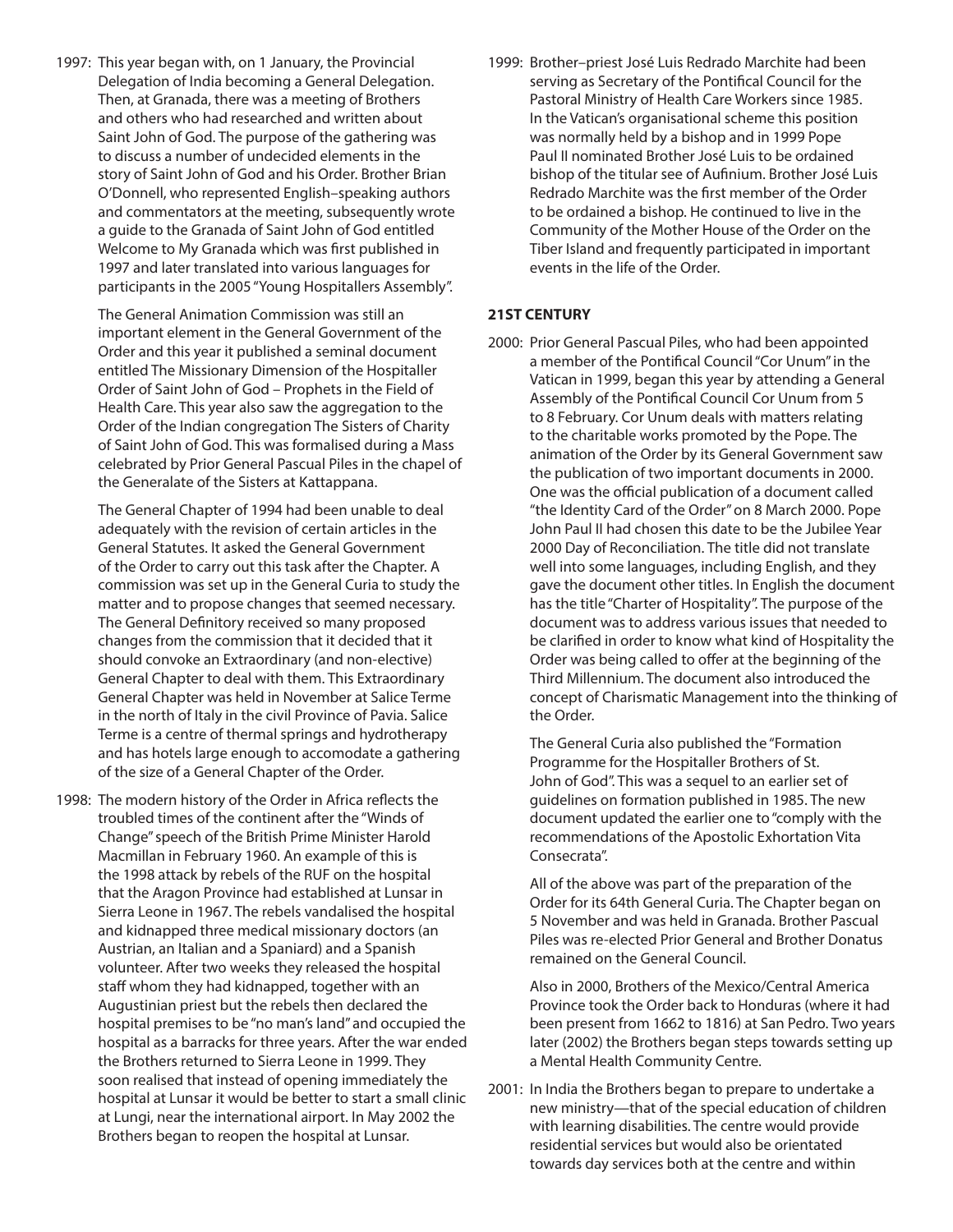the community. The place selected for this new work was Velloor in the Kottayam District of Kerala. With the cost of building this new centre being underwritten by the Bavarian Province, construction work began in In January.

 One of the decisions of the General Chapter of the previous year was that the Order would support the Korean Brothers in making a foundation in China. The place chosen was the City of Yanji in the Yanbian Korean Autonomous Prefecture. In June two Vietnamese Brothers arrived at Gwangju in Korea to begin language study and other preparations for the new China mission.

 This year the Order took its mission of Hospitality into China in the persons of two Korean Brothers (Brothers Thadu Kang and Mario Park) and one Irish Brother (Brother Brendan Flahive). They were later joined by two Vietnamese Brothers, one of whom, Brother Joseph Vuong Hopai Duc, eventually became the Prior of the Yanji Community. On 11 September, while the world was still learning about the terrorist attacks on the Twin Towers in New York, the Korean Province signed the agreement whereby it and the Yanbian People's Hospital formed a joint venture for the establishment of a work for terminally ill patients in the city of Yanji.

 After their arrival the Brothers acclimatised and familiarised themselves with the local environment while construction went on to build what would become known as the "Yanbian Hospice". Although its initial work was with people in terminal stages of cancer who required palliative care, after some years the centre would also provide for people suffering from Alzheimer's disease.

 It was in this year that the General Curia's bulletin HOSPITALITAS began to give a fairly detailed account of the travels and activities of Brother Pascual Piles in a section of entitled "From the Brother General's Diary". Amongst many events that the Prior General attended and reported on in HOSPITALITAS was a gathering of the English–speaking and the Asia Pacific Provinces that took place in Ireland in May. It was the second of two such meetings (the first took place in Australia in 2000) that were called "Spirit-linking Conferences". The purpose of the meetings was to strengthen the link between Brothers and Co-workers. Participants in the "Spiritlinking Conference" in Ireland numbered 120 people.

 In 2002 Brother José Martinez Gil published in Spanish his "Saint John of God – Founder of the Hospitaller Brotherhood" in which, based on his research in the Secret Archives of the Vatican, he reveals that Saint John of God was born in Casarrubios del Monte, near Toledo, Spain. He explains that the erroneous attribution of the birth of the saint to Portugal was caused by an invention of his first biographer, Castro, who did not want to write that John of God was the son of Jews. His birth was in 1495, that is, only three years after the expulsion of the Jews from Spain.

2003: The 1984 Constitutions had established that, between one General Chapter and the next, the General

Government of the Order could celebrate a General Conference of the Order. The General Curia had decided that such a conference would take place in 2003. The preparation of the General Conference included a series of Regional Meetings, to be held in the four geographical regions of the Order—Africa, the Asia Pacific, the Americas and Europe. The first Regional Conference took place in the Asia Pacific Region, at Poonamallee, India, from 9 to 14 January. It was attended by 34 Brothers, Sisters and Co-workers. Its subject was "the enculturation of Hospitality in Asia and the Pacific" and its theme was "The Third Crop", applying images of the process of planting, cultivating and harvesting rice to the foundation and development of Hospitality in the region.

 Another regional meeting was the African one which was held at Accra in Ghana from 12 to 16 May. Its subject was "Mission Ad Gentes— Hospitality Ever New". It was attended by 85 people who included most of the members of the General Defnitory.

 Back in Rome, in June, here was a "Fund Raising" Meeting to promote the proper collection and distribution of financial resources. There were forty people present, drawn from members and co-workers of the Order who were responsible for fund-raising. Subsequently a number of fundraising entities of the Order formed an organisation named "The St. John of God Fundraising Alliance".

 When planning the General Conference the General Government of the Order had decided to implement its policy of 'decentralisation' of meetings of the Order and, in order to focus the attention of the Order on the Asia Pacific region, to hold the meeting in the Philippines. When the Conference began at Tagaytay on 1 December there were 83 Brothers, Sisters and Coworkers in attendance. The theme of the Conference was Charismatic Management. In other words, management of the works of the Order in a way that enables and promotes the exercise of the charism of Hospitality. This had been one of the goals set for the Order by the 65th General Chapter in 2000.

2004: In August 2004 a team of two Vietnamese Brothers and one Indian Brother arrived at Mauritius as part of a move in which the French Province would hand over to another Province responsibility for its aged men's home at Pamplemousses. The French Province planned to concentrate on making a foundation in Madagascar. Back in 2002 the French Province had investigated the possibility of Brothers from the Asia Pacific Region taking over the Pamplemousses home. At that time the Vietnam Province was looking for opportunities for missionary work outside their own country. Consequently two Vietnamese Brothers, Dominic Pham Thanh Hoai and Dominic Tran Van Hiep, were chosen to go to Mauritius with Indian Brother Albert Thekkumkaduthadathil (70% of the population of Mauritius is of Indian extraction). In August 2003 the three Brothers had gone to Paris, France, to study French as a preparation for going to Mauritius.

> Another foundation in a new country was made in this same year when the Portuguese Province of the Order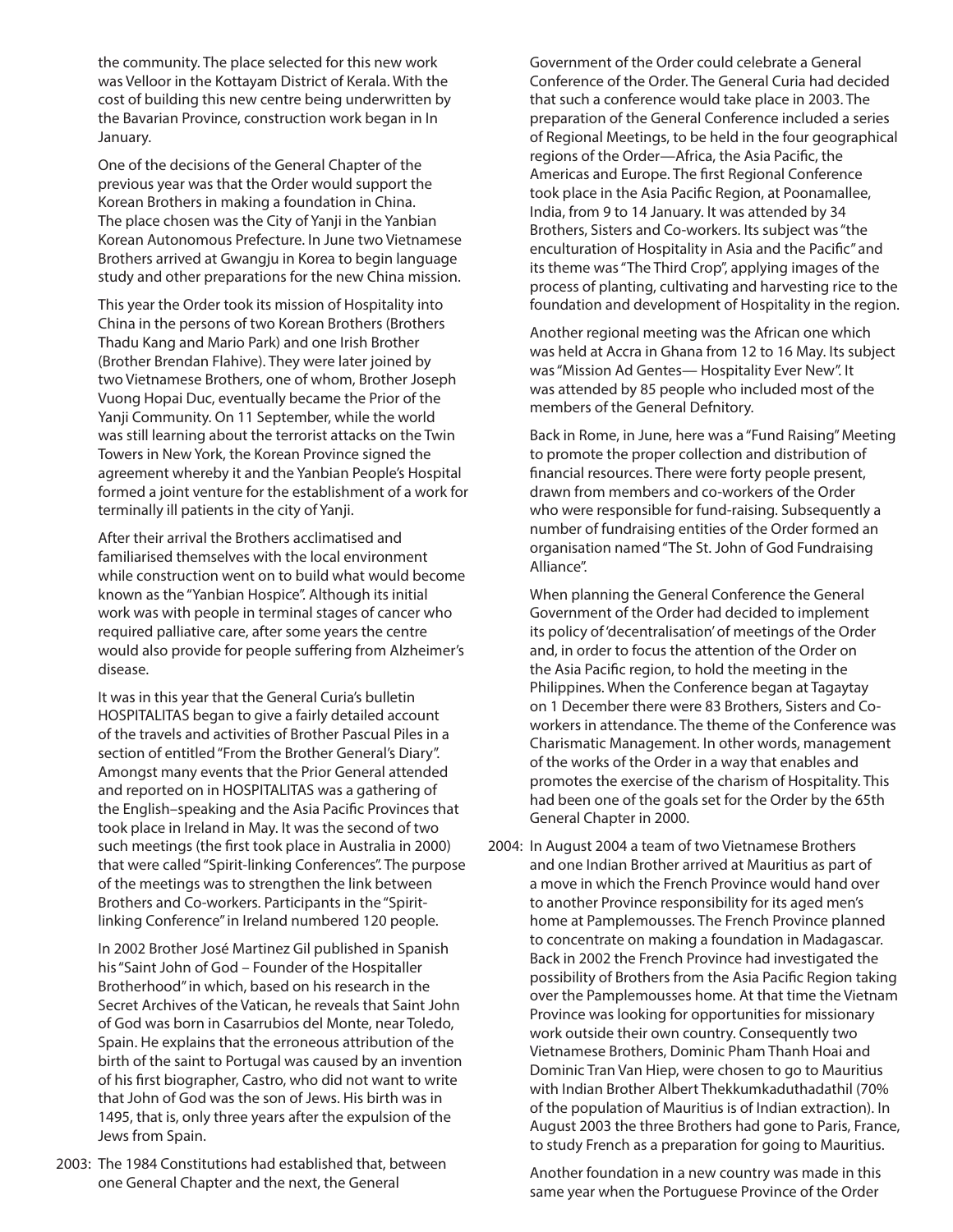established a presence in East Timor at the mountain village of Laclubar in the persons of two Brothers Vitor Lameiras Monteiro (Portuguese) and José Antonio de Lima (Brazilian). The Province had been invited to establish a Community at Laclubar, in the Diocese of Baucau, by Bishop Basilio do Nascimento who asked the Order to provide the evangelical witness of Brothers' presence and interventions in the area of health and social action. The presence of the Order at Laclubar was soon reinforced by Saint John of God Lay Missionaries from Portugal who, normally, served there as volunteers for two years.

2005: The Canadian Province, in response to its reduction in numbers to the level of 10 Solemn Professed Brothers, had requested a change in its canonical status from Province to General Delegation. This change came into effect in 2005.

> The beatification and canonisation of a number of members of the Order in recent years, and other liturgical changes, had prompted the Order to review and update its liturgical texts. On 11 May Prior General Pascual Piles, accompanied by the Chairman of the Order's liturgical working group, Italian Brother Andrea Faustini, presented to the Secretary of the Congregation for Divine Worship, Monsignor Sorrentino, the revised liturgical texts and ritual for Profession that required approval by the Congregation.

 The month of June saw Prior General Pascual in Asia for the ceremonies that raised the Communities and Works of the Order in Korea and India to the status of two new Provinces.

 In China, on Friday 24 June, a long awaited day arrived when, by an official visit to the "Yanbian Hospice" at Yanji, in the company of a representative group of 32 Brothers and Co-workers, Brother Pascual Piles placed the final seal of approval of the Order on the new work in China and opened its doors to the acceptance of patients as soon as final preparations for their reception and treatment were completed. At the celebratory dinner, hosted by the Prefecture Government in the person of the Vice–Governor, the Chinese authorities expressed their satisfaction with the tangible results already achieved by the joint partnership of the Second People's Hospital of Yanji and the Order's St. John's Hospital of Gwangju, Korea that had been formally signed on 11 September 2001. This is a date that looms large in human history as the day on which 19 terrorists from the Islamist militant group Al-Qaeda hijacked four passenger jets and intentionally crashed two planes into the towers of the World Trade Centre in New York City.

 One of the special events that the General Government of the Order had put into its programme of animation for the sexennium 2000-2006 was a meeting of 'Young Hospitallers'. This meeting, called the "First International Hospitaller Youth Congress", was held in Granada from 7 to 13 November. The participants in this first gathering of the youth of the Order came in the persons of one Brother and two Co-workers from each Province.

 As the year drew to its conclusion founding and pioneering Brother Fortunatus Thanhaüser died. He will live on in the memory of the Family of Saint John of God in India. He was greatly missed and mourned when he died at Kattappana after a long illness on 21 November. He had served in various offices in the history of the Order's India foundation, including that of Delegate Provincial. However his main influence on the foundation came, not from his administrative skills, but from the constant example he gave to the Brothers and the Sisters of practicing Hospitality in the manner of St. John of God.

2006: The 66th General Chapter of the Order would take place towards the end of 2006 and the year began with a series of Regional Conferences in Africa, Asia and the Pacific, the Americas and Europe.

> A landmark occasion in the history of the presence of the Order in the Vatican occurred when, on 25 April, Prior General Pascual Piles presided over an occasion at the General Curia when the Order expressed its appreciation to Australian Brother Fabian Hynes for the service he rendered in Rome for the more than 50 years that he was a member of the Vatican Pharmacy Community.

 Since 1988 the Order's General Government had been utilizing the emerging Information Technology. The Order understood the importance of having a website where people can find information about the Order. In August the Secretary General, Brother José Luis Muñoz, communicated to the Provinces that work had been completed on a renewal of the Order's website.

 At the 66th General Chapter, on 14 October, the Order elected its new Prior General. He was Brother Donatus Forkan of the Irish Province. He had already served as a General Councillor for 12 years and was responsible for the co-ordination of the Order's Missions. Before coming to the ministry of General Government he was Provincial in Ireland. He was a qualified nurse and worked for many years in the area of Formation—both in Korea and Ireland. He was an active promoter of the Order's entry into China and an 'apostle' of the integration of Coworkers in the Mission of Hospitality.

 Beginning with the 1988 General Chapter, in modern times the Order's Co-workers have attended General Chapters. The integration of Brothers and Co-workers in the Mission was a constant refrain in the 66th Chapter. In the Co-workers' message to the Chapter they declared that, with regard to the future: "The decline in vocations is, perhaps, the will of God at work —rather than a lack of human response to inadequate forms of vocations promotion. [However] the Order will not die out, even with the present and future shortage of Brothers, so long as there are lay people who will responsibly participate in its charism, preserving and implementing it."

2007: Early in the year the General Curia convoked a meeting to instruct the people who would be responsible for translating the new texts of The Ceremonial of Professions, The Liturgy of the Hours, The Proper Masses of the Order and the Lectionary.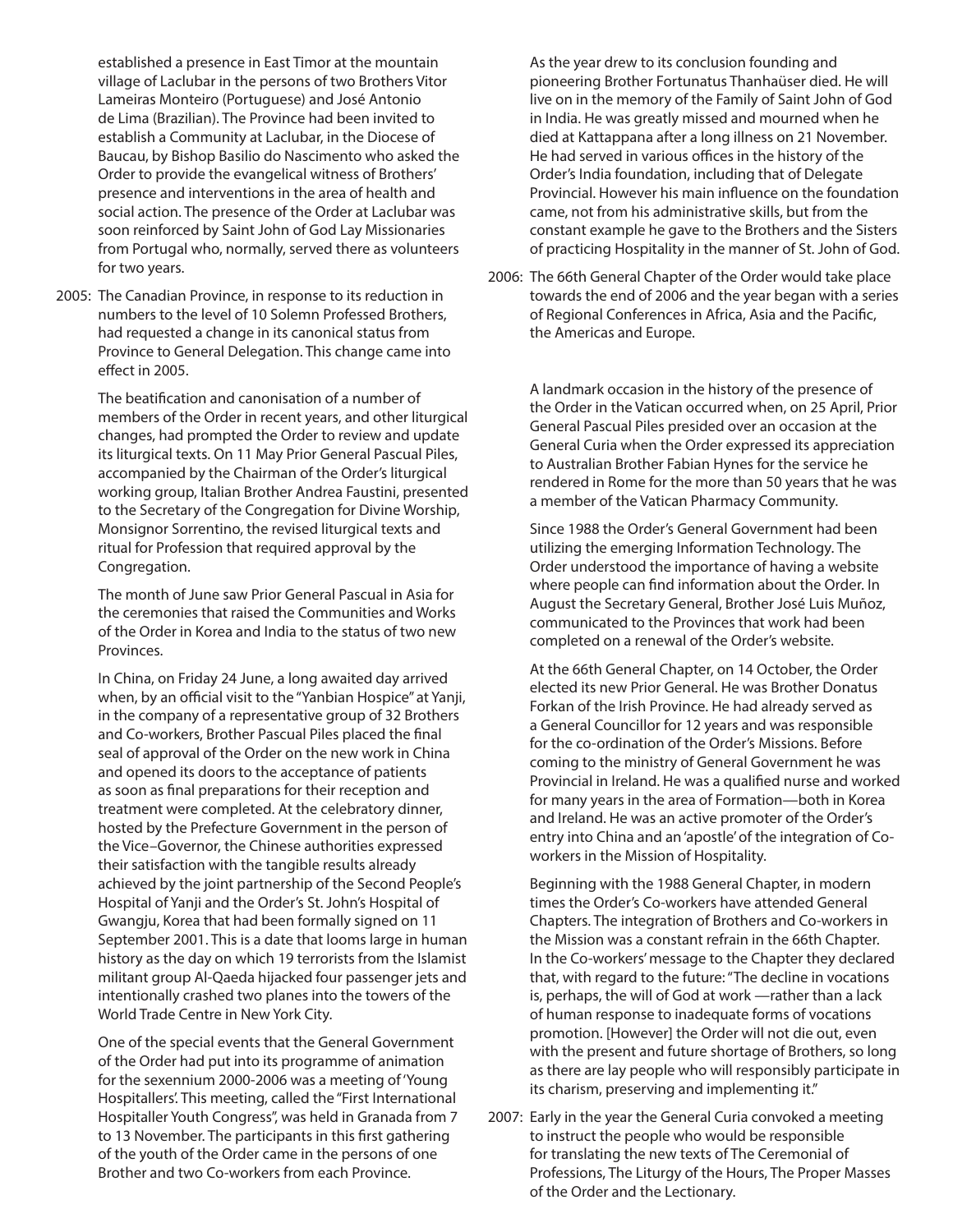On 9 February 2007 responsibility for the conduct of the Order's hospital on the Tiber Island was, for the first time, confided by the Order to a layman – Dr. Carlo Cellucci. The contract for his services was signed on this date but the event was officially celebrated at the Tiber Island hospital on 2 April. After a solemn Mass in the hospital's chapel the Prior General, Brother Donatus Forkan, presented Dr. Cellucci to the Community and the personnel of the hospital in his new capacity of Director General. Dr. Cellucci, as Director General, took over the responsibilities for management and administration that had traditionally been the domain of the Prior. This event, at the heart of the Order – in its mother-house – was a sign of the commitment of the Order to the integration of the laity in its mission at the highest levels; something which had been called for by recent General Chapters.

 This year the efforts of the Order to regain its 'lost' John of God Hospital in Granada reached a successful conclusion when, on 27 March, the "Diputación de Granada" approved the transfer of ownership of the Hospital San Juan de Dios to the Order. The Order's Province of Betica committed itself to a large scale renovation of the hospital.

 Another 'return' took place in Colombia where the Province assumed responsibility for The University Clinic of St. John of God at Cartegena de las Indias. This 175 bed hospital has its origins in the Hospital of St. Sebastian that had been taken over by the Order in 1596. The passage of time saw the Brothers leave the hospital but they have always remembered it as the location of their first foundation in South America.

 On 2 April 2007 the Prior General, Brother Donatus Forkan welcomed, for the first time, the presence of Co-workers at a meeting of the General Definitory. This "Extended General Definitory" brought lay persons into the General Government of the Order. The Co-workers came from various countries in which the Order is present and active. They were Mrs Brigid Butler, Mrs Rina Monteverdi, Ms Susana Queiroga, Mr Georges Kammerlocher, Mr Adolf Inzinger and Dr. Xavier Pomés. Subsequently the Extended General Definitory met twice yearly. Dr. Xavier Pomés became a very effective and active member of the General Curia structure. He was a medical doctor and Director of Planning and Staregies in the Province of Aragon. In the service of the General Government of the Order he assumed responsibility for the centres and services of the Order in Latin America and frequently accompanied the Prior General, Brother Donatus Forkan, when he visited the continent.

 A sign of the innovative actions that the Order will have to take in some places to safeguard its mission was, on 1 July 2007, a legal agreement coming into effect by which the Australasian Province became a member of the PJP St. John of God Australia Ltd and its Australian and New Zealand services becoming a part of St. John of God Health Care Inc.

 Another sign of the need for greater and more responsible organisation of the funding of the works of

the Order in the developing world was the establishment at the General Curia of an Office of International Co– operation and Missions. General Councillor Brother Vincent Kochamkunnel was placed in charge of the Office and Brother Moises Martin, former president of the Spanish Provinces' NGO Juan Ciudad, was appointed Director.

2008: Early in this year, on 31 January, the former Prior General, Brother Marie Alphonse Gauthier, died at Marseilles at 86 years. He had served as Prior General from 1970 to 1976. When he returned to the French Province from Rome he joined the Community at the Order's aged care home at Marseilles and remained there until his death.

 The 66th General Chapter of 2006 had recommended that the Order improve its position for confronting the increasing ethical dilemmas of human life that it was meeting in its particular apostolic field. The General Curia responded to this recommendation by establishing a General Bioethics Commission. Its objective was to promote the ethical sensitivity of Brothers and Co-Workers, mainly through formation, to set up new Bioethics Committees and to provide counselling and coordination at the general level on all bioethical issues.

 In the United States, Brother Tom Osorio, a member of the Westville Grove Community, was elected President of the Religious Brothers Conference, USA. His appointment took effect on 28 July 2008. As President of RBC he became responsible for supporting Brothers' Communities and promoting the vocation of the Brother. As President, Brother Tom would represent RBC at various Church meetings and events.

 Towards the end of the year the Order celebrated the life of the admirable Cuban Brother José Olallo Váldez when he was beatified at Camagüey, Cuba, on 29 November. The ceremony took place in the presence of all the bishops of Cuba and approximately 20,000 of the faithful. Led by Prior General Donatus Forkan, approximately 200 Brothers and Co-workers had come to Cuba for the beatification from many parts of the world. Among those present was the President of Cuba, Raul Castro, and Daniela Cabrera Ramos whose cure of a cancer at age three, through the intercession of Blessed Olallo, facilitated the beatification.

2009: The idea of the charism of the Order being promoted by events called a "School of Hospitality" had been held by the Order for some years. In Granada, Spain, from 21 to 26 March the European Region held a "School of Hospitality" to bring together European Brothers and Coworkers for the kind of top level formation for Co-workers that various Chapters and international gatherings of the Order had been calling for over a period of time.

 In England the St John of God Hospitaller Services opened a new hostel in central London for homeless persons from Eastern Europe. These immigrants can become homeless for a variety of reasons. Blessed José Olallo Valdes was nominated heavenly patron of the 30– bed hostel.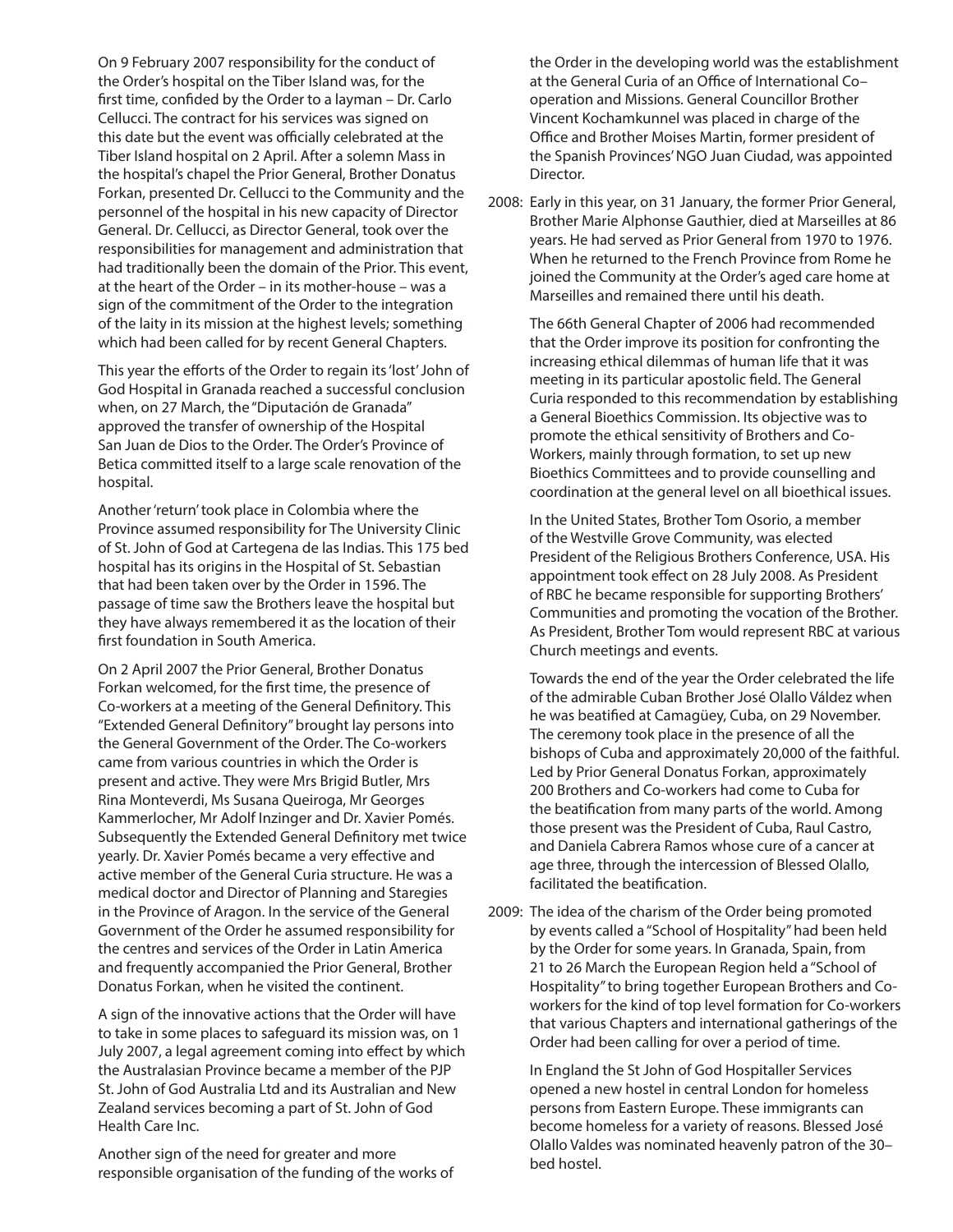Prior General Donatus Forkan published a letter and DVD entitled The Changing Face of the Order to draw attention to how much the Order had changed in recent years and to sound a positive note of confidence and hope in the future.

 In the last week of May the Prior General, other Councillors and visitors from most of the European Provinces went to Poland to celebrate the 400th anniversary of the arrival of the Order in Poland. The week–long programme of anniversary events organised by the Polish Province included a ceremony in the Krakow City Hall at which the City Council presented to the Order the gold medal Cracoviae Merenti.

 On 23 June the Irish Province celebrated the 10th anniversary of its first foundation in Belfast, Northern Ireland. Initially the Order took over a residential care home for adults with an intellectual disability—Dympna House. This involvement eventually grew into the Molinos Service, a domiciliary service for the greater Belfast Area that included two clusters of independentliving bungalows. At the time of this anniversary the overall service of the Order in Belfast provided care and assistance to approximately 100 people.

 In November the 67th (Extraordinary) General Chapter of the Order took place in Mexico. This non-elective Chapter was convoked to consider and approve changes in the General Statutes of the Order. It began on 9 November at the Nazareth House of Prayer, located 15 kilometres north-east of the city of Guadalajara. The 75 capitulars represented the Brothers throughout the world on all the Continents and in 50 countries. They were supported by a number of Brothers and Co–workers who provided translation, secretarial and logistical services. The Chapter endorsed the emerging image of the Order as "The Family of Saint John of God".

 Like many institutions in recent years, the Order had to face the fact that in institutions of the type in which it carries out its apostolate, such as hospitals, homes for aged and handicapped persons, orphanages and centres of rehabilitation and special education patients and inmates are at risk of physical, psychological and sexual abuse. Dr. Patrick Walsh, a psychologist and Co–worker of the Irish Province, spoke to the Chapter about the need to draw up and implement appropriate guidelines for the Order. The Chapter requested the General Government of the Order to set up a commission to study the problem and to recommend appropriate action.

 In his concluding address at the Chapter the Prior General addressed himself directly to the Brother priests of the Order. He did this in the light of the Church's celebration of the Year of the Priest (19 July 2009 to 19 July 2010). He said: "Speaking directly to our confreres who are priests I wish to say that the ministry that you exercise in our centres and services is of enormous importance because people come to us at a vulnerable time in their lives. They are often weighed down, not just by their physical or psychological needs, but by matters that weigh heavily on their conscience. They need a listening ear, an open heart and a spiritual blessing that

will bring them inner peace and the courage to face the future".

 The beatification of German Brother Eustachius Kugler took place in the Regensburg Cathedral on Sunday 4 October 2009. The beatification Mass was celebrated by the Archbishop of Regensburg and Archbishop Angelo Amato, Prefect of the Congregation for the Causes of Saints, proclaimed Brother Eustachius Kugler as 'Blessed'. The relics of Blessed Eustachius Kugler are preserved in a side chapel of the St. Pius church of the Brothers' hospital at Regensburg. In the Regensburg region the memory of Blessed Eustachius Kugler is closely linked with his construction, in the late 1920s, of the Order's large hospital near one of the main entrances to the city of Regensburg. The sister of Pope Benedict XVI was a patient, and died, in the hospital and the Pope's brother, Mgr. Georg Ratzinger, was present at the beatification ceremony, which was also attended, according to newspaper accounts, by 7,5000 people.

 At a ceremony at Barcelona, Spain, on 27 November a member of the Order's Aragon Province, Brother Fernando Aguiló, received the Josep Parera 2009 Prize. The prize, 50,000 euros, is awarded to recognise outstanding dedication to the service of community development. Brother Fernando had worked for more than 20 years in the service of the people of the West African country of Sierra Leone. The scene of his activities was the Order's hospital at Lunsar where he was the medical director of the hospital.

2010: The original text (Spanish) of the new General Statutes as decided by the previous year's General Chapter needed to be translated and approved. The translations having been done the next step in the process was for representatives of the various main languages used by the Order to meet and agree on the official texts in their respective languages. The Committee appointed for this purpose by the General Chapter met at the General Curia from 17 to 20 February. An immediate benefit of this arrangement would be that the Provincial Chapters of 2010 would have the new approved texts for guidance.

> One of the first Provincial Chapters was that of the Province of Australia, New Zealand and Papua New Guinea, held at Sydney, Australia, from 1 to 4 March. This Chapter decided to change the name of the Province to that of "The Oceania Province". The term Oceania was coined in 1831 by French explorer Dumont d'Urville and is now used to denote a 'virtual continent' composed of Australia, New Zealand, Papua New Guinea and proximate Pacific islands.

> In the series of Provincial Chapters that took up most of the first half of the year, a Chapter of the English and Irish Provinces saw both Provinces suppressed in order to allow their combination into the new West European Province. Irish Brother Laurence Kearns was elected Provincial of the new Province. This was a significant move in a general movement towards consolidation that took place at, or as a consequence of, the 2010 Chapters and included the change in status of some East European entities of the Order to become part of the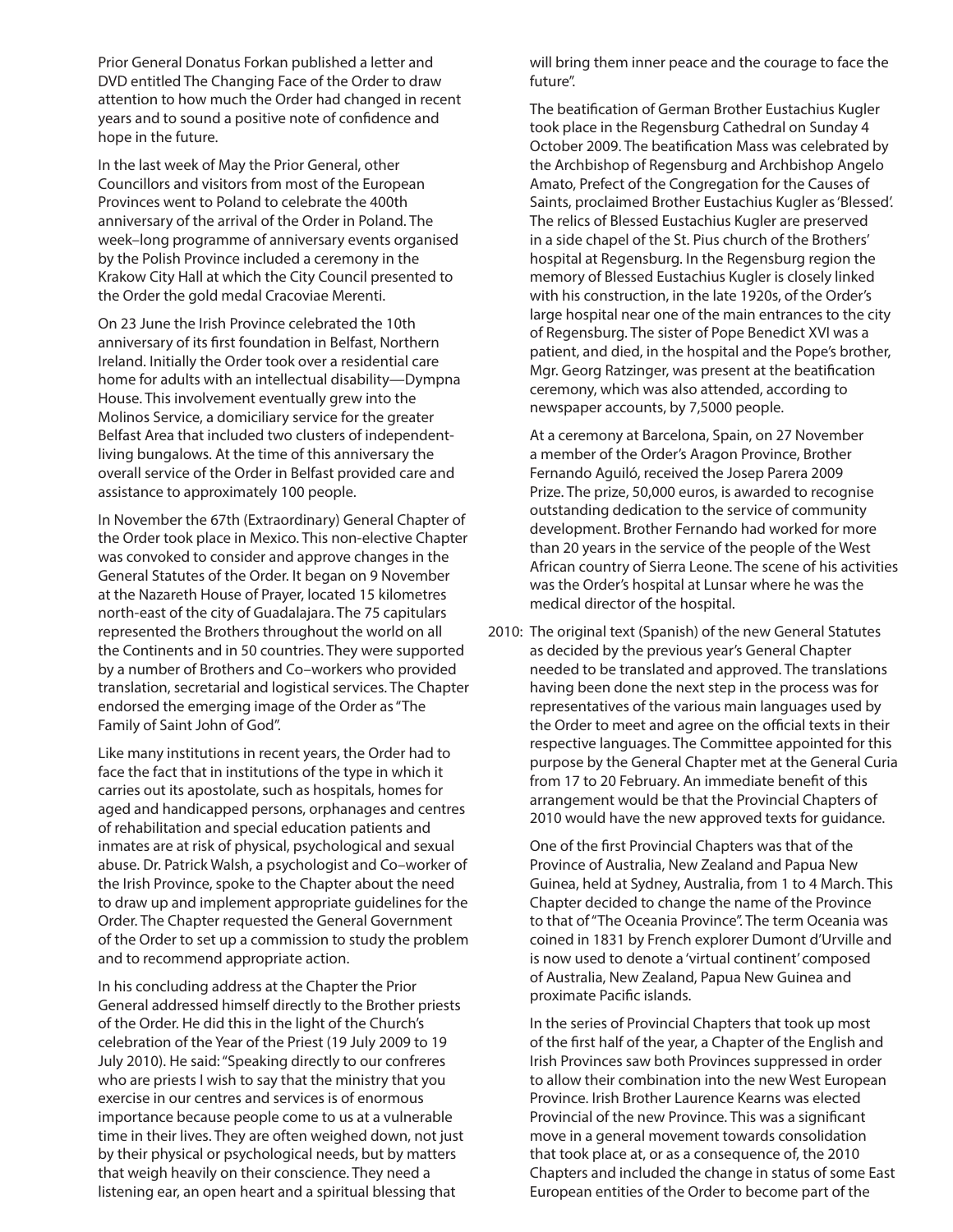Austrian Province, the merging of the Rhine and Bavarian Provinces and the and transition of the Japanese Provincial Delegation from the Bavarian Province to the Korean Province.

 In June the Vietnamese Provincial, Brother Peter Pham Van Phu, and Provincial Councillor, Brother John Baptist Tran Cong Minh, arrived at Sydney, Australia, to explore the possibility of making a foundation of the Vietnamese Province in Australia. The Oceania Province supported the project and offered practical assistance in the study and, if indicated, the eventual foundation by the Vietnamese Province in the Australian city of Melbourne.

This year saw Prior General Donatus Forkan celebrating the Golden Jubilee (50th anniversary) of his first religious profession. Throughout the Order 26 other Brothers also celebrated their Golden Jubilees. Some of them accepted an invitation of the Prior General to accompany him on a thanksgiving pilgrimage to Granada. As a result, the Prior General, with 18 Brothers, visited Granada from 4 to 9 July.

 In July Prior General Donatus Forkan was in East Timor to witness the President of East Timor, Dr. Ramos Horta, inaugurate the Order's new complex at Laclubar, consisting of a Mental Health Crisis Centre, a Formation Centre, a Community Residence and a Candidates' House. In his speech President Horta said that this was one of the most significant developments in his country since it achieved independence from Indonesia in 2002.

 In Japan, in November, Japanese and Korean Brothers met for the first time as the Japan Korea Transition Committee, with APIPC President Brother Brian O'Donnell presiding, to plan the transition of the Communities and Works in Japan from the Bavarian Province to the Korean Province. The meeting set the target date for completing the transition—8 March 2012. The Committee continued to meet regularly during the remainder of 2010.

 The statistics of the Order at the end of 2010 indicated that its professed membership was 1.120 Brothers (130 temporary professed and 990 solemn professed). This was a reduction of 19 temporray professed and 14 solemn professed. There had been an increase of seven in the number of novices, resulting in the total for novices being 47. The centres in which the Brothers and their Coworkers carried out their services numbered 295.

2011: This year began with a series of Regional Meetings. The first was the Asia Pacific Regional Meeting which took place at Poonamallee, India, from 30 January to 4 February. To commemorate the meeting, which had focused on the significance in Asia of the concept of "The Family of Saint John of God", generous donations were made by the participating Provinces and Delegations to enable the construction of a house for a poor family. The combined amount donated was 273,477.38 rupees; or 4,420 Euros or 6,034 US dollars. The Indian Province's Housing Scheme for Poor Families was initiated by the late Brother Fortunatus Thanhäuser.

 In Rome, on Sunday 13 March, the Order launched "The Year of the Family of Saint John of God" with a seminar that was attended by 90 persons. In his inaugural address Prior General Donatus Forkan underlined the importance of the year ahead as an instrument for renewal and creating an awareness of the importance of the mission of Hospitality.

 In China the presence and services of the Order were consolidated on 26 May by the Official Opening of the new Alzheime's Centre at Yanji. A representative of the Governor of the Prefecture in which Yanji is located, Mrs Jin Jing Yan, declared the new centre open. The new centre, located within the Yanbian Hospice, was opened with a capacity of 23 beds.

 On 25 March the French Provincial formally handed over the Hospice for the Aged at Pamplemousses to the Indian Province.

 The Order returned to Croatia on 29 May with the opening of a new hospital dedicated to Saint Raphael the Archangel at Strmac to provide psychiatric services and palliative care. The Order was first established in Croatia in 1742. Due to political upheavals in the wake of the First World War the Brothers had to leave Croatia in 1918. The new hospital complex had 140 beds, of which 20 were for palliative care, while the others were for psychiatric rehabilitation.

 In Spain, in connection with World Youth Day celebrations, a second "Young Hospitallers Assembly" was held (the first had taken place at Granada in 2005). This gathering of young Brothers, Co–workers and friends and supporters of John of God Hospitality in the world took place at Madrid from 12 to 21 August. The meeting had been organised by the Spanish and Portuguese Brothers and Hospitaller Sisters of the Sacred Heart of Jesus.

 During the World Youth Day celebrations, on 20 August, Pope Benedict XVI visited the Order's Fundación Instituto S. José at Carabanchel, Madrid. A Spanish nobleman, Marquess Diego Fernández Vallejo, had founded the institute in 1898 by and confided it to the Order in the person of Saint Benedict Menni, its first Prior. The institute's first patients were persons with epilepsy but, at the time of the papal visit, it provided 392 beds for persons with a variety of health needs. A number of Brothers connected with Instituto S. José were martyred during the Spanish Civil War and shrines dedicated to them are preserved there.

 From 7 to 12 November, the Order held an International Pastoral Care Meeting in Rome with the purpose of encouraging and fostering evangelisation and pastoral care in all the Order's centres and services. The General Curia's Pastoral Care Commission presented a document to the meeting entitled "The Order's Evangelizing Mission and Pastoral Care".

2012: The year began with the profession of the first two East Timorese Brothers, Elvis do Rosario and Bonifacio Lemos da Costa, in Brazil. Soon after their profession into the hands of the Portuguese Provincial, Brother José Augusto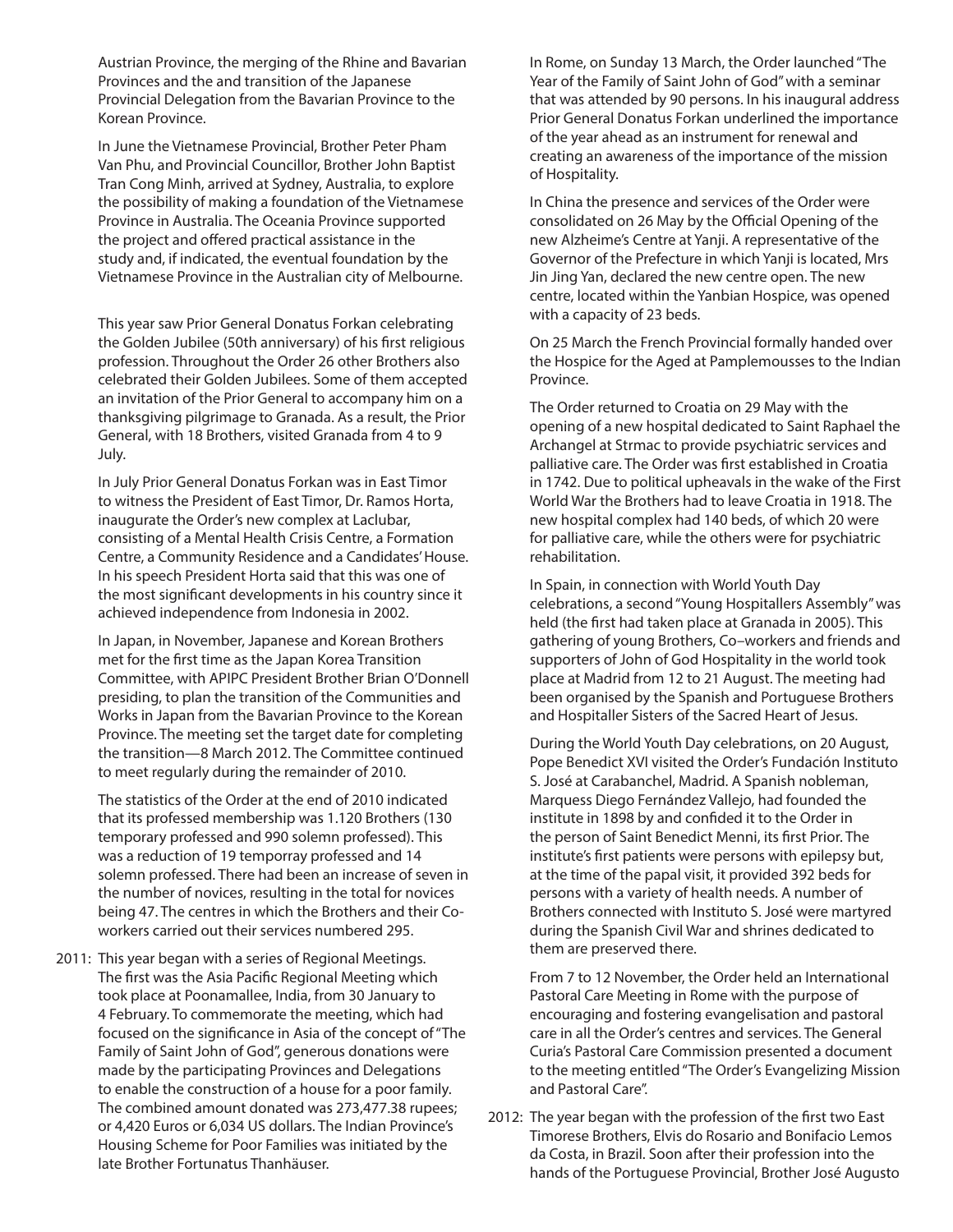Gaspar Lauro, the two Brothers returned to East Timor to participate in the Mission of Hospitality in their own country and to continue their spiritual and professional formation.

 Two other significant professions took place in Madagascar when the Prior General, Brother Donatus accepted the vows of the first two Madagascan Brothers, Benega RamaHef Asoa and Jean Guillaume Rasolondraibe. The French Province, to which the Madagascar Community belonged, began the construction of a work for people with psychiatric illnesses. Still in the Indian Ocean, the French Province soon afterwards ceremonially transferred its Mauritius House to the Indian Province. From 25 March 2011 the Order's presence in Mauritius had been taken over by the Indian Province. This transfer was marked and celebrated on 11 February in the presence of the Prior General, Bishop Maurice Piat and Brothers and Co-workers from both the French and the Indian Provinces.

 In Korea, on 3 March, the 21st and final meeting of the Asia-Pacific Inter-Provincial Commission took place. The meeting decided to submit a petition, which was granted on 12 March, to the General Definitory to rescind General Definitory Deliberation N.249/91, of 25 February 1991, which had established what became known as the Asia-Pacific Inter-Provincial Commission. This was a consequence of the establishment of an Asia Pacific Regional Conference of Provincials. The new body, composed of the Provincials of India, Korea, Oceania and Vietnam, was expected to exercise and develop a truly Hospitaller form of leadership for mission amongst the entities of the Asia Pacific region. The Conference of Provincials was to meet at Sydney, Australia, from 4 to 6 June 2012.

 Another inter-Provincial transfer took place on 6 March when a decision of the Provinces of Bavaria and Korea to integrate the Provincial Delegation of Japan into the Province of Korea was effected ceremonially on 6 March in anticipation of a canonical transfer that would come into effect on 12 March 2012.

 Following a decision to replace the APIPC after its 21 years of existence with a Conference of Provincials the four Provincials of the Asia Pacific Region met and formed the Asia Pacific Provincials Conference ( APPC) during a meeting held in Sydney, Australia, from 4 to 6 June. Present were the Provincials of Oceania, India, Korea and Vietnam. The aim of the APPC was to lead and manage the mission of Hospitality in the Asia Pacific Region and to authorise and promote practical collaboration in the areas of Formation, Resourcing Missions, Finance, and Joint Projects.

 The 68th General Chapter of the Order began on 22 October 2012 at Fatima, Portugal. The theme of the Chapter was "The Family of Saint John of God at the Service of Hospitality". The Chapter began with a total of 118 participants: 79 Capitulars, 18 Co-workers and 21 invitees (10 of whom – "Young Hospitallers" – attended

for only two days). On 1 November, after a period of reflection, discernment and appropriate consultative voting, Brother Jesus Etayo Arrondo sac. was elected as the 52nd Prior General of the Order to replace Brother Donatus Forkan. At this Chapter the number of General Councillors was reduced from 6 to 4 and the Councillors elected were, in order of seniority, Brothers Rudolf Knopp (Bavarian Province), Giampietro Luzzato (Lambardo-Veneta Province) Benigno Ramos sac. (Castillian Province) and Brother Pascal Ahodegnan (Africa Vice-Province). The new Prior General, a member of the Aragon Province, was 54 years old when elected and had been ordained since 1985.

2013: The newly established Asia Pacific Provincials Conference (APPC) met in Vietnam from 28 to 30 January with the General Delegate Brother Joseph Smith. The group embraced and supported the initiative of the General Government in establishing the key leadership role of General Delegate for the Asia Pacific Region, recognizing the new expression of relational and inclusive leadership for the region. The meeting spent time reflecting on the experience of the recent General Chapter, particularly taking up the themes of identity and mission. In shaping a plan for the future the participants were ably assisted by the facilitation of Father Michael Mullins SM who used a process of Pastoral Reflection. The first and essential element of the plan for the region was in regard to cooperation and coordination. Central in the thinking of the APPC was the establishment of a "Regional Centre For Hospitaller Formation" by 2014. The main focus of such a centre would be the formation of Formators. This line of action was identified as essential to the future of our Order in the Asia Pacific Region.

 The General Chapter of 2012 addressed the need for a reorganization of the General Curia. To this end, an international commission had prepared a basic document for the Chapter. The 2012 General Chapter asked the new government to present a proposed reorganization of the General Curia at the next General Assembly of the Order's Major Superiors (scheduled to begin on 14 October 2013). The commission to draw up the proposal met for the first time on 27 and 28 February. It was composed of three Brothers and 2 Co-workers.

 On Wednesday 13 March, Argentinian Cardinal Jorge Mario Bergoglio S.J., Archbishop of Buenos Aires, was elected Pope to replace Pope Emeritas Benedict XVI after his resignation. At the time of the election of Pope Francis the Order in Argentina, Chile and Bolivia was organised into the Southern South American Province with its headquarters at Ramos Mejia in Argentina. In Argentina it had two other houses – at Lujan and Hurlingham.

 Monday 24 June was a significant day in the Order's modern history. It began with the Prior General and other Brothers attending Pope Francis's Mass at Casa Santa Marta. The Prior General, Brother Jesús Etayo, being a priest was able to concelebrate with Pope Francis and meet him after Mass, when he invited the Pope to visit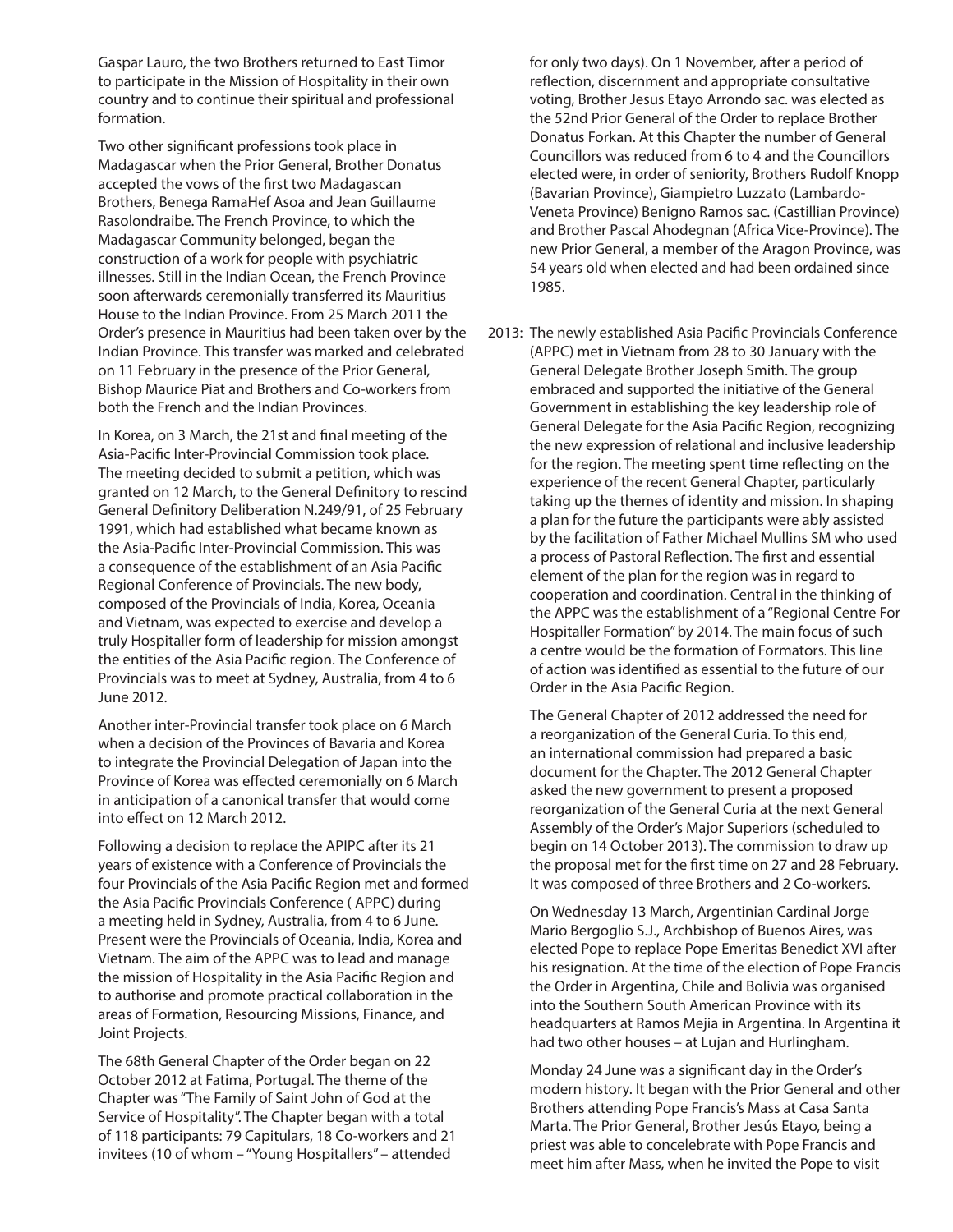the Order's hospital on the Tiber Island. Later in the day the Prior General opened the first meeting the Enlarged General Definitory Council which included the two Regional Delegates, Brother Joseph Smith (Asia-Pacific and North America) and Brother Jairo Enrique Urueta (Latin America). This meeting was saddened to learn that the same day had seen the demise in Australia of Brother Fabian Hynes 85 years). A qualified pharmacist, he had been called Rome in 1955 and in 1956 was appointed to manage the Vatican Pharmacy, where he remained until 2006. He served for many years as the Prior of the Vatican Pharmacy Religious Community. At the 1970 General Chapter he was elected Second General Councillor and in 1976, the General Chapter appointed him First General Councillor and Procurator General. He remained Procurator General until 2006 when he finally left the Vatican Pharmacy after more than 50 years of service and exemplary dedication to the mission entrusted to him.

 In August the Order entered into an agreement with the Hospitaller Sisters of the Sacred Heart of Jesus. As a consequence the two Institutes will cooperate in the management of the Brussels office, named "Hospitality Europe", whose the main purpose is to promote the values of Hospitality within the institutions of the European Union. This agreement was signed on 7 August by Brother Jesús Etayo and the Superior General of the Sisters, Sister Anabela Moreira Carneiro.

 October 13, 2013 saw the beatification of 24 Brothers who were amongst the 522 martyrs of the Spanish Civil War who were beatified in front of a large crowd at Tarragona in Spain. A number of major superiors of the Order had gone from a meeting in Rome to the ceremonies at Tarragon. Already 71 Brothers who had been killed during the bloody Spanish Civil War (1936- 1938) had already been beatified by Pope John Paul II.

 On 21 October Prior General met Pope Francis in private audience after the Pope had celebrated Mass at the House of St Martha where he lives. In their private discussions the Prior General informed the Pope about the situation and challenges of the Order and invited him to visit the Order's hospital on the Tiber Island.

 On Sunday, October 27, the Order officially withdrew from Perugia, where they were installed by Brother Pedro Soriano, the first Prior General of the Order, after 429 years of service to the people of that city in the St Nicholas Hospital for Incurable Diseases , founded in 1584. The Brothers never abandoned their work even though in 1860, as a result of anticlericalism, the hospital was confiscated and entrusted to a body called the Municipal Charity of Perugia. An agreement was obtained to the Brothers being allowed to stay in Perugia and continue their pastoral care of the aged. In 1996, the health authorities of Perugia transferred the elderly from St. Nicholas to the "House of Seppilli ". While remaining at St. Nicholas the Brothers continued their commitment to the religious and apostolic services to the patients in their new location.

 On 15 November the Order's new Scholastic Formation Centre was inaugurated at Nairobi, enabling Brother Scholastics in the first and second year to study Spirituality and to carry out professional training courses at "Tangaza College". The inauguration ceremony was held during the Mass at which the Auxiliary Bishop of Nairobi, Msgr David Kamau, presided and was concelebrated by the Prior General of the Order, Brother Jesús Etayo. Also present for the occasion was the former Prior General Donatus Forkan under whose guidance the Formation Centre was planned and constructed.

 On 16 November 2013 the first Filipino member of the Order to be ordained, Brother Ildephonse (Eldy) de Castro received ordination at Manila. The ordaining prelate was Bishop Edgardo Juanich, Vicar Apostolic of Taytay. Brother Eldy was Provincial Delegate.

 The month of August 2014 saw a rapid escalation of the frequently-fatal Ebola epidemic in West Africa. The Order's hospitals in Liberia and Sierra Leone were both effective and virtually closed by the epidemic. On 2 August African Brother Patrick Patrick Nshamdze died of Ebola at St. Joseph's Catholic Hospital in Monrovia, the capital of Liberia. A few days later the Spanish Brother Miguel Pajares, Superior of the hospital community was repatriated to Spain but died there. On 11 August the Prior General communicated to the Order that, on 11 August, African Brother George Combey died in the Elwa Hospital in Monrovia. Also a victim of Ebola was the Spanish Brother Manuel Garcia Viejo. Previously, on 9 August, Sister Chantal Pascaline, a Missionary of the Immaculate Conception, died at our St Joseph's Hospital. As well as these Religious, Ebola also took the lives of two Co-workers who died at the Elwa Hospital. In Sierra Leone the Order reduced the extent of the hospital's services in line with the current situation because there were hardly any patients left as a result of the Ebola epidemic.

2015: On 19 January the long planned fusion of the Little Brothers of the Good Shepherd and the Order took place at Albuquerque in New Mexico, USA. A very suitable preliminary to the fusion was a midnight vigil on Sunday 18 January. During the period of prayer and reflection the Little Brothers of the Good Shepherd (every member of the institute was present) surrendered their religious habits, Good Shepherd Crucifixes and membership of the Little Brothers of the Good Shepherd. Then, at midnight, according to the decree of the Congregation for Institutes of Consecrated Life and Societies of Apostolic Life, every Brother of the Good Shepherd automatically became members of the Hospitaller Order of Saint John of God with their perpetual vows of Poverty, Chastity and Obedience becoming solemn vows. However, the vow of Hospitality was not automatically bestowed on them. They made that vow into the hands of the Prior General later that day – at the 4 p.m. Mass in the main church of Albuquerque – that of St Philip Neri which dates its first construction to 1706. At the same time the General Definitory of the Order officially erected the Province of the Good Shepherd in North America.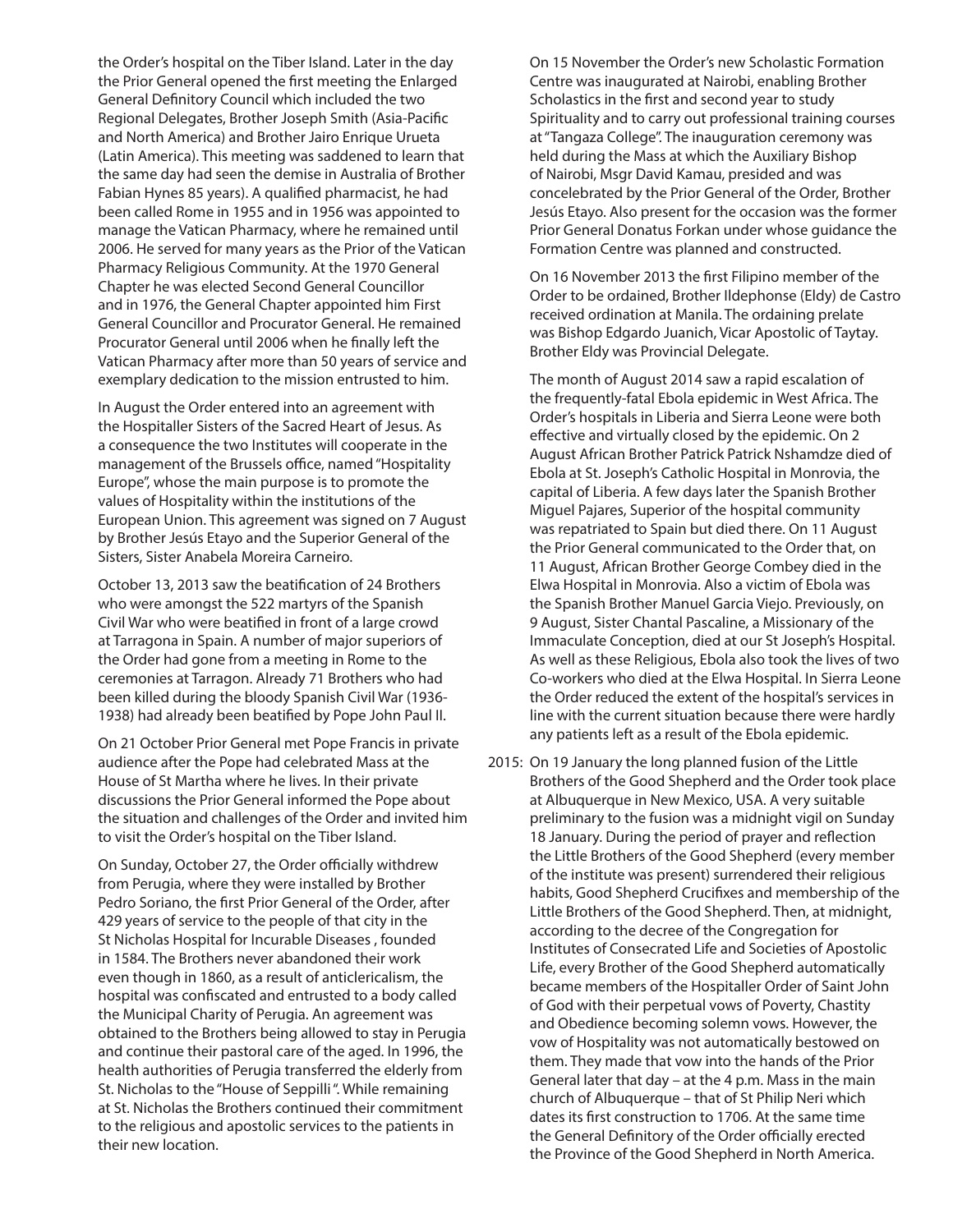The new Province comprises the Centres of the Little Brothers of the Good Shepherd in North America (United States, Canada and Haiti) which were incorporated into the Order on the same day, the houses of the Canadian General Delegation and the Centre at Westville Grove (USA) which had previously belonged to the West Europe Province. The headquarters of the new Province would be in Hamilton in Canada. Bro. Justin Howson has been appointed Provincial.

 On 20 January 2015 the Order launched its "Year of the Hospitaller Vocation". The last General Chapter called for 2015 to be a Hospitaller Vocation Year. Under the motto "Come and see Hospitality" the intention was to put across more powerfully the vocation to Hospitality in all its dimensions, including Brothers and Co-workers. Various materials, including a Vocational Testimony each day, began to appear on the General Curia's website.

 On Wednesday, February 26, Brother Jesus Etayo, the Prior General of the Hospitaller Order of Saint John of God, will be receiving the "First European Citizen Prize" for 2014 in Brussels, by the highest officials of the European Parliament. The Prior General will be accompanied by the General Councillor responsible for the Europe Region, Brother Rudolf Knopp, the General Councillor, Brother Giampietro Luzzato, and the director of the Order's "Hospitality Europe" European Office, Dr Carlo Galasso. This award is made annually by the European Parliament to pay tribute to individuals or institutions that have excelled in their commitment to fostering coexistence and integration between the peoples of the Member States through their daily deployment of the values of human dignity, solidarity and tolerance. Consideration is also given to particularly meritorious work by individuals and organisations belonging to the European Union for the benefit of Third Countries, to put into practice the values of solidarity and international cooperation.

 On 27 April the Order, after waiting 180 years, completely recovered the ancient hospital at Granada which Saint John of God himself had begun building shortly before his death. The ceremony at which the title deeds were signed was held in the former hospital Chapel, in the presence of Brother Jesús Etayo, the Prior General of the Order, accompanied by the Superior of the Andalusia Province, Brother José Antonio Soria. Brother Jesús Etayo emphasised the importance of this historical event, because the Granada hospital had been an example and a model of the hospitals that the Order has built worldwide and, today more than ever before, it must be considered to be one of the Order's most significant places, because it was from here that the charism and mission of the Hospitality of St John of God first took off, and spread throughout the world.

 On 18 May 2015 Pope Francis released an encyclical entitled "Laudato si'" and dated 24 May (Medieval Central Italian for "Praise Be to You"). It had the subtitle On the care for our common home. In the encyclical the pope critiques consumerism and irresponsible development, laments environmental degradation and anthropogenic

climate change (also known as global warming), and calls all people of the world to take "swift and unified global action". A strong element in the teaching of the Pope in this encyclical was the need to address the situation of the poor who are particularly affected by environment degradation. The Pope taught that human beings are being called by rapid climate change to be more hospitable to God's creation in all its forms. Within the ranks of humanity the followers of Saint John of God could be expected to be especially sensitive to matters of hospitality in that Hospitality is the core of the charism of Saint John of God. In our search for the origin of our foundational charism we find hospitality to be the 'life force' of the Godhead itself. In the Charter of Hospitality, we say that the life-giving and love-giving that animates he Trinity is a continuous process of Hospitality that is offered and received between the Father, the Son, and the Spirit.

 On 26 August, 2015, following a number of meetings and negotiations between the Archdiocese of Granada and the Provincial Superior of Andalusia, the Hospitaller Order finally succeeded in registering the Church (Basilica) of Saint John of God in Granada in the Granada Cadastral register, establishing its rights of ownership under article 206 of the current Mortgage Law. The Church of Saint John of God in Granada, with the dissolution of the Religious Orders in Spain under Mendizabal in 1836, was confiscated and virtually every Brother was expelled from the Spanish hospitals, and thereby lost their rights. It was then that the Hospital and the Church of St John of God in Granada were lost to the Order. Fortunately, the Church was not handed on to the civil authorities, and, in 1851 the property was assigned to the archbishop. Finally, legally, the Basilica was restored to the possession of the church – although, by mutual agreement, the Order had occupied and usec the church for many years.

- 2016: On 21 June, the Order's Hospital on the Tiber Island was awarded the title "House of Life" by the Raoul Wallenberg International Foundation, in memory of the hospital's contribution to saving dozens of Jewish lives during the Nazi persecutions in Rome during the Second World War.
- 2018: In Spain, at the conclusion of an Interprovincial Chapter (15 - 25 January 2018) on its fifth day, with 78 Brothers in attendance from the Provinces of Castile, Bética and Aragon, a decision was taken of great historic significance. This was that the three Provinces would become a single Spanish Province in 2020, with a transitional two-year period beginning immediately. The Superior General and his Council will appoint a Brother Delegate of Spain, to remain in office until 2020 working jointly with the newly elected Provincials to coordinate the amalgamation of the three Provinces in order to establish one single Spanish Province. Brother Juan José Ávila Ortega (Castile) was nominated General Delegate for Spain. Soon afterwards, in Latin America, at a meeting of Brothers from Southern Latin America, Northern Latin America, Colombia, Mexico, Cuba and Honduras also